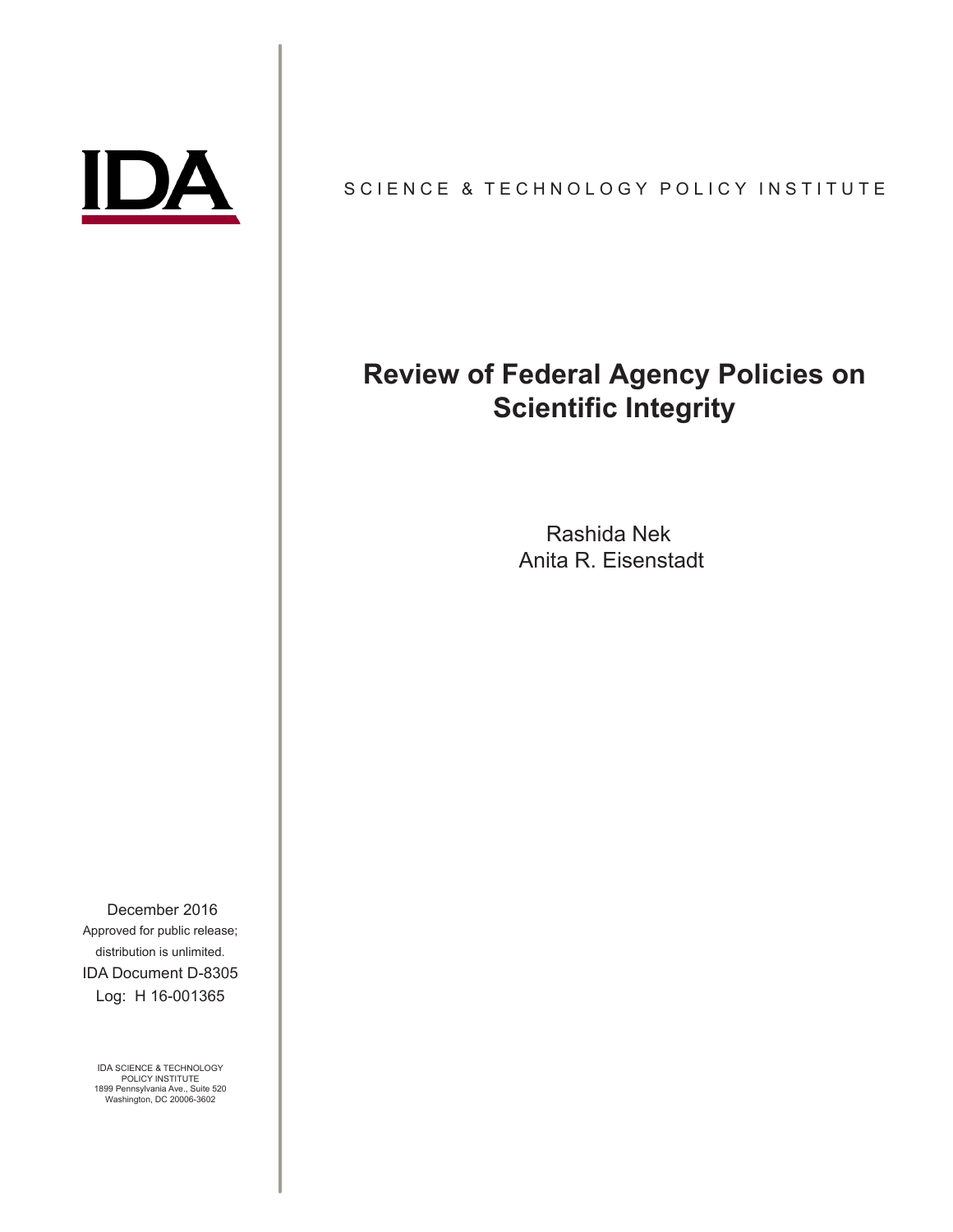

The Institute for Defense Analyses is a non-profit corporation that operates three federally funded research and development centers to provide objective analyses of national security issues, particularly those requiring scientific and technical expertise, and conduct related research on other national challenges.

#### **About This Publication**

**This work was conducted by the IDA Science and Technology Policy Institute under under contract NSFOIA0408601, Project TP-20-1005.50, "Review of Federal Agency Policies for Scientific Integrity," for the Office of Science and Technology Policy in the Executive Office of the President. The views, opinions, and findings should not be construed as representing the official positions of the National Science Foundation or the Office of Science and Technology Policy in the Executive Office of the President.**

**For More Information: Rashida Nek, Project Leader rnek@ida.org, 202-419-5492**

**Mark J. Lewis, Director, IDA Science and Technology Policy Institute mjlewis@ida.org, 202-419-5491**

**Copyright Notice © 2017 Institute for Defense Analyses 4850 Mark Center Drive, Alexandria, Virginia 22311-1882 • (703) 845-2000.**

**This material may be reproduced by or for the U.S. Government pursuant to the copyright license under the clause at FAR 52.227-14 [Dec 2007].**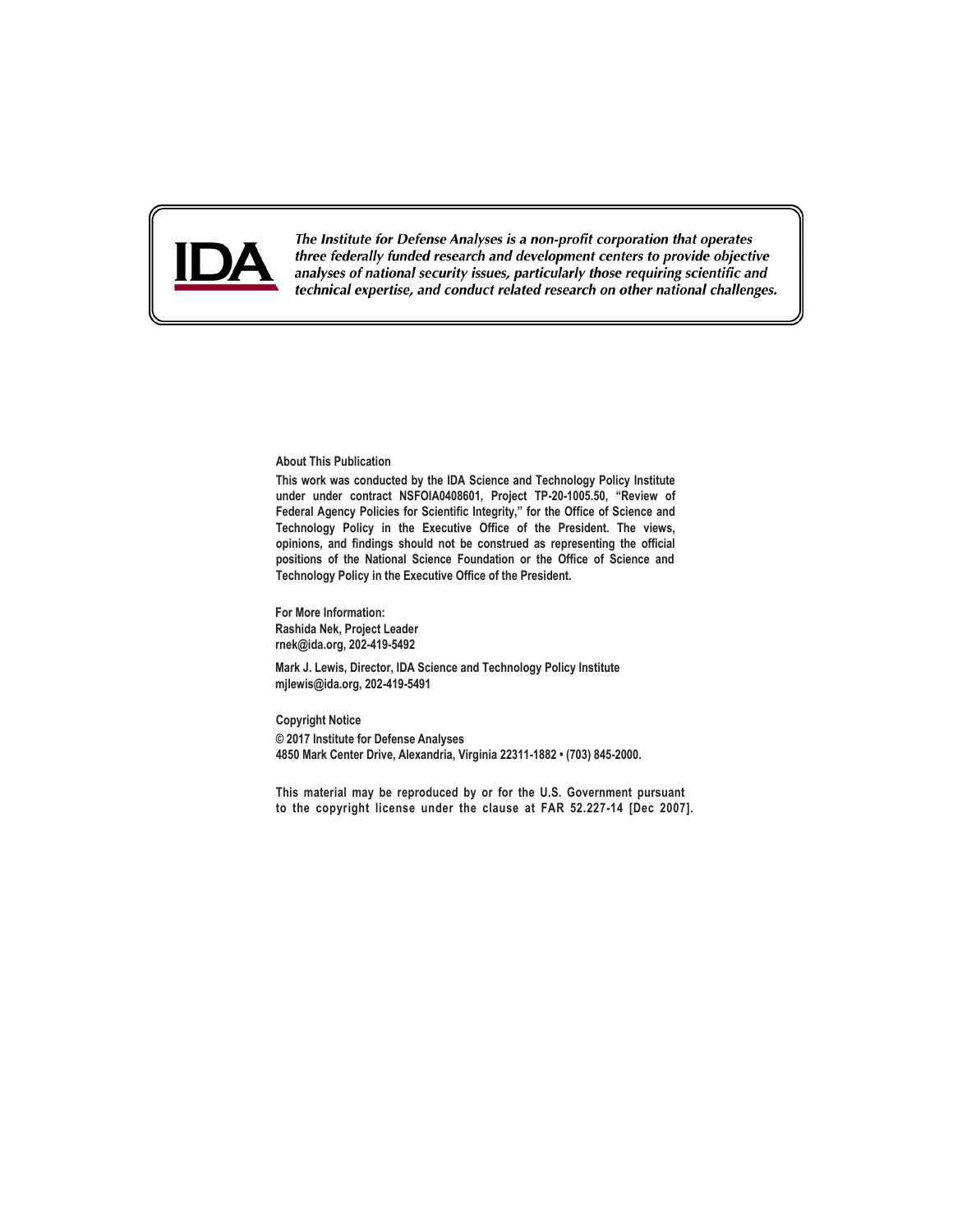#### SCIENCE & TECHNOLOGY POLICY INSTITUTE

IDA Document D-8305

# **Review of Federal Agency Policies on Scientific Integrity**

Rashida Nek Anita R. Eisenstadt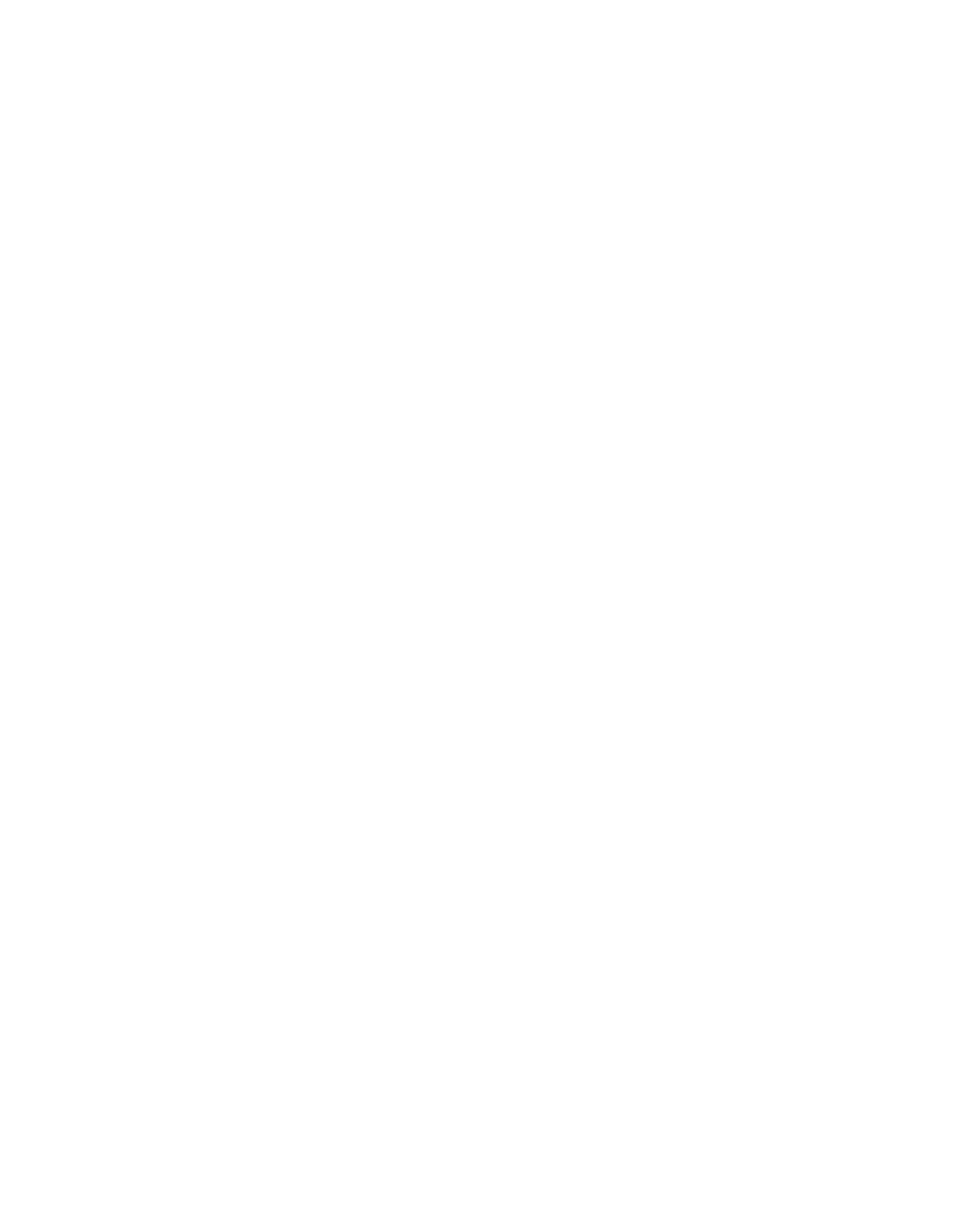#### **Background**

The March 2009 Presidential Memorandum on Scientific Integrity emphasizes the importance of science in guiding government decisions and the need to ensure public trust in the science that informs those decisions. The memorandum assigns the Director of the Office of Science and Technology Policy (OSTP) responsibility for recommending a plan for achieving "the highest level of integrity in all aspects of the executive branch's involvement with scientific and technological processes."

On December 17, 2010, the Director of OSTP issued a Memorandum on Scientific Integrity that provides guidance for agencies to develop scientific integrity policies, including prohibitions on political interference with scientific processes and enhanced transparency. The OSTP Memorandum provides agencies with flexibility to create policies appropriate to their missions and scope of scientific work. Specifically, the OSTP Memorandum instructs agencies to develop scientific integrity policies that:

- Establish a foundation for scientific integrity;
- Develop public communication policies that promote openness and transparency;
- Use a transparent process to select individuals with scientific and technological expertise to serve on Federal Advisory Committees and afford them autonomy in their findings and reports; and
- Promote professional development of agency scientists and engineers.

In response to the OSTP Memorandum, 24 Federal agencies produced and published policies for protecting and supporting scientific integrity in Federal research. These include both agencies that conduct or support scientific research and agencies that issue regulations or engage in decision-making based upon scientific findings. The agency policies codified existing agency requirements and established new procedures and practices to implement the OSTP guidance on scientific integrity. Many agencies with policies pre-dating the OSTP Memorandum produced compilation documents of their relevant policies addressing scientific integrity. These policies reflect the different practices, expectations, and experiences of Federal agencies and the scientific communities with which they work.

OSTP tasked the IDA Science and Technology Policy Institute (STPI) to review the 24 Federal agency scientific integrity policies, to identify potential good practices for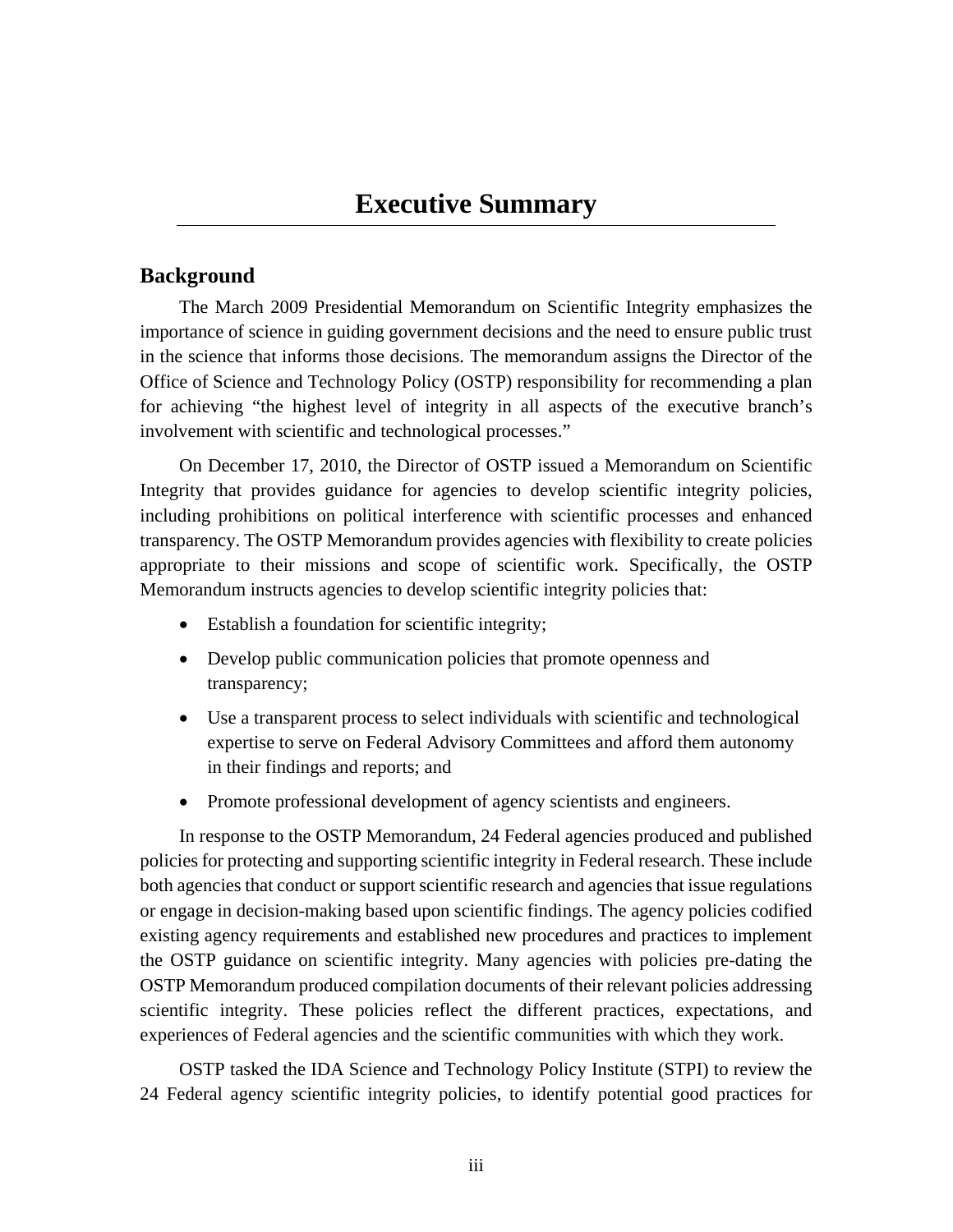meeting or exceeding the principles identified in the OSTP Memorandum, and to suggest ways of strengthening the policies to reflect current interests and developments. OSTP also asked STPI to identify government-wide policy developments relating to scientific integrity that have been promulgated in partial response to the OSTP Memorandum.

#### **Methodology**

STPI reviewed the 24 agency policies OSTP identified and conducted semi-structured interviews with scientific integrity officials of select agencies, whose policies reflected diverse approaches in their implementation of scientific integrity policies. Some of the agencies include research misconduct within their definition of scientific integrity, while others do not combine these concepts for purposes of either definition or procedure. Some of the agencies primarily use scientific findings to support regulatory or policy decisions, while others focus on the conduct of science.

Information from these interviews informed topics for discussion at a half-day, OSTP-hosted interagency workshop on scientific integrity, held on August 30, 2016. The workshop brought 39 participants from 21 agencies together to discuss current and emerging issues in scientific integrity. The purpose of the workshop was to brief agencies on STPI's analysis of the variations in approach among the 24 agency policies, to discuss scientific integrity issues identified from STPI's review of the policies as informed by interviews, and to identify recommended next steps to strengthen agency scientific integrity practices.

#### **Findings**

Most of the scientific integrity policies STPI reviewed address all four components of the OSTP Memorandum. A few do not explicitly address them all, and some include elements beyond those delineated in the OSTP Memorandum. For example, many policies provide a context on why scientific integrity is important to the agency's mission. Several policies reference related policies on scientific codes of conduct, conflict of interest, or data quality.

The OSTP Memorandum gives agencies flexibility to implement their scientific integrity policies in accordance with their culture and mission, so STPI anticipated variation among the policies examined, and noted significant variations in four areas.

First, the policies take different approaches to defining scientific integrity. The Presidential Memorandum and the OSTP Memorandum both set forth principles of scientific integrity, but neither includes a specific definition of the term and neither requires agencies to define it. Some agency policies include a definition of scientific integrity, while others reference the principles contained in both memoranda without explicitly defining the term. Some agencies have adopted definitions of "breach," "violation," or "loss" of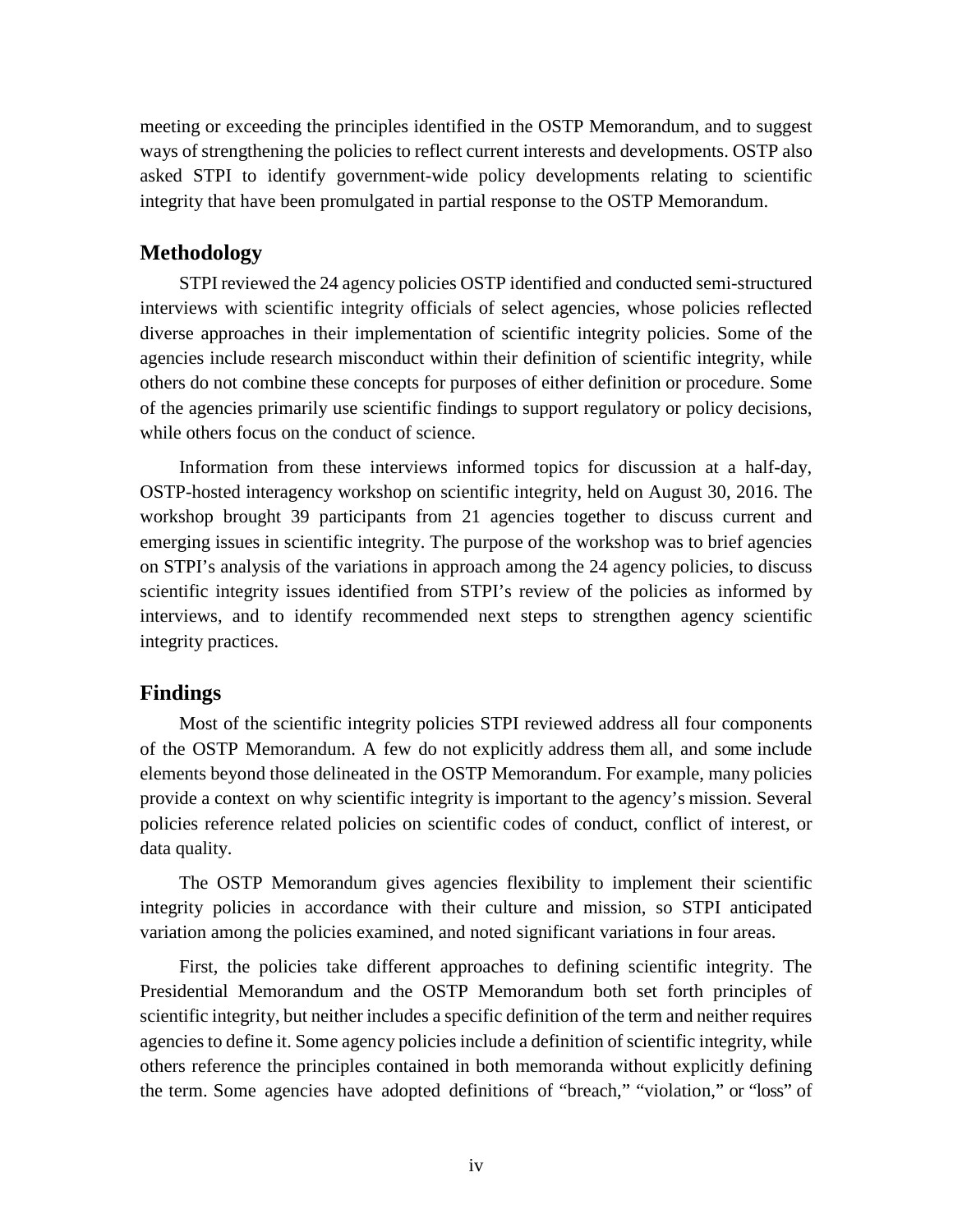scientific integrity in addition to, or in lieu of, a definition of "scientific integrity" per se. A second difference in agency policies is inclusion of research misconduct into scientific integrity policies. One agency developed a definition of scientific integrity that incorporates the definition of research misconduct found in the Federal-wide policy for research misconduct. Several others adopted variations of this basic definition of scientific integrity. The incorporation of terms from the definition of research misconduct highlights the relationship some agencies perceive between scientific integrity and research misconduct. Agencies generally took a broader view of scientific integrity, including conflicts of interest, research misconduct, data quality, human subject protection, animal welfare, or data access and sharing policies. These activities contribute to the integrity of the scientific process, but many are beyond the scope and focus of the OSTP Memorandum.

At the workshop, participants discussed the various agency approaches to defining "scientific integrity." Some agencies expressed the view that a uniform definition of scientific integrity based upon a baseline would be valuable and convey the importance of scientific integrity. Participants noted that reaching consensus on a uniform definition of scientific integrity or breach of scientific integrity would be difficult. Others expressed the view that agencies should continue to have flexibility to tailor the definition to their agency culture, mission, and organizational structure.

Third, agencies differ with respect to the scope of persons and activities covered under their scientific integrity policies. The Presidential and OSTP Memoranda focus on scientific integrity within the Federal Government. Their primary purpose is to ensure that Federal decisions are based on sound and rigorous science and to avoid political interference with Federal scientific findings and analysis. Most agency scientific integrity policies are directed toward the Federal workforce (Federal political appointees and civil servants) and their intramural research activities. Some agencies also include contractors or grantees who conduct or supervise scientific work that serves as the basis for policy decisions or regulations, or who communicate agency scientific findings to the public. Some of the agencies that define scientific integrity broadly (e.g., to include research misconduct and other activities that affect the quality and reliability of federally funded research) are contemplating or have taken steps to include extramural research within the scope of their policies.

Fourth, agencies vary with respect to which entity within the organization has primary responsibility for implementing the scientific integrity policy. Some agencies have placed scientific integrity in the same organizational structure that handles research integrity. Even agencies that include research misconduct within their definition of scientific integrity frequently assign responsibility for scientific integrity and research misconduct to distinct offices within the agency.

The workshop also highlighted some examples of potential good practices for scientific integrity policies and their implementation. Given the variation in culture,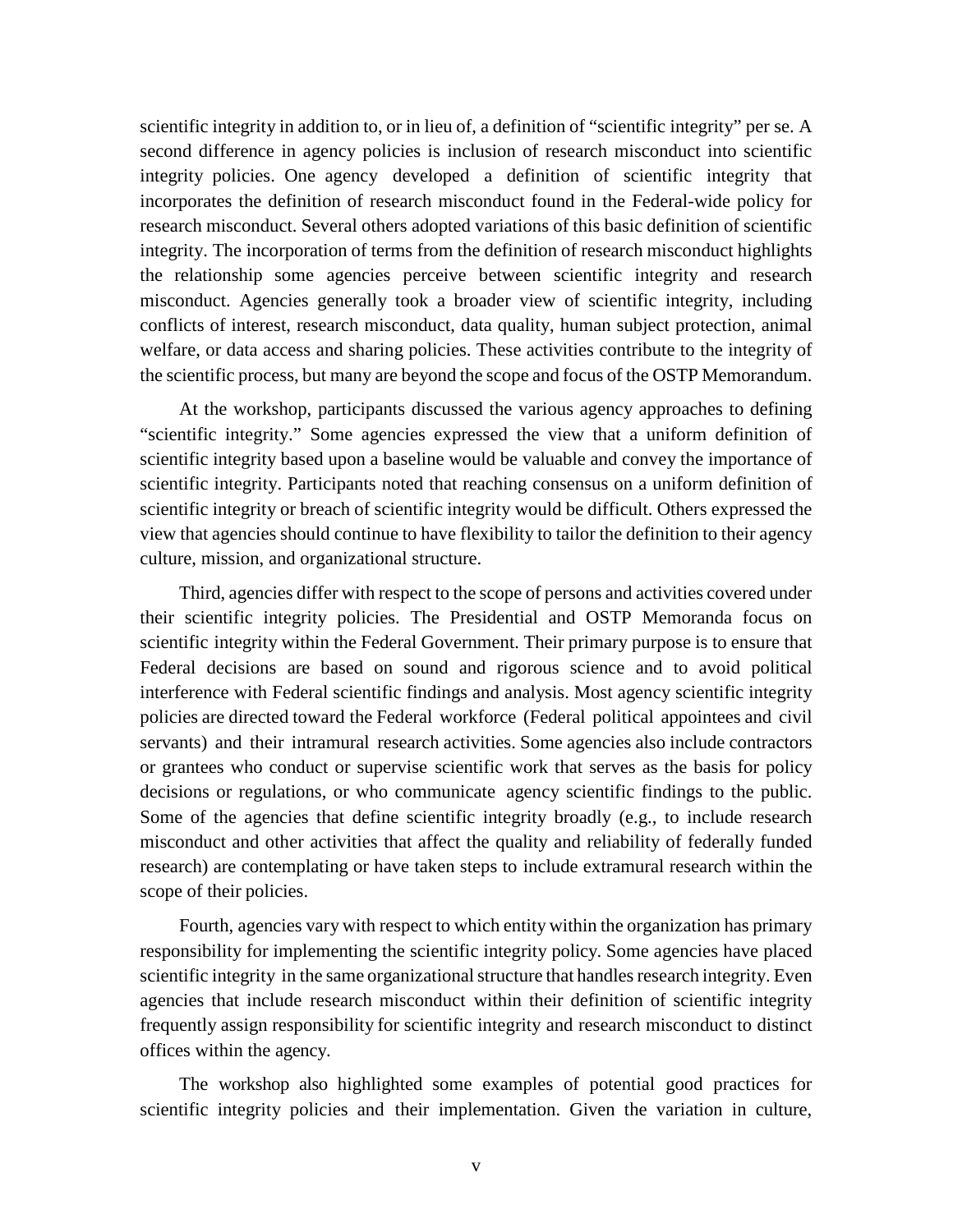organizational structure and mission of each agency, a good practice for some agencies may not be a good practice for all agencies, and discussion during the workshop reflected this diversity in approach. STPI organized potential good practices into themes derived from the components of the OSTP Memorandum. Selected examples for each categorization follow:

- Promoting a Culture of Integrity:
	- Provide an agency-specific context for why scientific integrity is important to an agency's mission and activities.
	- Train scientists and nonscientists on importance of scientific integrity.
	- Provide a process for resolving differences in scientific opinions.
	- Issue periodic bulletins or newsletters to remind personnel of importance of scientific integrity.
- Avoidance of Political Interference:
	- Develop a written statement of policy and adopt supporting policies to prohibit political interference with scientific findings.
	- Establish clearance processes for agency products that delineate political appointees' role and include review timelines.
	- Establish a statement of right of scientific review: scientists and researchers have the right to review, amend, or comment on final versions of any document or publication that significantly relies upon their work.
	- Appoint senior-level civil servants with adequate perceived and actual authority to serve as scientific officers or on review panels for the agency to address allegations involving high-level political officials.
	- Call upon other agencies to conduct investigations into alleged breaches of scientific integrity involving extremely high-level political officials.
	- Adopt a comprehensive approach to avoiding political interference.
- Public Communication:
	- Allow agency employees the right to express personal opinions to the public provided they clarify that their statements do not represent the official position of the agency.
	- Develop a policy on use of social media to communicate with the public.
	- Provide agency guidance on how to communicate scientific results to the public.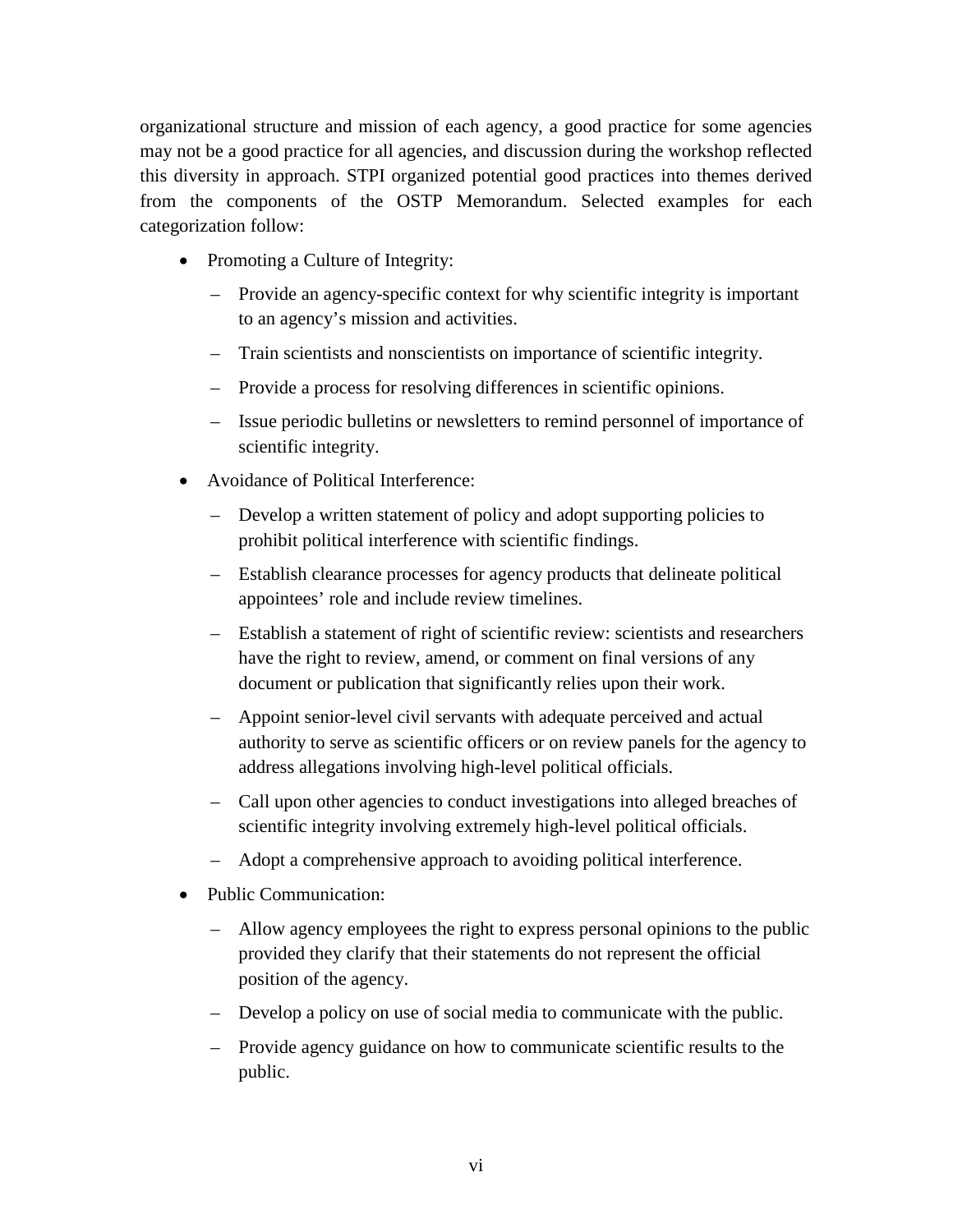- Establish intra-agency clearance procedures to clarify political appointees' role in communication of scientific findings and establish review timelines.
- Professional Development:
	- Encourage scientists to participate and engage with the broader scientific and scholarly community while complying with conflict of interest and other pertinent legal requirements.
	- Provide scientists the opportunity for professional development, including continuing education and attendance at professional conferences to maintain current expertise in their field.
	- Be flexible in approaches to enable scientists to participate in outside activities.
	- Issue policy guidance to facilitate participation in outside professional activities.

Officials interviewed from several agencies identified emerging issues in scientific integrity for deeper discussion at the workshop. These included conflict of interest and the relationship between scientific integrity as described in the OSTP Memorandum and other agency policies.

Conflict-of-interest challenges relate to the ability of scientists to serve on nonprofit boards, despite a change in the Office of Government Ethics (OGE) rule in 2013. A 1996 ruling from the Department of Justice (DOJ) on 18 U.S.C. Section 208 prohibited Federal employees from serving in their official capacities as an officer, director, or trustee of a nonprofit board unless provided by a waiver from his or her agency. The 2013 OGE ruling created a new exemption, finding that the financial interest of a nonprofit organization does not impute to a Federal employee that serves as an officer or director, and that a waiver was no longer necessary. Undue restrictions on scientists engaging with the broader scientific community may nevertheless hinder efforts to recruit high-quality scientists. Participants encouraged agency ethics officials to use a flexible approach to enable scientists to participate in outside activities. Workshop participants suggested issuance of agency guidance to encourage participation on nonprofit boards.

Participants also discussed the interface between scientific integrity as described in the OSTP Memorandum and other agency policies. Several principles addressed in the OSTP Memorandum were already addressed by pre-existing agency policies, such as those on conflict of interest, research misconduct, or codes of scientific conduct. In addition, some Federal policies issued since the OSTP Memorandum promote public access to government scientific information. These new policies complement the goal of promoting transparency in government and enhancing public trust in the science underlying Federal decisions. Yet the overlap between scientific integrity and related policies poses a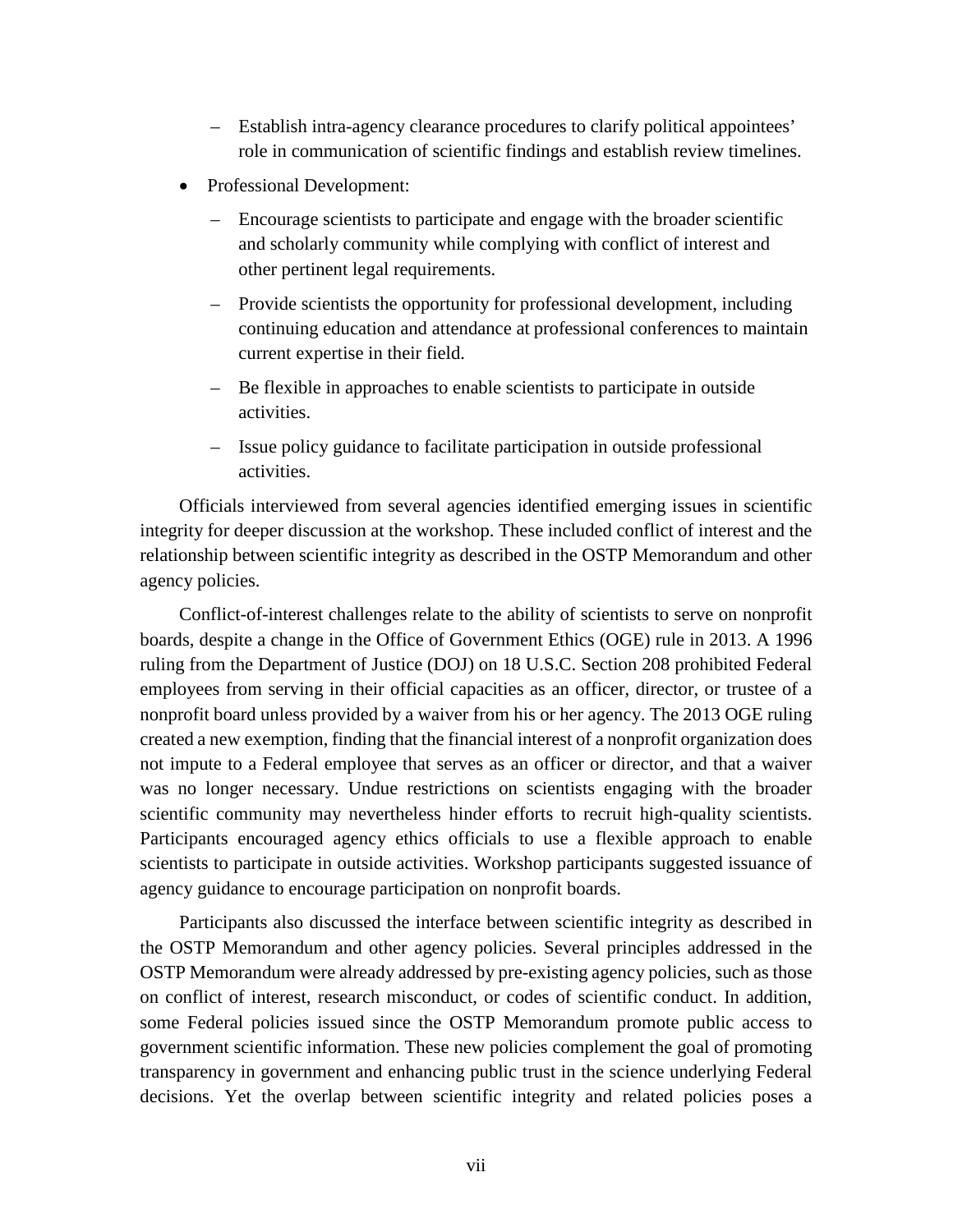challenge for agencies handling allegations of breach of scientific integrity. When an allegation of a breach of scientific integrity is filed, agencies often need to conduct an initial assessment to determine whether the allegation falls within the scope of scientific integrity policy or whether it should be addressed under a related agency policy. Different entities within the agency will have primary responsibility for investigating or addressing the issue, depending upon how it is characterized.

Agencies noted that the OSTP Memorandum focuses on scientific integrity processes within one agency and does not directly address scientific integrity matters involving multiple agencies. How best to coordinate scientific integrity matters involving multiple agencies may warrant further discussion.

#### **Possible Future Steps**

Workshop participants identified four follow-up items for collective action:

- Sharing both tools and resources, including training materials, to implement agency scientific integrity policies
- Having periodic future interagency meetings to share good practices, challenges, and solutions in implementing the Presidential and OSTP Memoranda
- Continued emphasis on the importance of scientific integrity into the future
- Further collective consideration regarding what constitutes scientific integrity. Some agencies use the term "scientific integrity" to capture the full range of activities that affect the integrity of scientific research and scholarly activities, including conflicts of interest, research misconduct, data quality, protection of human subjects, animal welfare, or data sharing policies. These activities contribute to the integrity of the scientific process, but many are beyond the scope and focus of the OSTP Memorandum.

Given the different use of terminology among agencies, further interagency discussions could help clarify the relationship between the objectives of the OSTP Memorandum and these broader concepts of scientific integrity. In the future, examining this broader concept of activities that affect the integrity of science could be worthwhile to determine whether additional policy development/guidance is needed across agencies. Such a discussion should take into account related Federal policies adopted before and after the OSTP Memorandum, including polices to enhance public access to government scientific data.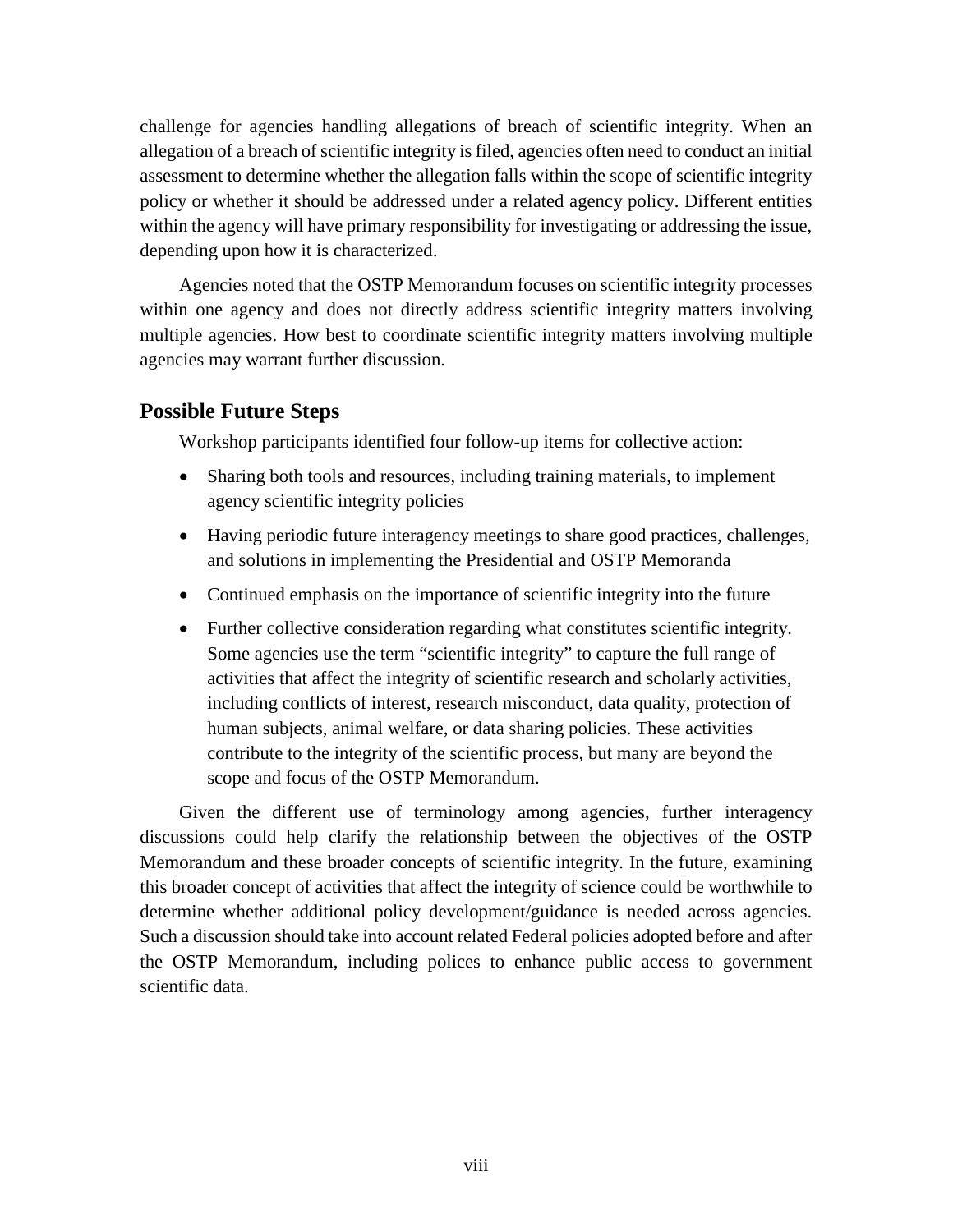# **Contents**

| 1. |                 |                                                                            |
|----|-----------------|----------------------------------------------------------------------------|
|    | A.              |                                                                            |
|    | <b>B.</b>       |                                                                            |
|    | $\mathcal{C}$ . |                                                                            |
| 2. |                 |                                                                            |
|    | A.              |                                                                            |
|    | <b>B.</b>       |                                                                            |
| 3. |                 |                                                                            |
|    | A.              |                                                                            |
|    | <b>B.</b>       | Persons and Activities Covered by Scientific Integrity Policies14          |
|    | $\mathcal{C}$ . |                                                                            |
|    | D.              |                                                                            |
| 4. |                 |                                                                            |
|    | A.              |                                                                            |
|    | <b>B.</b>       |                                                                            |
|    | $\mathcal{C}$ . |                                                                            |
|    | D.              |                                                                            |
| 5. |                 |                                                                            |
|    | $\mathsf{A}$ .  |                                                                            |
|    | <b>B.</b>       | Interface between Scientific Integrity and Other Agency Policies 32        |
|    | C.              | Coordination of Scientific Integrity Issues Involving Multiple Agencies 33 |
| 6. |                 |                                                                            |
|    |                 |                                                                            |
|    |                 |                                                                            |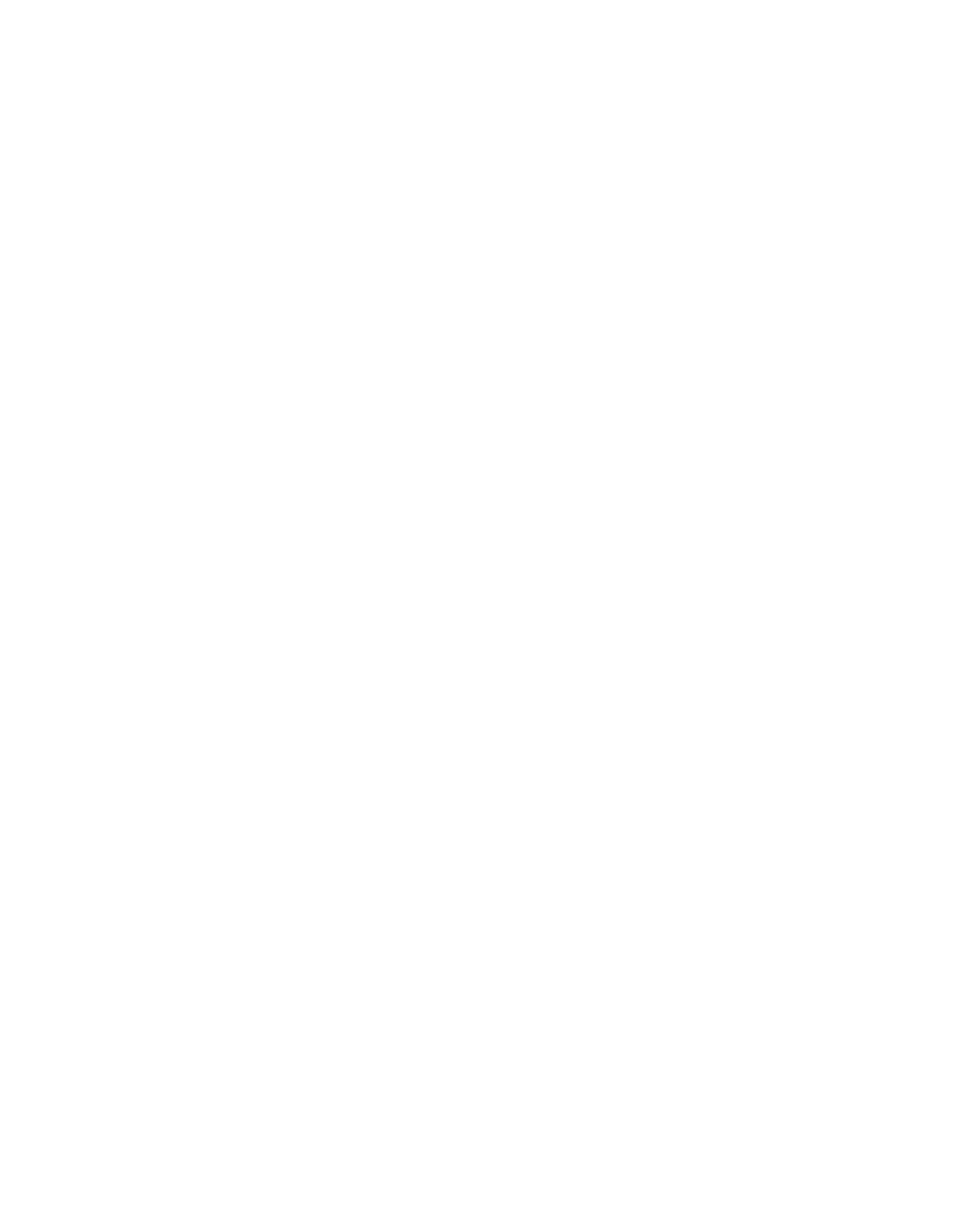### **1. Introduction**

#### <span id="page-12-1"></span><span id="page-12-0"></span>**A. Background**

Upholding principles of scientific integrity in scientific processes encourages public trust in government decision-making. Assuring the public of the credibility of scientific results relevant to policy decisions requires rigorous and transparent scientific processes that are free from political influence and characterized by transparent and open communication of scientific findings and conclusions. Implementing processes that ensure accuracy, veracity, and objectivity of scientific findings and conclusions among Federal departments and agencies (collectively "agencies") can support scientific integrity.

A Presidential Memorandum on Scientific Integrity issued in March 2009 emphasizes the importance of science in guiding government decisions and ensuring public trust in the science informing those decisions.<sup>[1](#page-12-2)</sup> It delineates the following six principles:

- 1. Agency selection and retention of candidates for science and technology positions in the executive branch should be based on the candidate's knowledge, credentials, experience and integrity;
- 2. When scientific or technological information is considered in policy decisions, the information should be subject to well-established scientific processes, including peer review where appropriate, and each agency should appropriately and accurately reflect that information in complying with and applying relevant statutory standards;
- 3. Political officials should not suppress or alter scientific findings or conclusions;
- 4. Except for information properly restricted from disclosure [by] statute, regulation, Executive Order, or Presidential Memorandum, each agency should make available to the public the scientific or technological findings or conclusions considered or relied on in policy decisions;
- 5. Each agency should have appropriate rules and procedures to ensure the integrity of the scientific process within the agency; including appropriate whistleblower protection;

<span id="page-12-2"></span><sup>1</sup> White House, Office of the Press Secretary, "Scientific Integrity," March 9, 2009, https://www.whitehouse.gov/the-press-office/memorandum-heads-executive-departments-andagencies-3-9-09.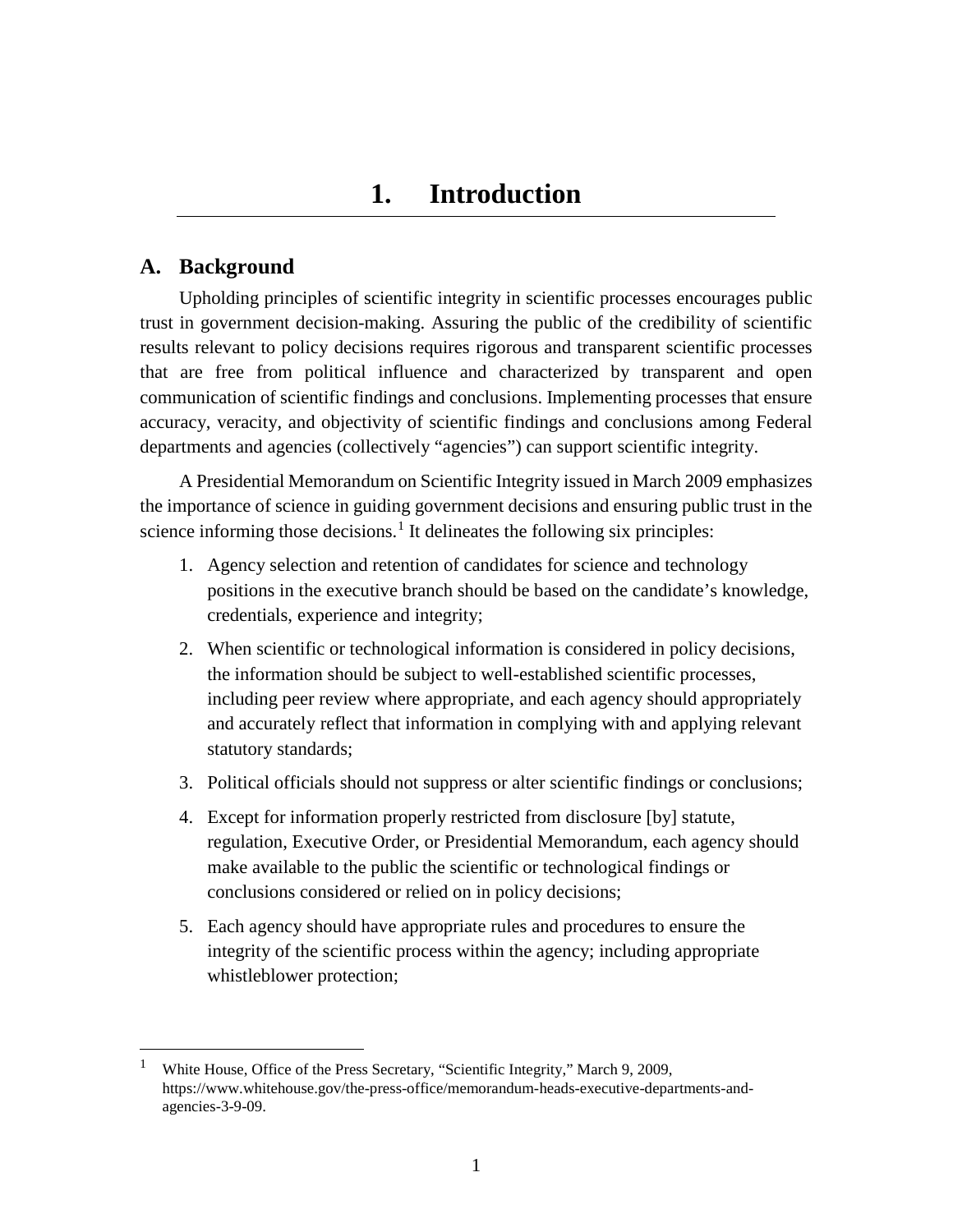6. Each agency should have in place procedures to identify and address instances in which the scientific process or the integrity of scientific and technological information may have been compromised.

The Presidential Memorandum assigns the Director of OSTP responsibility for ensuring the highest level of integrity in all aspects of the executive branch's involvement with scientific and technological processes and for issuing recommendations to guarantee scientific integrity throughout the executive branch.

An Office of Science and Technology Policy (OSTP) Memorandum on Scientific Integrity issued on December 17, 2010, provides further guidance for agency scientific integrity policies while providing flexibility for agencies to craft policies appropriate to their mission and scope of scientific work.<sup>[2](#page-13-0)</sup>

Specifically, the OSTP Memorandum identifies the basic foundations of scientific integrity in government:

- 1. Ensure a culture of scientific integrity by shielding scientific data and analysis from inappropriate political influence; encouraging honest investigation, open discussion, and a commitment to evidence; and preventing political officials from suppressing or altering scientific or technological findings;
- 2. Strengthen the actual and perceived credibility of government research by ensuring that hiring of scientists is based primarily upon their scientific and technological knowledge, that data and research supporting agency policy are independently peer reviewed, where feasible and appropriate, that clear standards exist to govern conflicts of interest, and that appropriate whistleblower protections are adopted;
- 3. Facilitate the free flow of scientific and technological information, consistent with privacy and classification standards, by promoting open communication among scientists and between scientists and the public, and expanding access to scientific and technological data and information; and
- 4. Establish principles for conveying scientific and technical information to the public, by fostering accurate presentation of information by communicating underlying assumptions and uncertainties and describing probabilities associated with scientific projections.

It further directs agencies to develop public communication policies that promote and maximize, to the extent practicable, openness and transparency with the media and public by enabling scientists to communicate with the media about their work and refraining from

<span id="page-13-0"></span><sup>&</sup>lt;sup>2</sup> OSTP, "Memorandum on Scientific Integrity," December 17, 2010, https://www.whitehouse.gov/sites/default/files/microsites/ostp/scientific-integrity-memo-12172010.pdf.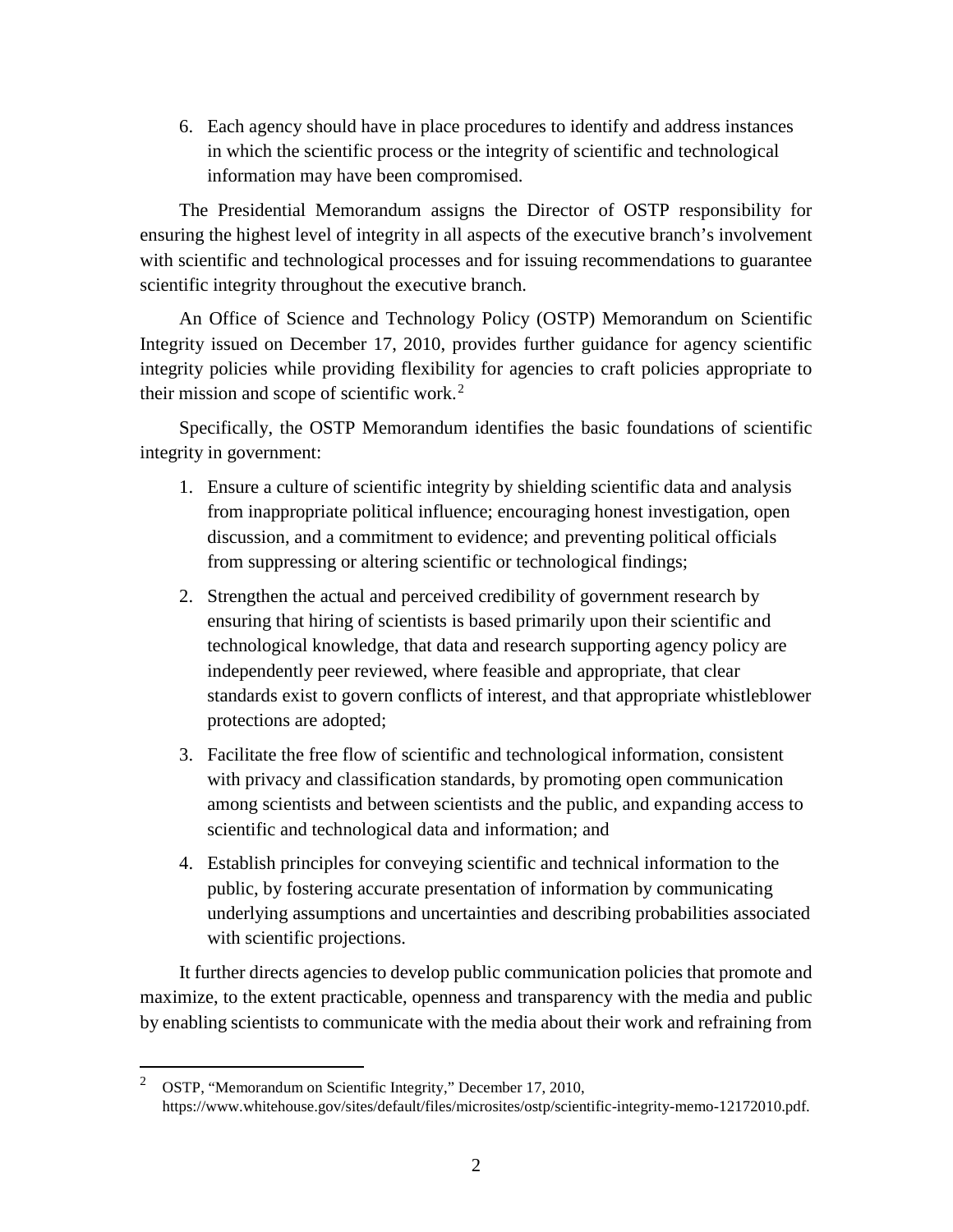pressuring scientists to alter their findings. The OSTP Memorandum also instructs agencies to develop policies for Federal Advisory Committees (FACs) tasked to provide independent scientific advice by using a transparent process to select individuals with scientific and technological expertise and by affording FACs autonomy in their findings and reports. It promotes professional development of government scientists and engineers by encouraging them to publish in peer-reviewed, professional or scholarly journals, present findings at professional meetings, become editors or editorial board members of professional and scholarly societies, participate fully in professional or scholarly societies (including as officers) and receive honors and awards for their research and discoveries.

In response to the OSTP Memorandum, 24 Federal agencies have produced and published policies or compilations of previous policy documents for protecting and supporting scientific integrity in Federal research.<sup>[3](#page-14-0)</sup> These documents codified existing requirements and established new procedures and practices to meet the OSTP guidance. They reflect different practices, expectations, and experiences of Federal agencies and the scientific communities with which they work.

OSTP tasked STPI to review and analyze the 24 Federal agencies' scientific integrity policies, identify potential good practices for meeting or exceeding the principles identified in the OSTP memo, and suggest ways of strengthening agency scientific integrity policies to reflect current interests and developments. OSTP also asked STPI to identify government-wide policy developments relating to scientific integrity that have been promulgated in partial response to the OSTP memorandum (e.g., Office of Government Ethics rule changes that allow Federal scientists to serve on nonprofit boards in their official capacity).

<span id="page-14-0"></span>These agency policies are posted on the White House website at [https://www.whitehouse.gov/administration/eop/ostp/library/scientificintegrity/](https://www.whitehouse.gov/administration/eop/ostp/library/scientificintegrity). The 24 agencies include components of the Executive Branch. For example, the Department of Health and Human Services (DHHS) has a general scientific integrity policy for all of DHHS and the National Institutes of Health (NIH), the Food and Drug Administration (FDA), and the Centers for Disease Control and Prevention (CDC) each have their own scientific integrity policies. Other departments and agencies that have published scientific integrity policies include: United States Department of Agriculture (USDA), Department of Commerce (DOC), National Institute of Standards and Technology (NIST), National Oceanic and Atmospheric Administration (NOAA), Marine Mammal Commission (MMC), Department of Education (DoEd), Department of Energy (DOE), Department of Homeland Security (DHS), Department of Justice (DOJ), Department of Labor (DOL), Department of State (DOS), Department of the Interior (DOI), Department of Transportation (DOT), Department of Veterans Affairs (VA), Environmental Protection Agency (EPA), National Aeronautics and Space Administration (NASA), National Science Foundation (NSF), Office of the Director of National Intelligence (ODNI), U.S. Agency for International Development (USAID), and Department of Defense (DOD).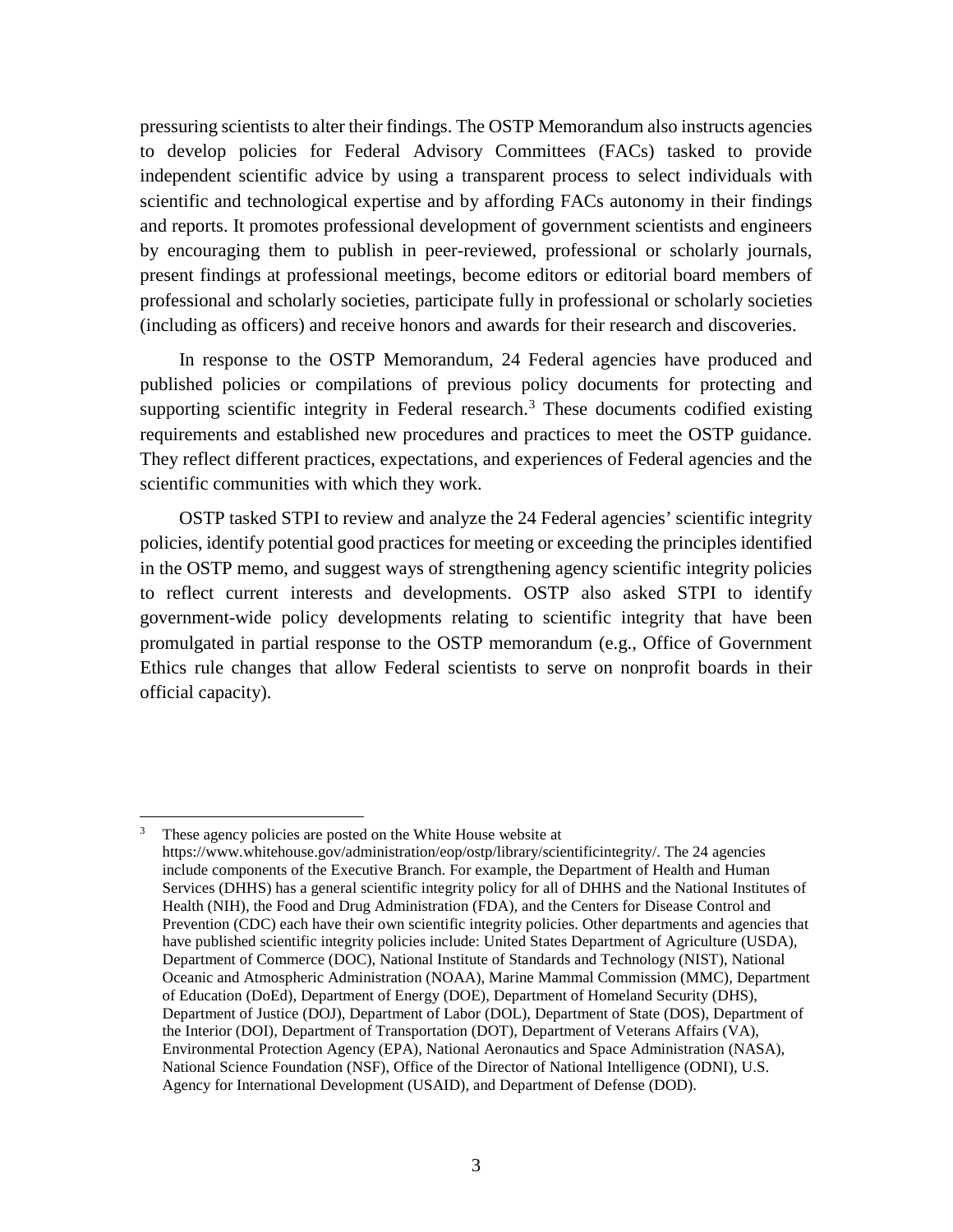#### <span id="page-15-0"></span>**B. Methodology**

A STPI team began by reviewing the 24 agency scientific integrity policies, compared and contrasted agency approaches for addressing the OSTP Memorandum, and documented the range of approaches taken. STPI also identified government-wide policy developments relating to scientific integrity that have been promulgated in partial response to the OSTP Memorandum and evaluated their adoption by agencies.

STPI then conducted semi-structured interviews with representatives of seven agencies to discuss the agencies' approaches to scientific integrity, experiences in implementing their scientific integrity policies, and emerging scientific integrity concerns.[4](#page-15-2) STPI selected these agencies because they reflected diverse approaches in their implementation of scientific integrity policies. Some included research misconduct within their definition of scientific integrity, while others did not combine these concepts for purposes of either definition or procedure. Some of the agencies primarily use scientific findings to support regulatory, policy or operational decisions, while others focus on the conduct or support of scientific research. These agencies also provided STPI with additional relevant agency documents such as annual reports and brochures describing the agency's scientific integrity activities and manuals and procedures delineating the agency process for handling scientific integrity allegations. The interviews deepened STPI's understanding of policies, highlighted potential good practices, and identified emerging issues and challenges in scientific integrity.

Working with OSTP, STPI then developed an agenda for a half-day interagency workshop on August 30, 2016, to bring Federal scientific integrity officials together to discuss current and emerging issues in scientific integrity. The purpose of the workshop was to brief agencies on STPI's analysis of the variations in approach among the 24 agency policies, to identify and discuss scientific integrity issues identified from the review of the policies and structured interviews, and to determine potential next steps to further strengthen agency scientific integrity practices. Thirty-nine participants from 21 agencies attended the workshop. STPI provided an overview of the variation among agency scientific integrity policies and the potential good practices and emerging issues identified during the review of agency policies and interviews. OSTP and STPI facilitated breakout sessions on potential good practices and emerging issues. The discussions and input from the workshop have been incorporated into this report.

#### <span id="page-15-1"></span>**C. Organization of the Report**

This report provides an overview of how the agencies have implemented the OSTP Memorandum. It then highlights notable differences among the policies. Drawing upon the interviews and August 30, 2016 workshop, the report describes some agencies' practices

<span id="page-15-2"></span><sup>&</sup>lt;sup>4</sup> Representatives of DOI, EPA, USDA, NASA, FDA, NOAA, and NIH were interviewed.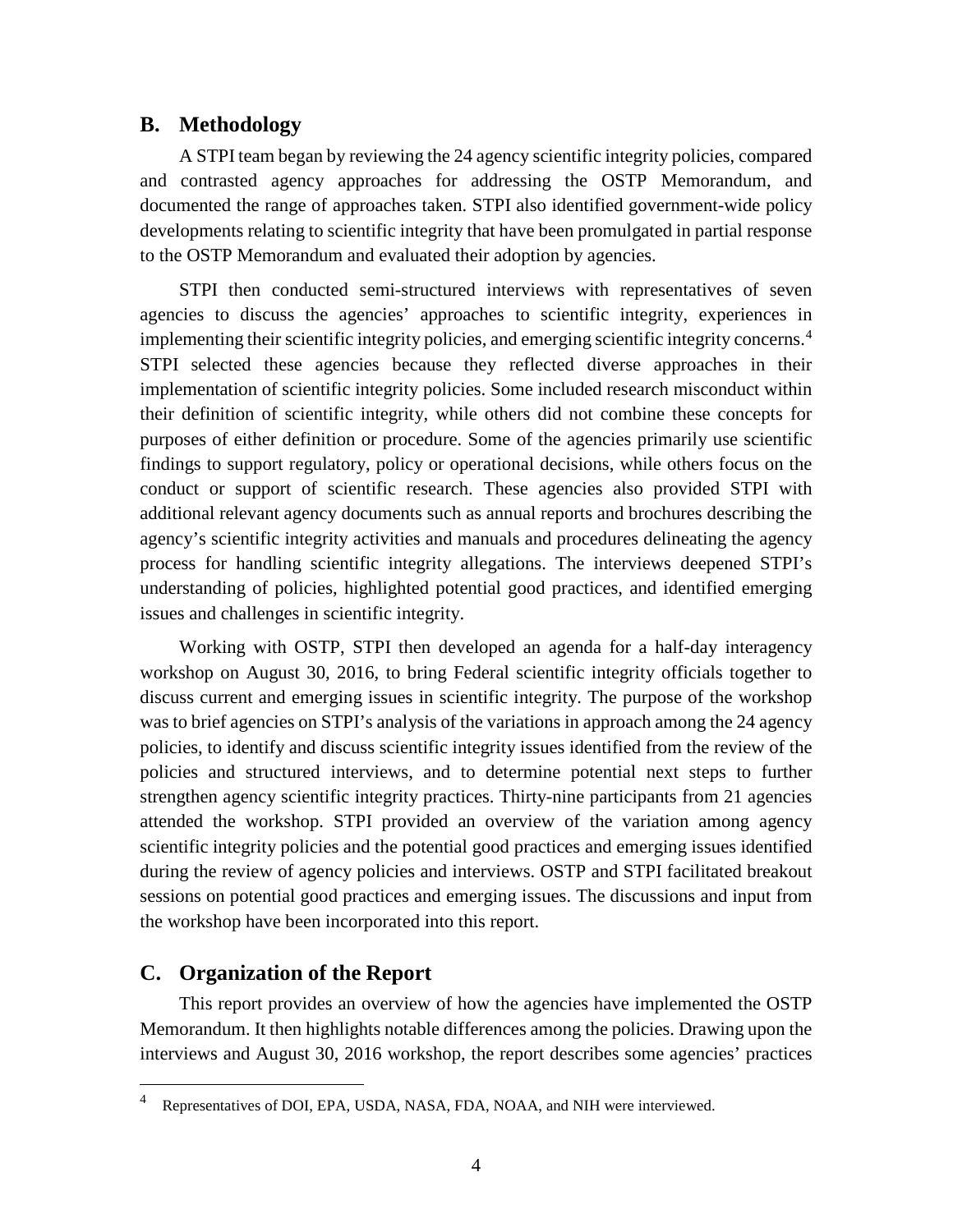that might be considered "good" or "best" practices. Emerging issues identified during the interviews and discussed in greater depth at the workshop are then summarized. Finally, the report provides a summary of future steps that agencies might undertake as a collective effort to strengthen agency scientific integrity policies or implementation of their policies.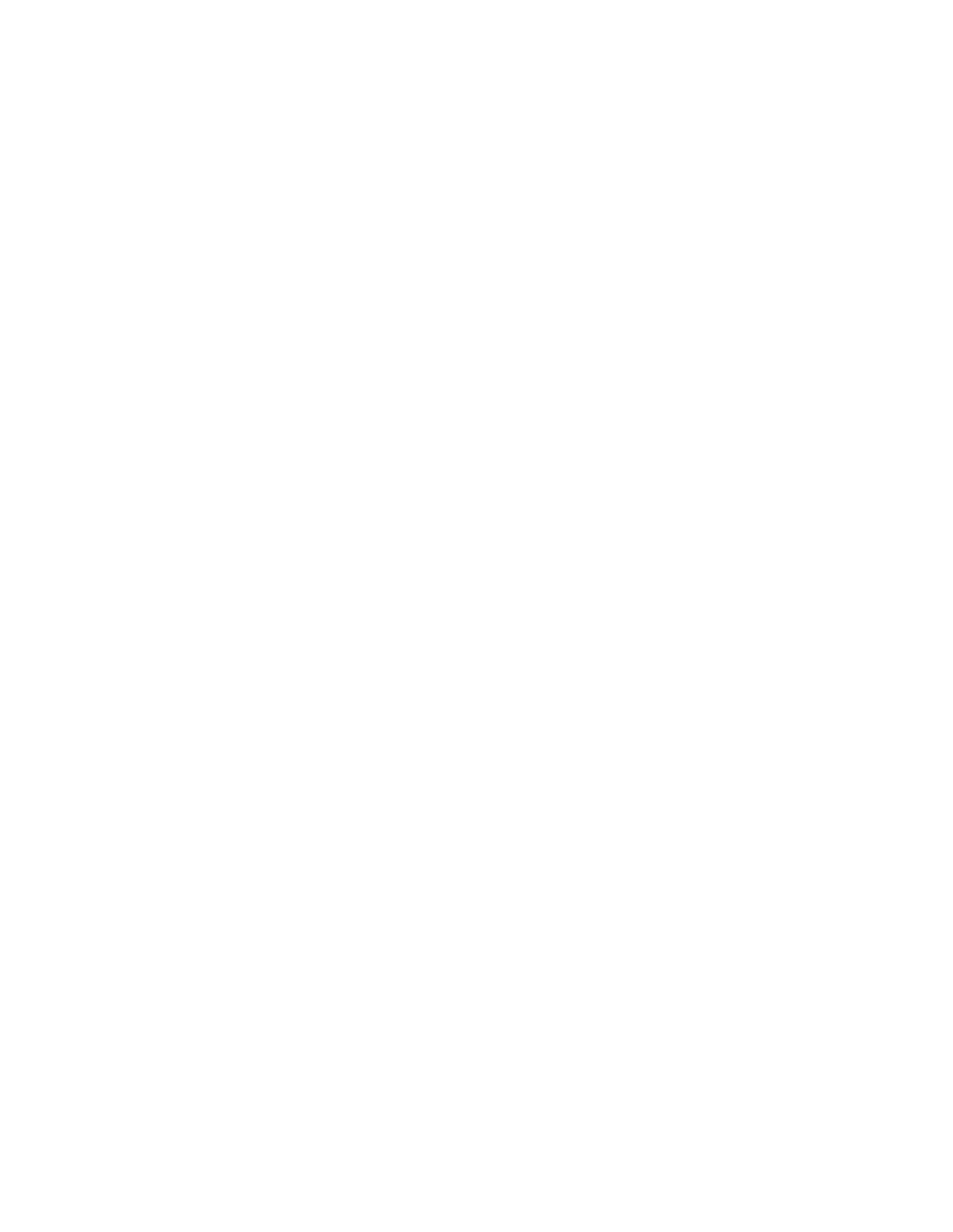### <span id="page-18-0"></span>**2. Attributes of Federal Agency Scientific Policies**

#### <span id="page-18-1"></span>**A. Implementation of the OSTP Memorandum**

To date, 24 Federal departments and agencies have issued scientific integrity policies to implement the OSTP Memorandum on Scientific Integrity.<sup>[5](#page-18-2)</sup> The policies are varied and reflect different agency missions and authorities. Some agencies rely upon scientific findings for rulemaking, regulatory or policy decision-making, while others use or disseminate scientific information in support of the conduct of research. Agencies such as the U.S. Department of Agriculture have research components that generate scientific information through both intramural and extramural research activities, and also have regulatory components that use scientific information to inform regulatory decisions and policy-making. Some research funding agencies do not conduct intramural research, while others, such as the U.S. Geological Survey, spend the majority of their funding on intramural research.

STPI reviewed the 24 policies to determine if the scientific integrity policies incorporated and implemented the principles delineated in the OSTP Memorandum. The OSTP Memorandum establishes four main components: Ensuring a Culture of Scientific Integrity; Public Communication; Federal Advisory Committees; and Professional Development. In addition, each of these components contain various subcomponents. Tables 1 through 4 provide tallies of the numbers of agencies reviewed that have implemented attributes of these four components in their scientific integrity policies, and in other related documents such as a manual, handbook, brochure, website, or in related agency policy documents, such as media communication, Federal Advisory Committee, research misconduct, or conflict-of-interest policies.

Most agency policies address all of the principles outlined for each of the four components delineated in the OSTP Memorandum. A small number of agency policies do not explicitly respond to each component of the memo. For example, five agency policies do not include information regarding conflict of interest in their scientific integrity policy, and four agency policies do not include information describing whether or how their scientists and engineers may join editorial review boards or serve as journal editors, although this information is often addressed in separate agency policies (e.g., ethics

<span id="page-18-2"></span> $5$  Scientific integrity policies can be found at White House website, [https://www.whitehouse.gov/administration/eop/ostp/library/scientificintegrity/](https://www.whitehouse.gov/administration/eop/ostp/library/scientificintegrity).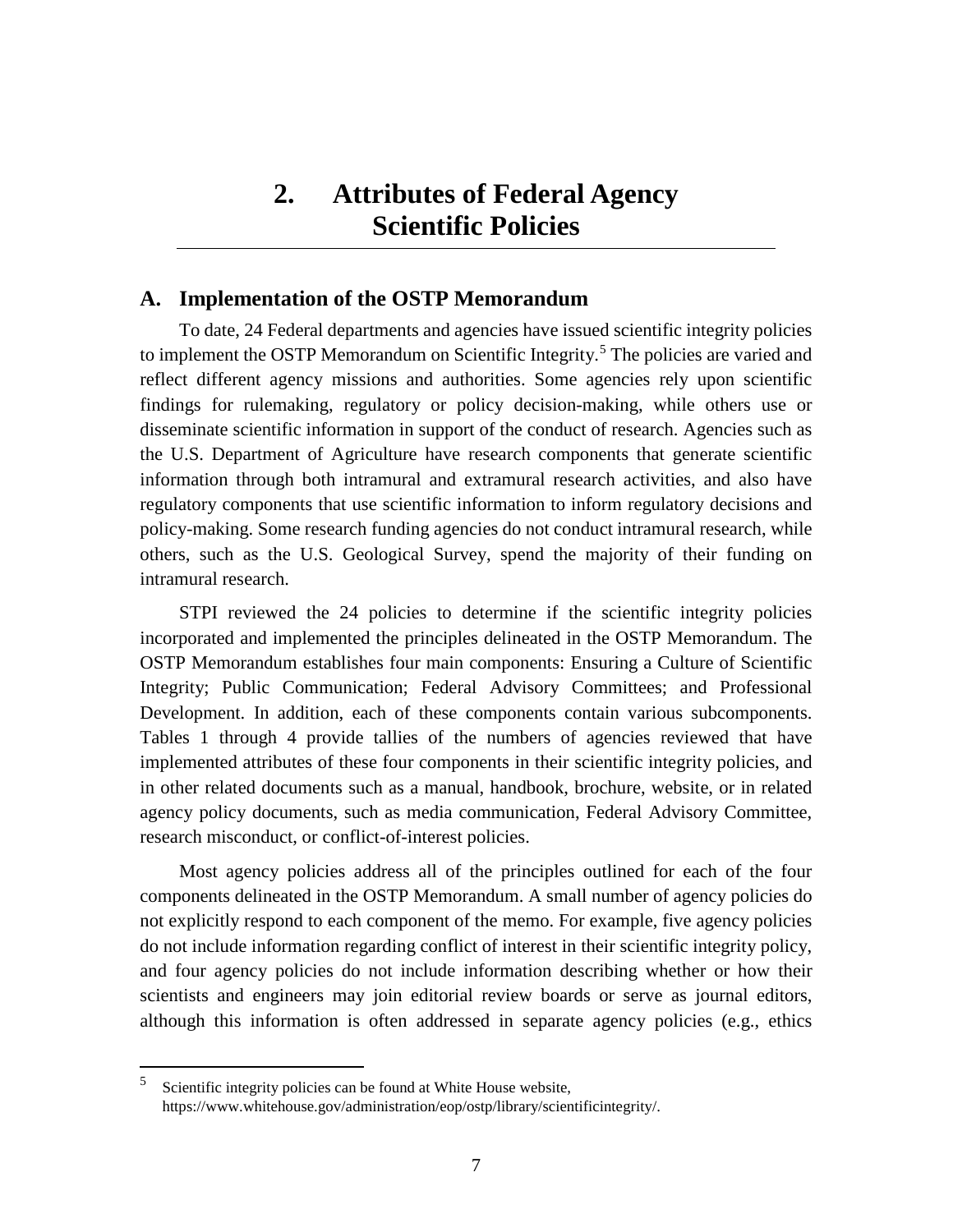policies). Topics missing from scientific integrity policies vary from one agency to another, reflecting each agency's mission and role in terms of funding science, conducting science, or using science in decision-making, and other existing policy documents.

| <b>Attribute</b>                                                                                                                                                                                                                                         | <b>Number of Policies</b><br><b>Addressing Attribute</b> |
|----------------------------------------------------------------------------------------------------------------------------------------------------------------------------------------------------------------------------------------------------------|----------------------------------------------------------|
| Ensure culture of scientific integrity                                                                                                                                                                                                                   | 24                                                       |
| Political officials should not suppress or alter scientific of technical<br>findings                                                                                                                                                                     | 21                                                       |
| Adopt whistleblower protection to identify and address instances in<br>which scientific integrity may be compromised                                                                                                                                     | 24                                                       |
| Strengthen actual or perceived credibility of government research                                                                                                                                                                                        | 20                                                       |
| Ensure selection of candidates for science positions based primarily<br>on scientific and technological knowledge and credentials                                                                                                                        | 23                                                       |
| Independent peer review of data and research supporting agency<br>policy decisions                                                                                                                                                                       | 23                                                       |
| Set clear standards governing conflict of interest                                                                                                                                                                                                       | 19                                                       |
| Establish principles for free flow of scientific and technical<br>communication consistent with privacy and classification standards;<br>enable scientists and engineers to communicate with other scientists,<br>engineers and public about S&T matters | 23                                                       |
| Convey S&T information in an accurate, transparent and informative<br>manner to the public, including explanations of underlying<br>assumptions, probabilities and uncertainties                                                                         | 23                                                       |
| Promote access to S&T information by making it available on-line in<br>open formats                                                                                                                                                                      | 23                                                       |

#### **Table 1. Attributes of Culture of Scientific Integrity Addressed in Agency Policies Reviewed**

#### **Table 2. Attributes of Public Communication Addressed in Agency Policies Reviewed**

| <b>Attribute</b>                                                                                                                                                                  | <b>Number of Policies</b><br><b>Addressing Attribute</b> |
|-----------------------------------------------------------------------------------------------------------------------------------------------------------------------------------|----------------------------------------------------------|
| Agencies should be open and transparent with media                                                                                                                                | 24                                                       |
| Agencies should allow scientist and engineers to communicate with<br>media, in coordination with their supervisor and public affairs office                                       | 23                                                       |
| Agencies should offer articulate and knowledgeable spokespersons<br>who can speak in objective, nonpartisan fashion about science and<br>technology in response to media requests | 20                                                       |
| Public affairs officials cannot pressure agency scientist to alter<br>scientific findings                                                                                         | 23                                                       |
| Agencies should have a dispute process for decisions to<br>allow/disallow scientists from engaging in interviews or other public<br>activities                                    | 21                                                       |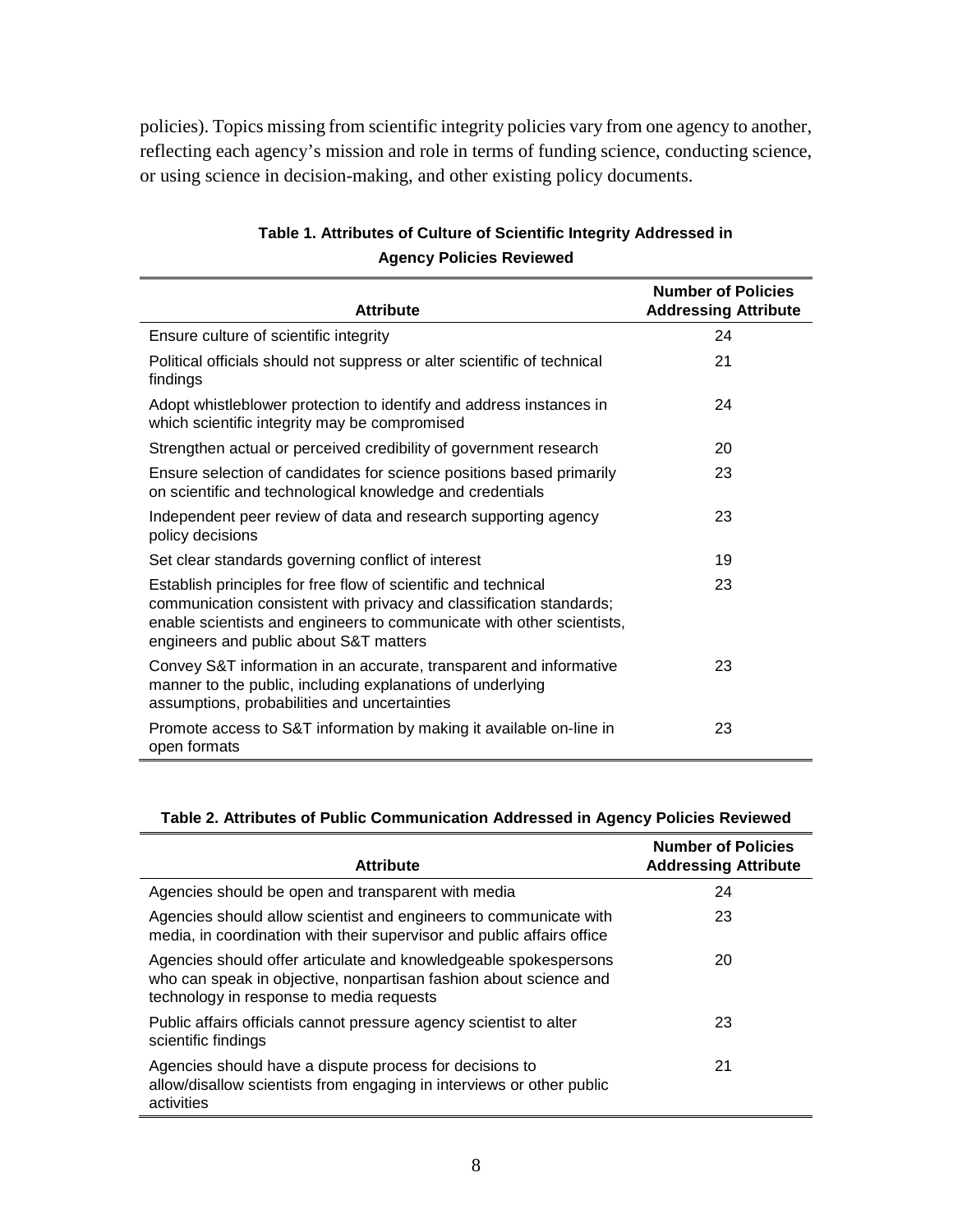| <b>Attribute</b>                                                                                                | <b>Number of Policies</b><br><b>Addressing Attribute</b> |
|-----------------------------------------------------------------------------------------------------------------|----------------------------------------------------------|
| Recruitment process should be transparent                                                                       | 20                                                       |
| Professional biographical information for appointed committee<br>members will be available on the FAC's website | 19                                                       |
| Advisory board members should be selected based upon<br>qualifications and expertise                            | 23                                                       |
| Advisory boards should have a balanced membership                                                               | 21                                                       |
| Conflicts of interest should be made publicly available unless<br>prohibited by law                             | 19                                                       |
| FACA reports should not be subject to review by agency                                                          | 21                                                       |

**Table 3. Attributes of Federal Advisory Boards Addressed in Agency Policies Reviewed**

**Table 4. Attributes of Professional Development Addressed in Agency Policies Reviewed**

| <b>Attribute of Memo</b>                                                                                                                                                                                                                         | <b>Number of Policies</b><br><b>Addressing Attribute</b> |
|--------------------------------------------------------------------------------------------------------------------------------------------------------------------------------------------------------------------------------------------------|----------------------------------------------------------|
| Agencies should promote professional development of its S&T<br>employees                                                                                                                                                                         | 23                                                       |
| Agencies should encourage publication of their scientific research in<br>scholarly journals                                                                                                                                                      | 22                                                       |
| Agencies should allow government scientists to become editors of<br>journals                                                                                                                                                                     | 20                                                       |
| Agencies should allow government scientists and engineers to fully<br>participate in professional and scholarly societies, committees and<br>task forces and remove barriers for serving as officers or on<br>governing boards of such societies | 23                                                       |
| Allow government scientists to receive honors and awards for their<br>research and discoveries                                                                                                                                                   | 21                                                       |

#### <span id="page-20-0"></span>**B. Implementation of Other Attributes**

Many agency policies include elements beyond those delineated in the OSTP Memorandum. STPI identified eight elements that might serve to make an agency's policy more comprehensive: (1) providing a context for how and why scientific integrity is important to the agency's mission; (2) describing which persons and activities are covered under the policy; (3) defining key terms used in the policy; (4) designating entities responsible for agency oversight of scientific integrity; (5) designating entities responsible for handling allegations of breach of scientific integrity and procedures; (6) referencing other related policies such as scientific codes of conducts, research misconduct, conflict of interest, or data quality; (7) citing legal authorities for the policy; and (8) outlining an approach for resolving differences in scientific opinions. The tally of the number of agency policies STPI reviewed that address these additional attributes are listed in Table 5.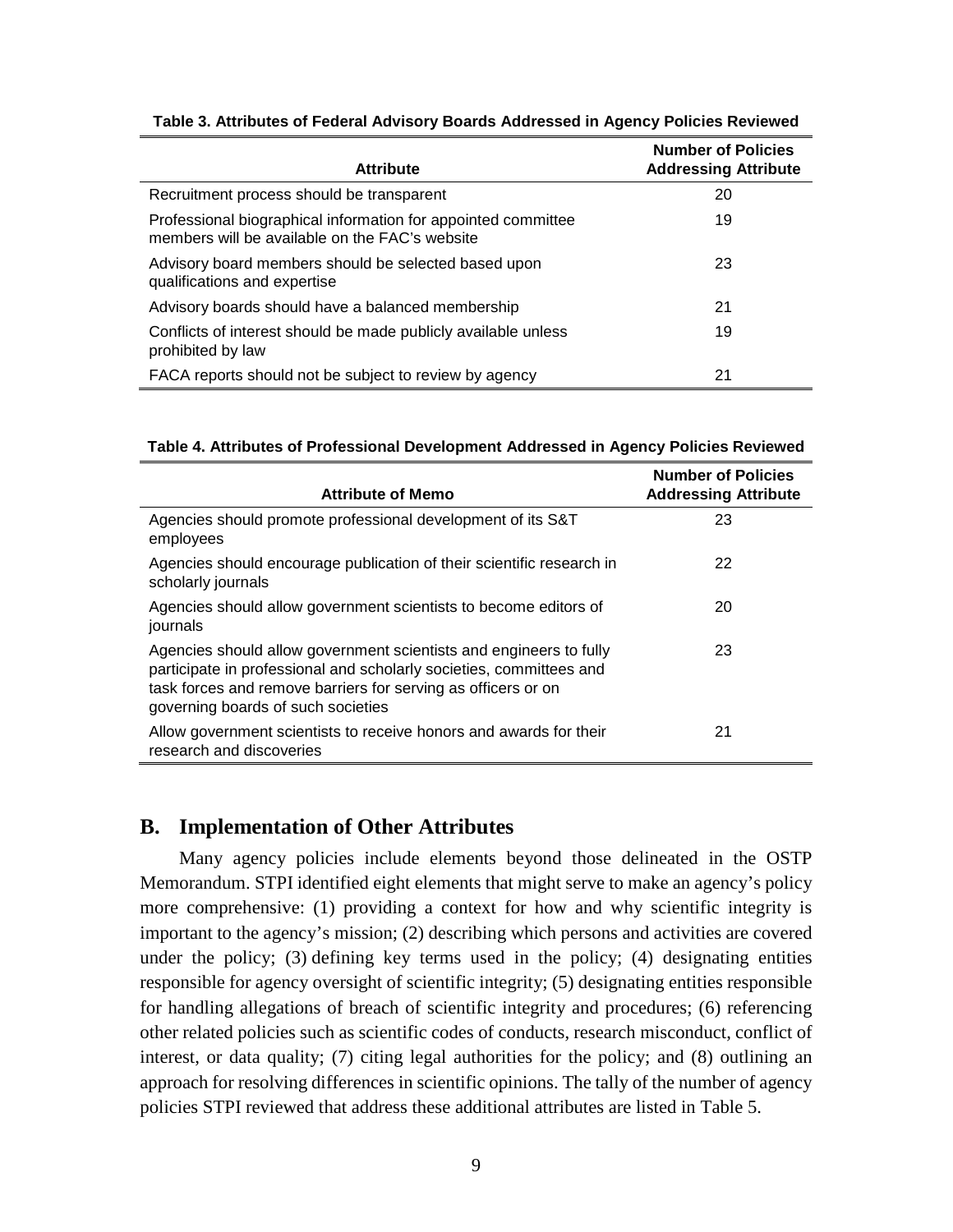| <b>Attribute of Memo</b>                                                                                         | <b>Number of Policies</b><br><b>Addressing Attribute</b> |
|------------------------------------------------------------------------------------------------------------------|----------------------------------------------------------|
| Provides agency context for policy                                                                               | 22                                                       |
| Scope: who and what activities are covered by the policy                                                         | 20                                                       |
| Provides definitions of key terms                                                                                | 14                                                       |
| Designates personnel, offices, and/or committees responsible for<br>providing leadership on scientific integrity | 18                                                       |
| Outlines responsibilities of various agency components                                                           | 12                                                       |
| Designates a responsible party for addressing allegations                                                        | 16                                                       |
| Refers to other policies relevant to Scientific Integrity                                                        | 20                                                       |
| Cites legal authorities for memorandum                                                                           | 18                                                       |
| Outlines an approach for resolution of differing scientific opinion                                              | 3                                                        |

#### **Table 5. Other Attributes Addressed in Agency Policies Reviewed**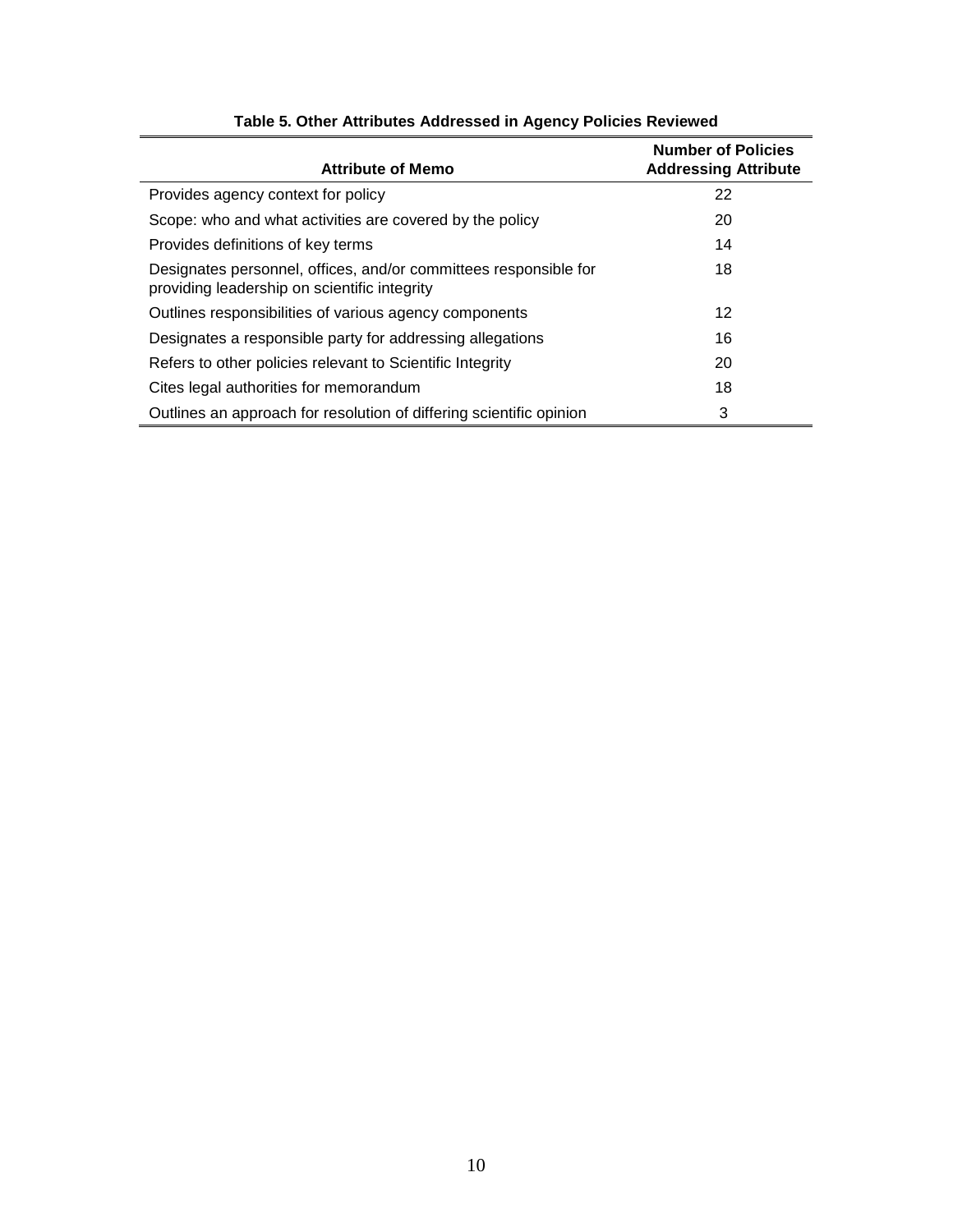### <span id="page-22-0"></span>**3. Notable Differences among Agency Policies**

STPI identified notable differences among policies in the following four areas: definition of scientific integrity; organizational responsibility; individuals and activities covered; and relationship between scientific integrity and research misconduct. These topics were discussed at the workshop.

#### <span id="page-22-1"></span>**A. Definition of Scientific Integrity**

Agency policies vary in their approach to defining scientific integrity. The Presidential and OSTP Memoranda do not define the term "scientific integrity," nor do they require agencies to define the term. The majority of agency policies do not define the term, either; instead, they reference the principles in the Presidential Memorandum.

Six agencies define the term scientific integrity in their policies. The Department of the Interior (DOI) developed a definition of scientific integrity that incorporates the definition of research misconduct found in the Federal-wide policy for research misconduct (referred to as "DOI core definition"). [6](#page-22-2) DOI defines scientific integrity as: [7](#page-22-3)

The condition that occurs when persons covered by this chapter adhere to accepted standards, professional values, and practices of the relevant scientific community, including the DOI Code of Scientific and Scholarly Conduct and Departmental standards for the performance of scientific activities for DOI employees and covered outside parties. *Adherence to these standards ensures objectivity, clarity, and reproducibility, and utility of scientific and scholarly activities and assessments and helps prevent bias, fabrication, falsification, plagiarism, outside interference, censorship and inadequate procedural and information security.* [italics added for emphasis].

Five other agencies—the U.S. Department of Agriculture (USDA), United States Agency for International Development (USAID), the National Oceanic and Atmospheric Administration (NOAA), Department of Justice (DOJ), and Department of Education (DoEd)—have adopted variations of this DOI core definition of scientific integrity.

<span id="page-22-2"></span> <sup>6</sup> Office of Research Integrity (ORI), "Federal Research Misconduct Policy," 65 Federal Register No. 235, December 6, 2000, 76260–76264.

<span id="page-22-3"></span><sup>7</sup> DOI, "Chapter 3: Integrity of Scientific and Scholarly Activities," in *Department of the Interior Departmental Manual*, 305 DM 3, December 16, 2014, http://elips.doi.gov/ELIPS/DocView.aspx?id=4056.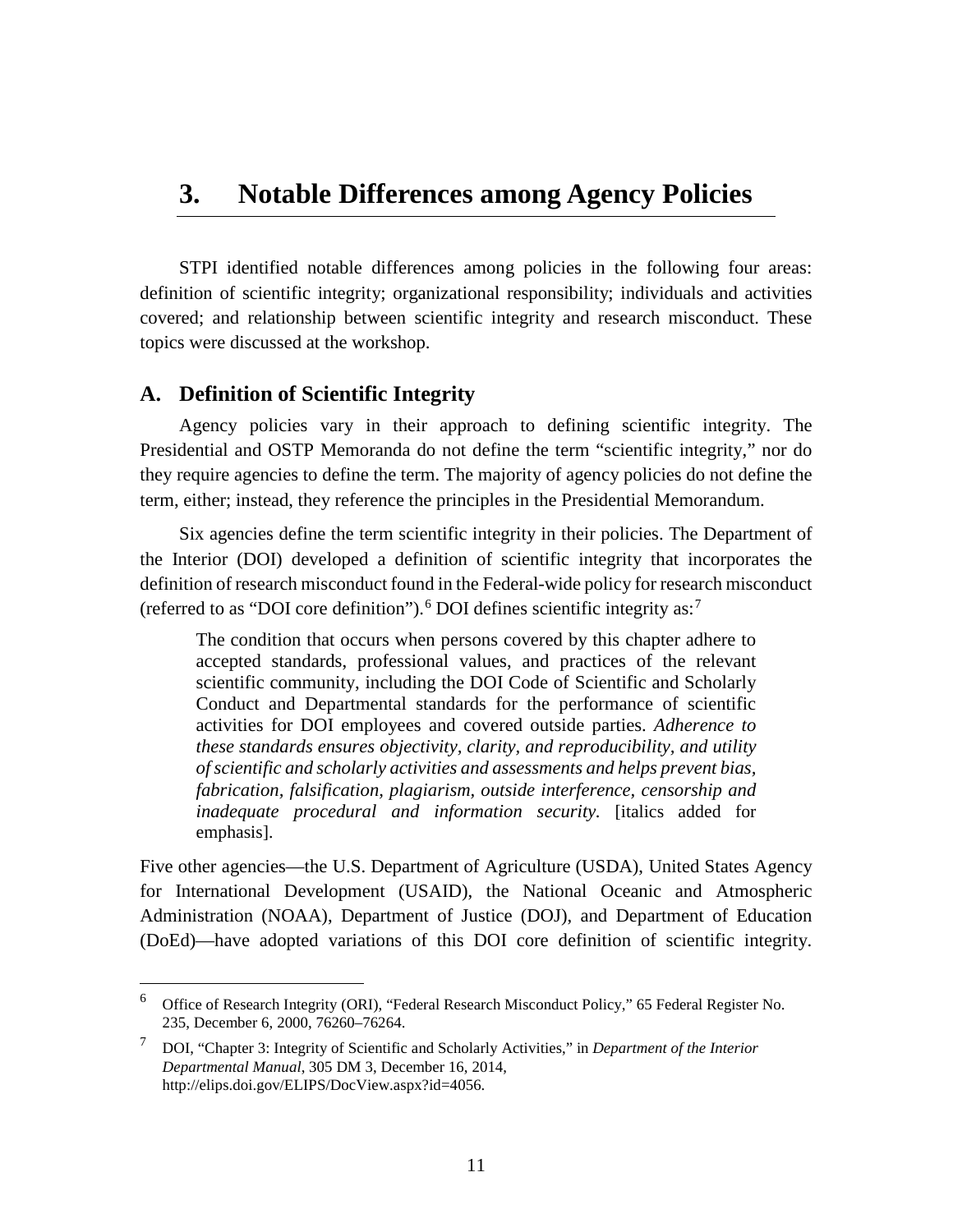Although the Environmental Protection Agency (EPA) scientific integrity policy does not contain a definition, the website of its Office of the Science Advisor provides a definition of "scientific integrity" that is derived from the DOI core definition.<sup>[8](#page-23-0)</sup> Table 6 contains examples of agency definitions of the term "scientific integrity."

| <b>Agency</b> | <b>Definition</b>                                                                                                                                                                                                                                                                                                                                                                                                                                                                                                                                                                                                                                                                         |  |  |
|---------------|-------------------------------------------------------------------------------------------------------------------------------------------------------------------------------------------------------------------------------------------------------------------------------------------------------------------------------------------------------------------------------------------------------------------------------------------------------------------------------------------------------------------------------------------------------------------------------------------------------------------------------------------------------------------------------------------|--|--|
| <b>DOI</b>    | "The condition that occurs when persons covered by this chapter adhere to<br>accepted standards, professional values, and practices of the relevant scientific<br>community, including the DOI Code of Scientific and Scholarly Conduct and<br>Departmental standards for the performance of scientific activities for DOI<br>employees and covered outside parties. Adherence to these standards ensures<br>objectivity, clarity, and reproducibility, and utility of scientific and scholarly<br>activities and assessments and helps prevent bias, fabrication, falsification,<br>plagiarism, outside interference, censorship and inadequate procedural and<br>information security." |  |  |
| <b>DOL</b>    | "[T]he principles of scientific integrity outlined in the President's and Director of<br>OSTP's Memoranda."                                                                                                                                                                                                                                                                                                                                                                                                                                                                                                                                                                               |  |  |
| EPA           | "Scientific Integrity results from adherence to professional values and practices,<br>when conducting and applying the results of science and scholarship. It ensures:<br>Objectivity<br>Clarity<br>$\bullet$<br>Reproducibility<br>Utility"<br>$\bullet$<br>"Scientific Integrity is important because it provides insulation from:<br><b>Bias</b><br>$\bullet$<br>Fabrication<br>$\bullet$<br>Falsification<br>$\bullet$<br>Plagiarism<br>$\bullet$<br>Outside interference<br>$\bullet$<br>Censorship<br>$\bullet$<br>Inadequate procedural and information security"                                                                                                                  |  |  |
| <b>USDA</b>   | "The condition resulting from adherence to professional values and practices<br>when conducting and applying the results of science that ensures objectivity,<br>clarity, and reproducibility, and that provides insulation from bias, fabrication,<br>falsification, plagiarism, interference, censorship, and inadequate procedural and<br>information security."                                                                                                                                                                                                                                                                                                                       |  |  |

**Table 6. Example Definitions of Scientific Integrity in Agency Policies**

\* The Department of Labor Scientific Integrity Statement of Policy, [https://www.dol.gov/asp/ideascale/.](https://www.dol.gov/asp/ideascale/)

<span id="page-23-0"></span> <sup>8</sup> EPA, "Basic Information about Scientific Integrity," [https://www.epa.gov/osa/basic-information-about](https://www.epa.gov/osa/basic-information-about-scientific-integrity#definition)[scientific-integrity.](https://www.epa.gov/osa/basic-information-about-scientific-integrity#definition)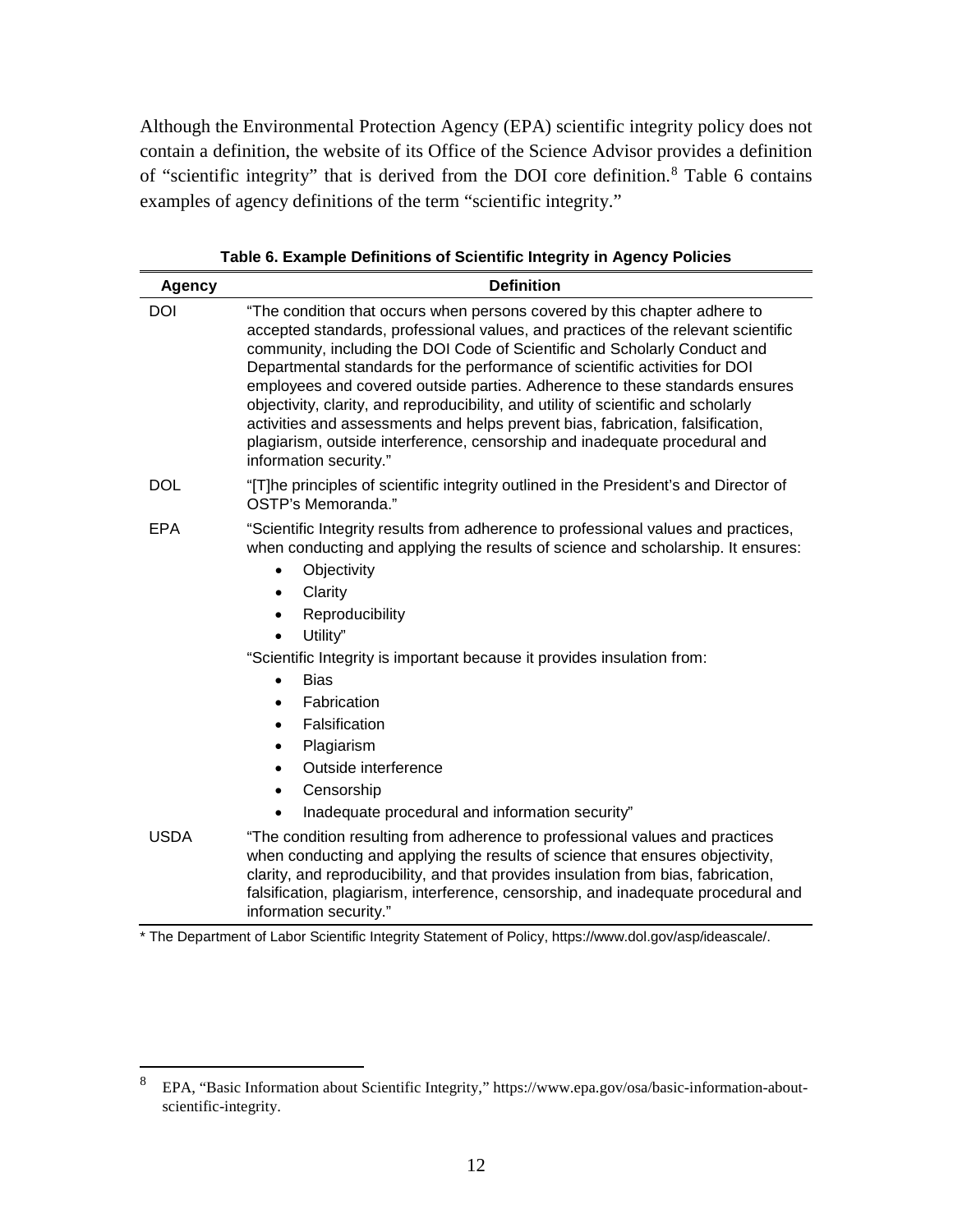The DOI core definition of scientific integrity incorporates elements of the definition of research misconduct. The Federal Research Misconduct Policy (December 6, 2000), which predates the OSTP Scientific Integrity Memorandum, sets forth a uniform definition of research misconduct. [9](#page-24-0) In this uniform definition, research misconduct is defined as "fabrication, fabrication or plagiarism in proposing, performing or reviewing research; or in reporting research results. Research misconduct does not include honest error or differences of opinion." The incorporation of terms from the definition of research misconduct highlights the relationship some agencies perceive between scientific integrity and research integrity.

NIH does not define scientific integrity but has a broad concept of scientific integrity: "Scientific integrity in this context, refers to maintaining the quality and objectivity of the research activities that the National Institutes of Health (NIH) funds and conducts, such that they are sound and worthy of the public's confidence. NIH's commitment to sound, objective science also strengthens the public's trust in policy decisions informed by scientific data. In fostering scientific integrity, NIH aims to ensure that (1) scientific findings are objective, credible and readily available to the public and (2) the development of policies based on science is conducted with appropriate transparency." <sup>[10](#page-24-1)</sup>

Other agencies, including the Department of Homeland Security (DHS), Department of State (DOS), DOI, and USDA, have adopted definitions of "breach," "loss," or "compromise" of scientific integrity in addition to, or in lieu of, a definition of "scientific integrity" (Table 7). DHS defines "breach of scientific integrity" and its policy states that scientific integrity is characterized by principles and guidance for preserving and promoting scientific ethics and transparency. DOS defines "compromise of scientific integrity" shown in Table 7. DOI defines loss of scientific integrity, <sup>[11](#page-24-2)</sup> and USDA's revised scientific integrity policy defines "compromise of scientific integrity."<sup>[12](#page-24-3)</sup>

The variety of definitions led to discussion at the workshop on whether a uniform definition of scientific integrity is attainable or desirable. Some agencies indicated that a uniform definition based upon a common denominator would be valuable and highlight the importance of scientific integrity across the Federal government. Participants noted, however, that it might be difficult to reach a consensus on a uniform definition of scientific

<span id="page-24-0"></span><sup>&</sup>lt;sup>9</sup> ORI, "Federal Research Misconduct Policy," 65 Federal Register No. 235, December 6, 2000, 76260– 76264.

<span id="page-24-1"></span><sup>&</sup>lt;sup>10</sup> NIH, "NIH Policies and Procedures for Promoting Scientific Integrity," Office of the Director, November 2012, [https://ombudsman.nih.gov/ScientificIntegritynov2012.pdf.](https://ombudsman.nih.gov/ScientificIntegritynov2012.pdf)

<span id="page-24-2"></span><sup>11</sup> DOI, "Chapter 3: Integrity of Scientific and Scholarly Activities," in *Department of the Interior Departmental Manual*, 305 DM 3, December 16, 2014, http://elips.doi.gov/ELIPS/DocView.aspx?id=4056.

<span id="page-24-3"></span><sup>&</sup>lt;sup>12</sup> USDA, "Scientific Integrity," Departmental Regulation, DR 1074-001, .November 18, 2016. https://www.ocio.usda.gov/document/departmental-regulation-1074-001.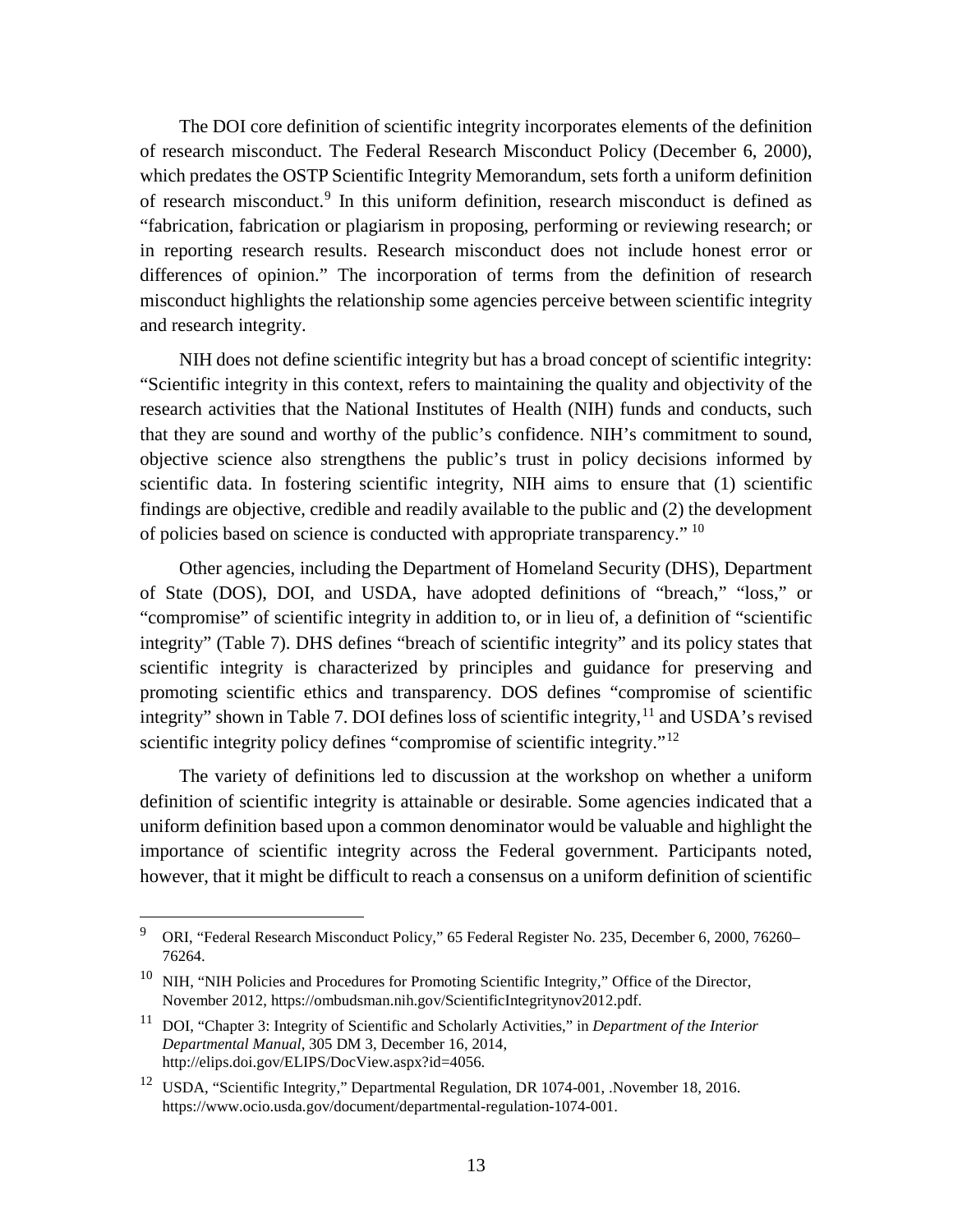integrity or breach of scientific integrity. Others expressed the view that agencies should continue to have flexibility to tailor their definition to their agency culture, mission, and organizational structure.

| <b>Agency</b> | <b>Definition</b>                                                                                                                                                                                                                                                                                                                                                                                                                                                                                                                                                                                                                                                                                                                                             |  |  |
|---------------|---------------------------------------------------------------------------------------------------------------------------------------------------------------------------------------------------------------------------------------------------------------------------------------------------------------------------------------------------------------------------------------------------------------------------------------------------------------------------------------------------------------------------------------------------------------------------------------------------------------------------------------------------------------------------------------------------------------------------------------------------------------|--|--|
| <b>DHS</b>    | "Any inappropriate political influence of DHS scientists, engineers, researchers,<br>or contractors to alter or suppress their scientific or technological data, findings<br>or conclusions."                                                                                                                                                                                                                                                                                                                                                                                                                                                                                                                                                                 |  |  |
| DOI           | Loss of scientific integrity "Occurs when there is a significant departure from<br>the accepted standards and professional values and practices of the scientific<br>community, including (for DOI employees and covered outside parties) the DOI<br>Code of Scientific and Scholarly Conduct and Departmental standards for the<br>performance of scientific or scholarly activities. Improperly using scientific<br>information (including fabrication, falsification or plagiarism of science) for<br>decision making, policy formulation, or preparation of materials for public<br>information activities, can constitute a loss of integrity. Loss of scientific<br>integrity negatively affects the quality or reliability of scientific information." |  |  |
| <b>DOL</b>    | DOL has a definition of "scientific dishonesty" which includes "hindering<br>scientific integrity" or "suppressing data collection, scientific studies, or<br>publication of results by scientists or their supervisors for the purpose of<br>manipulating outcomes."                                                                                                                                                                                                                                                                                                                                                                                                                                                                                         |  |  |
| <b>DOS</b>    | "Compromises of scientific integrity include but are not limited to:                                                                                                                                                                                                                                                                                                                                                                                                                                                                                                                                                                                                                                                                                          |  |  |
|               | • using scientific studies or data to inform the decision-making process that<br>are not representative of the current state of scientific knowledge and<br>research (for example because they lack peer review, utilize poor<br>methodology, or contain flawed analyses);                                                                                                                                                                                                                                                                                                                                                                                                                                                                                    |  |  |
|               | • misrepresenting the underlying assumptions, uncertainties, or probabilities of<br>scientific findings or attempting to suppress or alter scientific or technical<br>findings during any step of the decision-making processor                                                                                                                                                                                                                                                                                                                                                                                                                                                                                                                               |  |  |
|               | • altering or misrepresenting scientific of technological findings in public<br>communications."                                                                                                                                                                                                                                                                                                                                                                                                                                                                                                                                                                                                                                                              |  |  |

**Table 7. Sample Descriptions of Loss, Breach, or Compromise of Scientific Integrity**

#### <span id="page-25-0"></span>**B. Persons and Activities Covered by Scientific Integrity Policies**

Agencies also differ with respect to the scope of persons and activities covered under their scientific integrity policies. The Presidential and OSTP Memoranda focus on scientific integrity within the Federal Government. Their primary purpose is to ensure that Federal decision-making, including policy and regulatory decisions, is based upon sound and rigorous science and the avoidance of political interference with Federal scientific findings and analysis. All of the agencies include Federal employees, including career staff and political appointees, within the scope of their policies. Agencies that conduct intramural research have applied their scientific integrity policies to such research.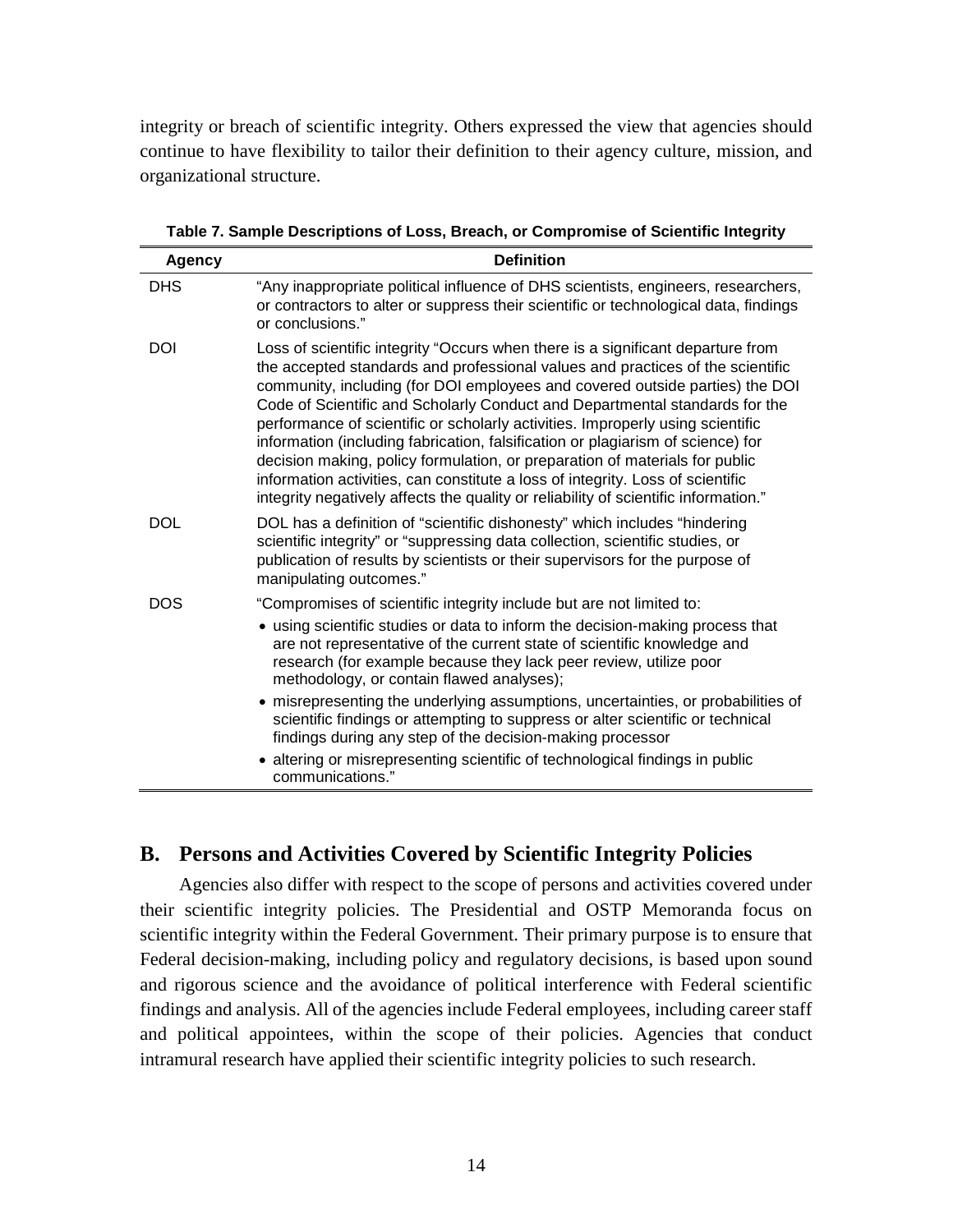Some agencies also include contractors or grantees who conduct or supervise scientific work that serves as the basis for policy decisions or regulations, or who communicate agency scientific findings to the public. For example:

- NOAA's policy applies to employees, political or career, who are engaged in or supervise scientific activities, publicly communicate information resulting from scientific activities or use scientific information to make policy or regulatory decisions. Contractors who engage in these same activities also covered.
- DoEd's policy applies to employees and contractors when engaged in supervising, managing or influencing scientific activities, communication information about DoEd scientific activities, or using scientific information to make Department policy, management or regulatory decisions.
- DOJ states that its policy applies to employees, contractors, grantees, and detailees working for or on behalf of DOJ and their supervisors when they are conducting, analyzing or reviewing scientific and technology data, analysis or evidence or using such results for an investigation, prosecution, regulation or policy development.

In addition, some agencies have taken steps to include extramural research within the scope of their policies even if the grantee's scientific findings will not serve as a basis for agency decision-making. Some agencies express an "expectation" that contractors and grantees will adhere to the scientific integrity principles in the OSTP Memorandum. This provides strong encouragement but may not rise to the level of a legally enforceable provision in the event of a breach of scientific integrity. In order to enforce compliance, some agencies have developed language to include in their grants or contracts to require compliance with the agency's scientific integrity policy. For example, NOAA has recently added language in its financial assistance awards applying the scientific integrity policy to researchers.

USDA's revised scientific integrity policy states that in addition to its USDA employees, its contractors, cooperators, partners, permittees, lessees, grantees, and volunteers who supervise, manage, or report on scientific activities, publicly communicate information resulting from scientific activities, or use scientific information to engage in policy- or decision-making on behalf of USDA are "expected" to uphold the principles. They may also be required to comply if provided in agreements, contracts, statements of work, or memorandum of understandings.

DOI's *Scientific Integrity Procedures Handbook*, 305 DM 3, dated December 16, 2014, provides that "DOI must ensure scientific and scholarly activity and information being completed by contractors, cooperators, partners, permittees, lessees, and grants meet scientific integrity requirements and that the science provided to the Department is of high quality and is trustworthy." Program managers and contracting officials should include, when appropriate, the following language in leases and financial assistant agreements,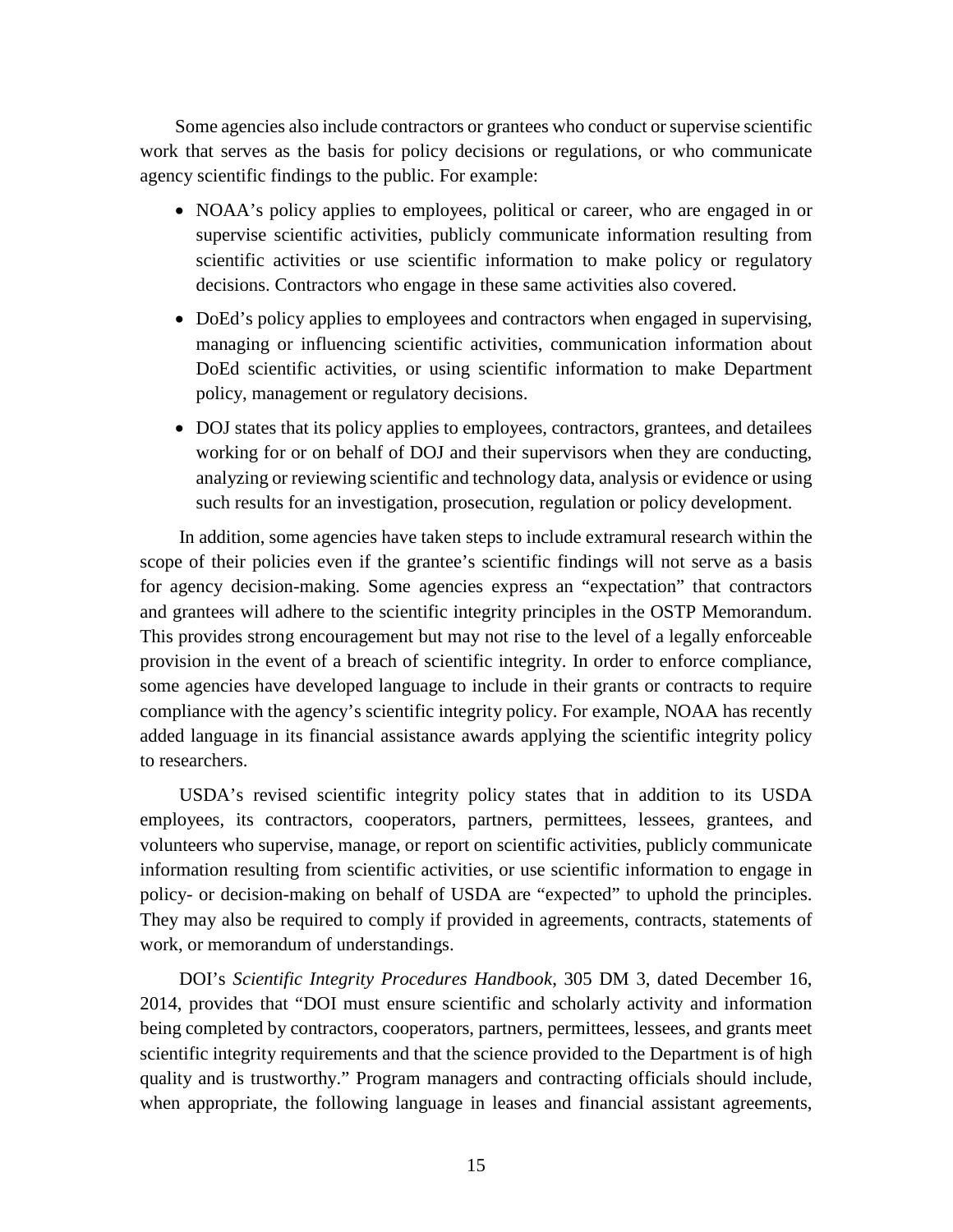such as mapping, modeling efforts, scientific studies, environmental assessments, and wildlife surveys:  $13$ 

Scientific integrity is vital to the Department of Interior (DOI) activities under which scientific research, data, summaries, syntheses, interpretations, presentations, and /or publications are developed and used. Failure to uphold the highest degree of scientific integrity will result not only in potentially flawed scientific results, interpretations, and applications but will damage DOI's reputation and ability to uphold the public's trust. All work performed must comply with the DOI scientific Integrity Policy posted to http/www.doi.gov, or its equivalent as provided by their organization of State law.

All of the agencies interviewed have indicated that they would defer to the grantee institution or contractor to investigate and address alleged breaches of scientific integrity associated with extramural research. DOI's policy contains mechanisms to address complaints against external parties, although the majority of USGS funding is for intramural research. EPA noted that some of its peer-review panels are led by contractors rather than EPA employees. For this reason, EPA took steps to extend its conflict-ofinterest policies to contractors overseeing peer-review panels.

Agencies that extend the scope of their scientific integrity policies to extramural research have a view of scientific integrity that is broader in concept than contemplated in the OSTP Memorandum. The OSTP Memorandum focuses on professional development of the Federal workforce, independence and scientific expertise of Federal Advisory Committees, avoidance of political interference with scientific findings of agency scientists, and science used to support Federal policy decisions—these aspects of the OSTP Memorandum are not germane to extramural research that does not inform the Federal agency decision-making process or communicate agency generated scientific research results to the public.

Agencies that extend scientific integrity policies to extramural research use the term "scientific integrity" to capture the full range of activities that potentially impact the rigor, quality and reliability of federally funded research and the ethics in performing such research. This holistic approach to achieving scientific integrity offers some benefits. This approach focuses on the positive goal of achieving scientific integrity rather than focusing on misconduct. It also recognizes that multiple factors impact the integrity of science. Many of these activities, however, are outside the scope of the OSTP Memorandum and covered by other Federal or agency policies.

<span id="page-27-0"></span> <sup>13</sup> DOI, "Chapter IV – Requirements Related to Contractors and Financial Assistance," in *Scientific Integrity Procedures Handbook*, 305 DM 3, December 16, 2014. http://elips.doi.gov/ELIPS/DocView.aspx?id=4058.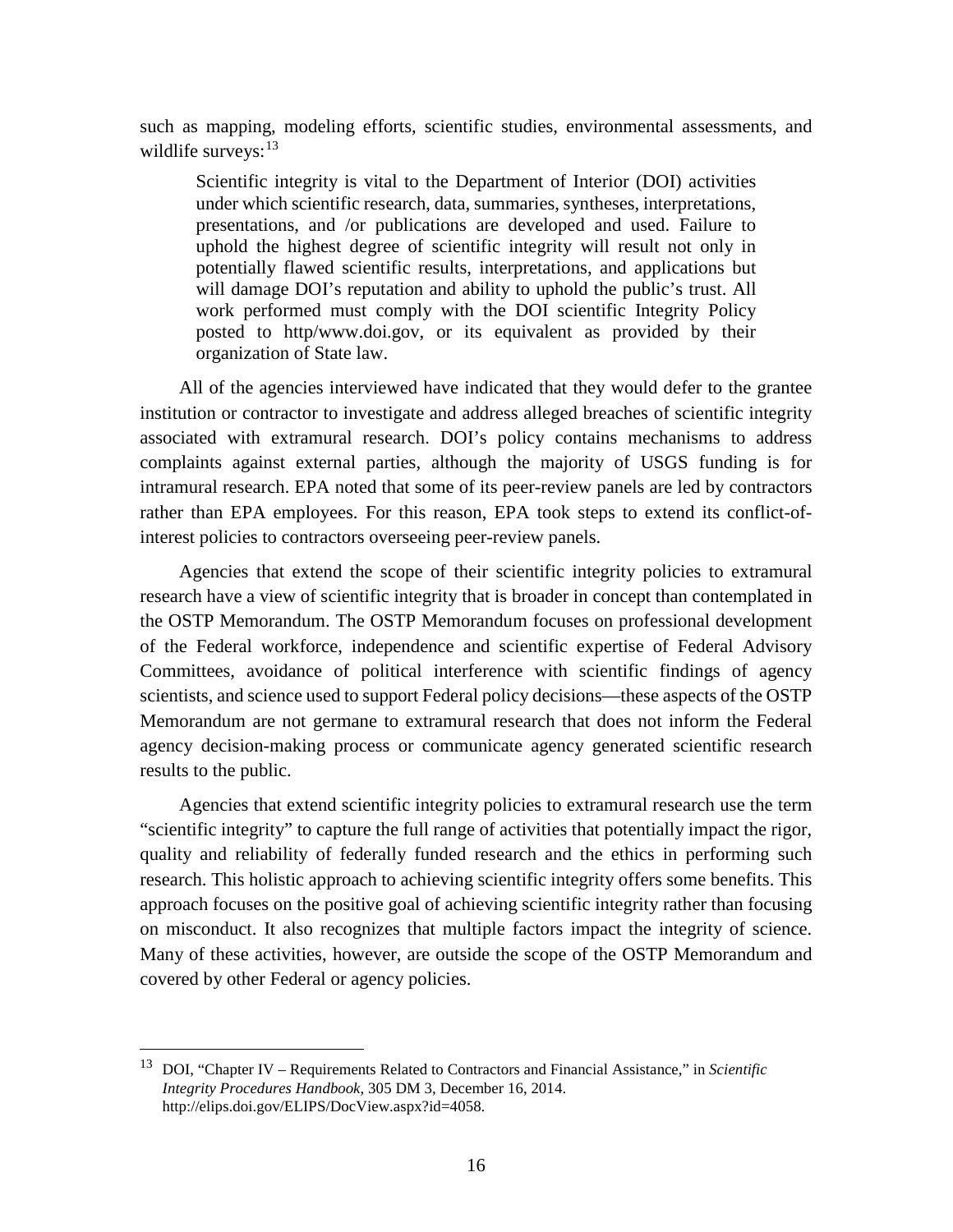Given the different use of terminology among agencies, further interagency discussions might be useful to distinguish the meaning of scientific integrity for purposes of the OSTP Memorandum and these broader objectives. A term other than scientific integrity could be considered to describe these cluster of related activities that contribute to reliable and sound scientific data, analysis or findings. Alternatively, scientific integrity could be interpreted more broadly and different terminology could be developed to describe the activities that are the focus of the OSTP Memorandum.

#### <span id="page-28-0"></span>**C. Organizational Responsibility for Scientific Integrity**

Agencies vary with respect to which entity within the organization has primary responsibility for implementing the scientific integrity policy. Some agencies assign overall responsibility for scientific integrity to the highest nonpolitical official in the agency. Some departments have appointed scientific integrity officers in each departmental agency, often with a departmental scientific integrity officer (DSIO) with department-wide responsibility for managing the scientific integrity process. Some DSIOs are located in the agency front office while others are located within the Office of the Chief Scientist. Table eight includes a summary of agency organizational components responsible for scientific integrity leadership.

The assignment of responsibility to a particular entity within an agency can set the tone for the overall scientific integrity culture at the agency. The individual and entity responsible for oversight of the policy needs to be perceived as having sufficient authority to handle allegations of breach of scientific integrity involving high-level political officials. For this reason, many of the agencies assign responsibility to the highest-level nonpolitical official at the agency.

Some agencies have placed scientific integrity in the same organizational structure that handles research misconduct issues. Nonetheless, even agencies that include research integrity in their definition of scientific integrity frequently assign responsibility for these topics to distinct offices within the agency. These differences can affect agency procedures for addressing allegations of breach of scientific integrity. Some policies identify the agency point of contact for scientific integrity, delineate how to report a scientific integrity allegation, and describe the procedures should an allegation of breach of scientific integrity occur. Several agencies have also issued manuals or similar documents that provide detailed descriptions of the process for handling allegations.

Some agencies have established panels or committees to investigate and report on allegations of breaches of loss of scientific integrity associated with intramural research. At DOI, these panels review the accepted practices of the relevant community, determine if the evidence gathered indicates a significant departure from accepted practices or assist in further fact finding. EPA has a Standing Scientific Integrity Committee composed of Deputy Scientific Integrity Officials to oversee policy and provide an annual report. EPA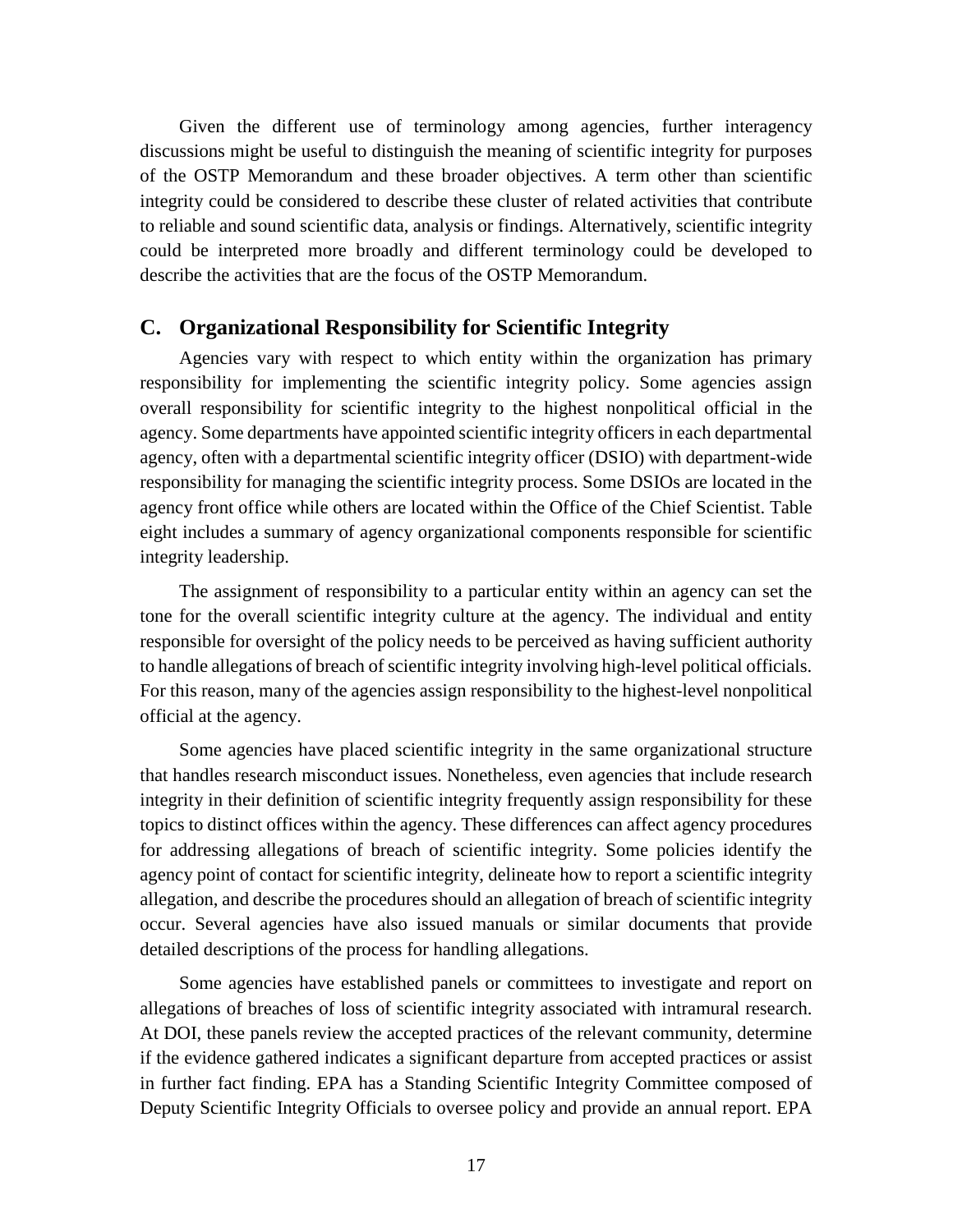has indicated that this mechanism has proven very effective in attaining agency-wide support for a culture of scientific integrity. At EPA and NOAA, these panels also assist in preparation of the agency annual report.

FDA and NIST also use panels to ensure a culture of scientific integrity by strengthening the scientific expertise of their workforce and the credibility of agency scientific products. FDA has established panels to address internal scientific disputes and credentials and qualifications of prospective and current FDA scientists. NIST has established panels to ensure the rigor and quality of NIST scientific data, publications, software, and video products and accurately convey uncertainties associated with measurement results.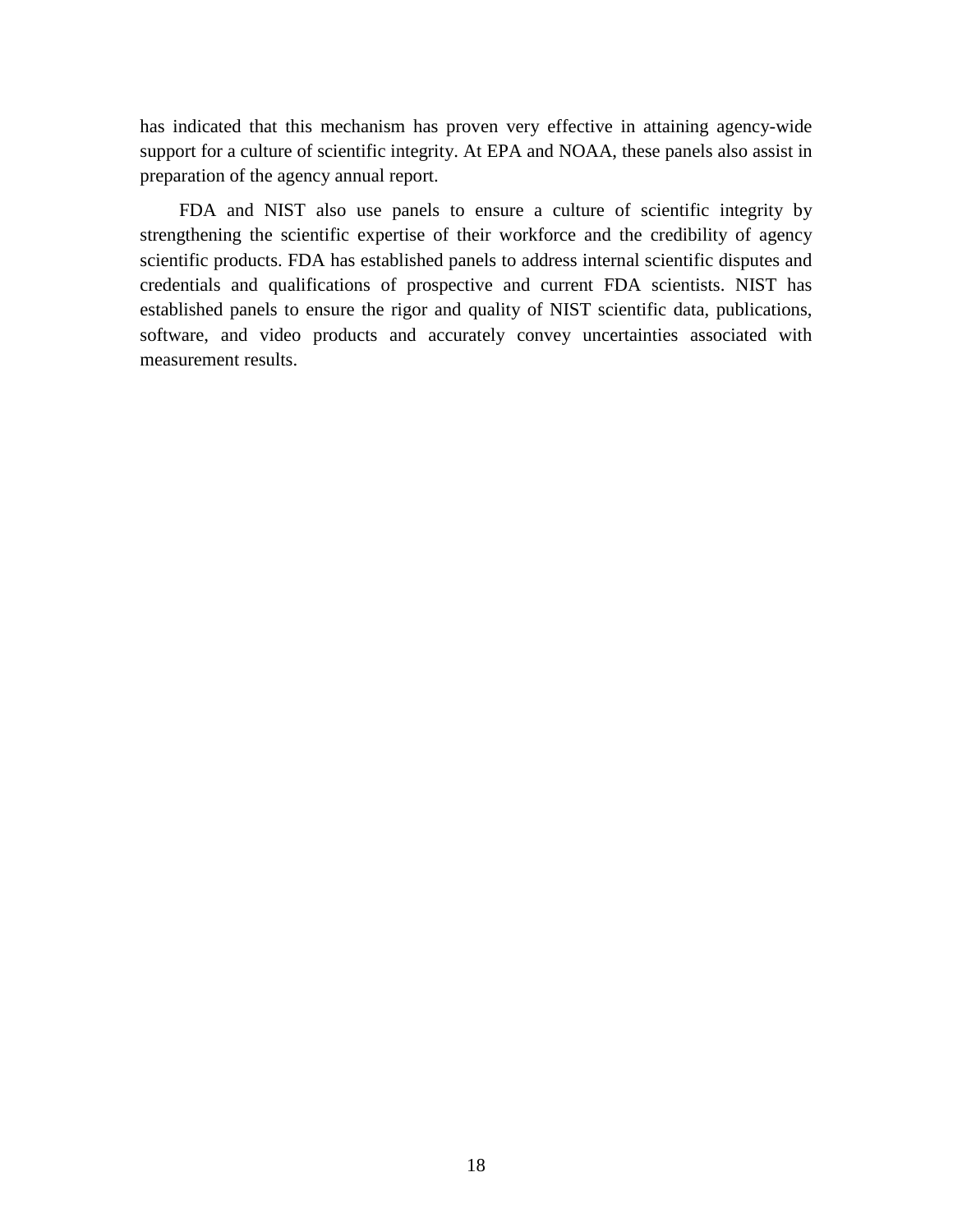| Table 8. Organizational Components within Agencies Responsible for Scientific Integrity Oversight and Handling Allegations of |
|-------------------------------------------------------------------------------------------------------------------------------|
| <b>Breaches of Scientific Integrity</b>                                                                                       |

| <b>Agency</b> | <b>Scientific Integrity Leadership</b>                                                                                                                                     | <b>Organizational Entity</b><br><b>Handling Allegations</b>                                                                                                                                       | <b>Panel or Committee</b>                                                                                                                                                                                                                                                              |
|---------------|----------------------------------------------------------------------------------------------------------------------------------------------------------------------------|---------------------------------------------------------------------------------------------------------------------------------------------------------------------------------------------------|----------------------------------------------------------------------------------------------------------------------------------------------------------------------------------------------------------------------------------------------------------------------------------------|
| CDC           | Associate Director for Science                                                                                                                                             | Office of Science Quality, Office of<br>the Associate Director for Science                                                                                                                        | An ad hoc inquiry committee is convened by<br>the Research Integrity officer (RIO). If the<br>findings of this committee warrant an<br>investigation, the RIO convenes an<br>investigation committee whose report is<br>submitted to the Office of Research Integrity<br>(ORI)         |
| <b>DHS</b>    | Chief Scientist serves as the Scientific<br>Integrity Officer (SIO)                                                                                                        | Chief Scientist, SIO                                                                                                                                                                              | Scientific Integrity Committee is an ad hoc<br>committee convened by SIO to conduct fact<br>finding in response to reported breach of<br>scientific integrity                                                                                                                          |
| <b>DOD</b>    | Assistant Secretary of Defense for<br>Research and Engineering                                                                                                             |                                                                                                                                                                                                   |                                                                                                                                                                                                                                                                                        |
| <b>DOI</b>    | Deputy Secretary of Interior has<br>overall responsibility for scientific<br>integrity; and Departmental Scientific<br>Officer (DSIO) (who is the USGS<br>Deputy Director) | Allegations sent to DOI Office of<br><b>Executive Secretariat and</b><br>Regulatory Affairs; complaint<br>tracked and sent to appropriate<br><b>Bureau Scientific Integrity Officer</b><br>(BSIO) | A Scientific Integrity Review Panel is<br>established as needed to examine issues<br>related to scientific integrity. The panel<br>prepares and submits reports to the<br>BSIO/DSIO. The Office of Science Quality<br>and Integrity may also play a role in<br>processing a complaint. |
| <b>DOEd</b>   | Institute of Education Sciences (IES)<br>Deputy Director for Administration and<br>Policy                                                                                  | Office of the Inspector General                                                                                                                                                                   |                                                                                                                                                                                                                                                                                        |
| <b>DOL</b>    | Office of Assistant Secretary for Policy<br>(OASP)                                                                                                                         | Department Scientific Integrity<br>Officer within OASP                                                                                                                                            |                                                                                                                                                                                                                                                                                        |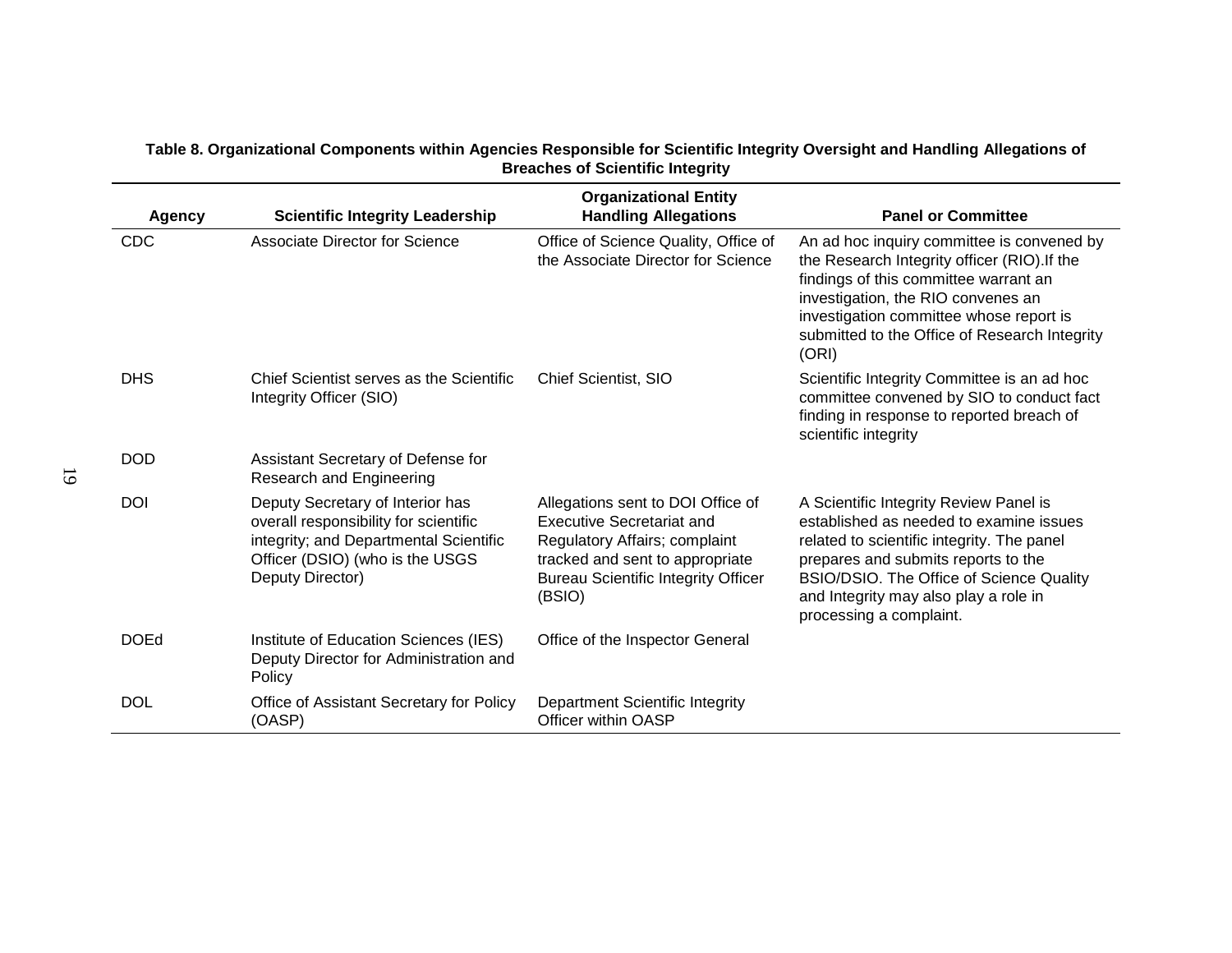|               |                                                                                                                                                                                                      | <b>Organizational Entity</b>                                                                                           |                                                                                                                                                                                                                                                                                                        |
|---------------|------------------------------------------------------------------------------------------------------------------------------------------------------------------------------------------------------|------------------------------------------------------------------------------------------------------------------------|--------------------------------------------------------------------------------------------------------------------------------------------------------------------------------------------------------------------------------------------------------------------------------------------------------|
| <b>Agency</b> | <b>Scientific Integrity Leadership</b>                                                                                                                                                               | <b>Handling Allegations</b>                                                                                            | <b>Panel or Committee</b>                                                                                                                                                                                                                                                                              |
| <b>DOT</b>    | Director, Office of Research,<br>Development and Technology in the<br>Office of the Assistant Secretary for<br>Research and Technology is the<br>Department's Scientific Integrity<br>Officer (DSIO) |                                                                                                                        |                                                                                                                                                                                                                                                                                                        |
| EPA           | Scientific Integrity Official, Office of the<br>Science Advisor                                                                                                                                      | Scientific Integrity Official, Office of<br>the Science Advisor                                                        | <b>Standing Scientific Integrity Committee</b><br>composed of Deputy Scientific Integrity<br>Officials to oversee policy and provide<br>annual report.                                                                                                                                                 |
| <b>FDA</b>    | Office of Scientific Integrity, Office of<br><b>Chief Scientist</b>                                                                                                                                  | Internal scientific disputes are<br>addressed by FDA components<br>and appeal process to Office of the<br>Commissioner | <b>Agency Dispute Process Review Board</b><br>chaired by Chief Scientist handles internal<br>scientific disputes elevated to Office of the<br><b>Commissioner, FDA Scientist Review</b><br>Committee reviews scientific credentials and<br>qualifications of prospective and current FDA<br>employees. |
| <b>NASA</b>   | <b>Chief Scientist</b>                                                                                                                                                                               |                                                                                                                        |                                                                                                                                                                                                                                                                                                        |
| <b>NIH</b>    | <b>Principal Deputy Director</b>                                                                                                                                                                     |                                                                                                                        |                                                                                                                                                                                                                                                                                                        |
| <b>NIST</b>   | Associate Director for Laboratory<br>Programs                                                                                                                                                        | Office of Chief Counsel                                                                                                | Editorial Review Board for review of<br>scholarly manuscripts and documentation<br>associated with datasets, software and<br>videos intended for publication.*                                                                                                                                         |
| <b>NOAA</b>   | Deputy Undersecretary for Operations                                                                                                                                                                 | <b>NOAA Scientific Officer</b>                                                                                         | <b>NOAA Scientific Integrity Committee</b><br>investigates allegations of scientific and<br>research misconduct and prepares an<br>investigative report and draft annual report.**                                                                                                                     |
| <b>NSF</b>    | Office of the Director                                                                                                                                                                               | Referred to appropriate office and<br>tracked                                                                          |                                                                                                                                                                                                                                                                                                        |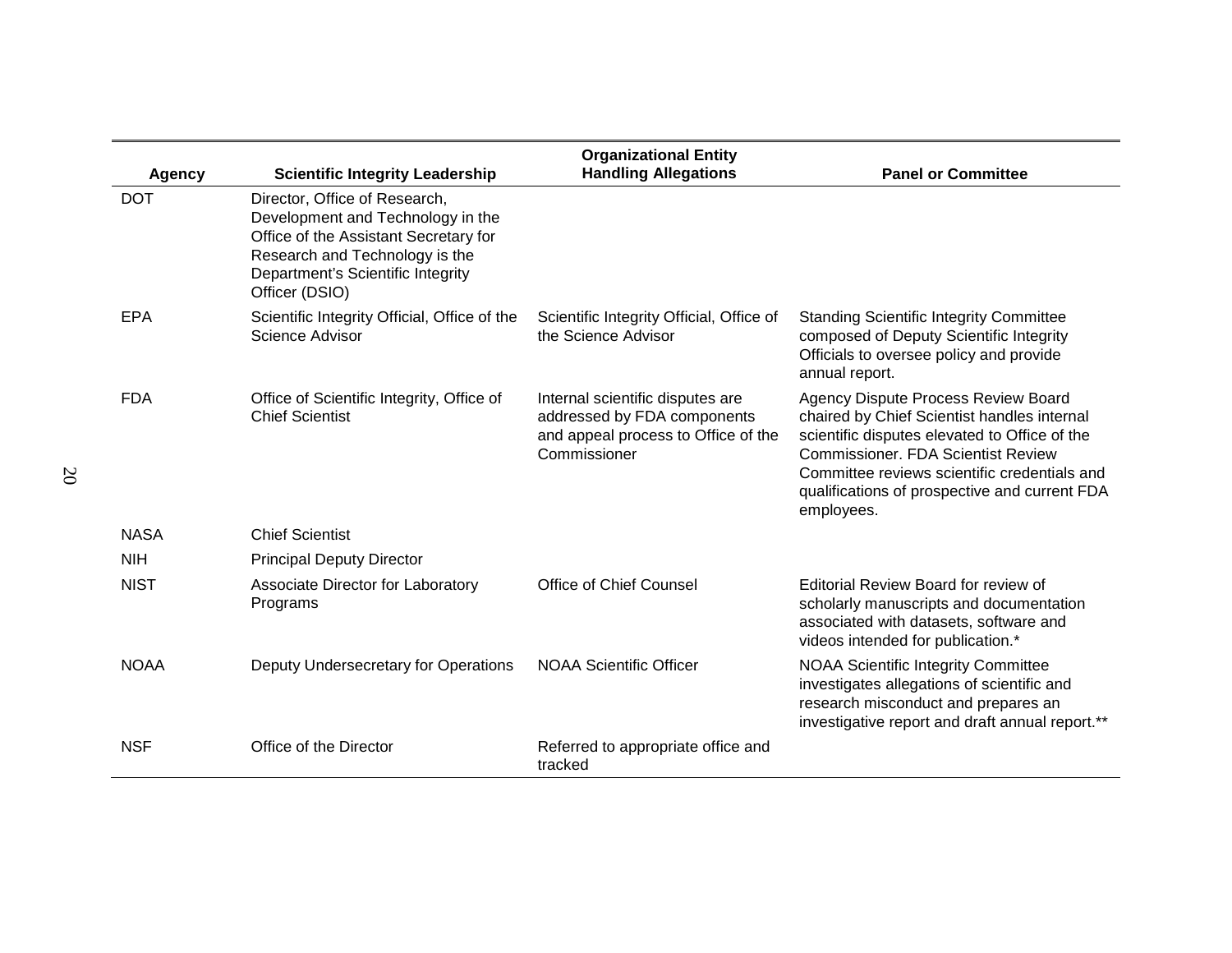| <b>Agency</b> | <b>Scientific Integrity Leadership</b>                                                                                                                                                                                 | <b>Organizational Entity</b><br><b>Handling Allegations</b>                                                                                                                                                        | <b>Panel or Committee</b>                                                                                                                                                                                                                                                          |
|---------------|------------------------------------------------------------------------------------------------------------------------------------------------------------------------------------------------------------------------|--------------------------------------------------------------------------------------------------------------------------------------------------------------------------------------------------------------------|------------------------------------------------------------------------------------------------------------------------------------------------------------------------------------------------------------------------------------------------------------------------------------|
| <b>ODNI</b>   | Assistant Director of National<br>Intelligence for Acquisition,<br>Technology, and Facilities                                                                                                                          | Assistant Director of National<br>Intelligence for Acquisition,<br>Technology, and Facilities; Could<br>escalate to Office of Inspector<br>General                                                                 |                                                                                                                                                                                                                                                                                    |
| <b>DOS</b>    |                                                                                                                                                                                                                        | Report allegations of compromise<br>of scientific integrity up chain of<br>command, use civil service or<br>foreign service grievance systems,<br>use dissent channel, or report to<br>Office of Inspector General |                                                                                                                                                                                                                                                                                    |
| <b>USAID</b>  | Bureau of Policy, Planning and<br>Learning and Global Development<br>Laboratory                                                                                                                                        |                                                                                                                                                                                                                    |                                                                                                                                                                                                                                                                                    |
| <b>USDA</b>   | Chief Scientist (a position designated<br>as being held by the Undersecretary<br>for Research, Education and<br>Economics);<br>The Departmental Scientific Integrity<br>Officer (DSIO) assists the Chief<br>Scientist. | <b>Office of Chief Scientist</b>                                                                                                                                                                                   | DSIO may convene a Department-level<br>panel to review, and make recommendations<br>regarding, alleged scientific integrity<br>concerns.*** The USDA Science Council,<br>chaired by the Chief Scientist, is consulted<br>and provides direction on scientific integrity<br>policy. |

\* NIST Suborder 1801.01, Review of Scholarly and Technical Manuscripts Intended for Publication, 07/26/2016; NIST Suborder 1801.02, Review of Data Intended for Publication, 7/26/2016; NIST Suborder 1801.03, Review of Software Intended for Publication, 7/26/2016; and NIST Suborder 1801.04, Review of Scholarly and Technical Videos Intended for Publication, 7/26/2016.

\*\* NOAA Scientific Integrity Committee Terms of Reference dated June 2015.

\*\*\* USDA Departmental Manual 1074-001 – "Procedures for Responding to Allegations of Compromised Scientific Integrity."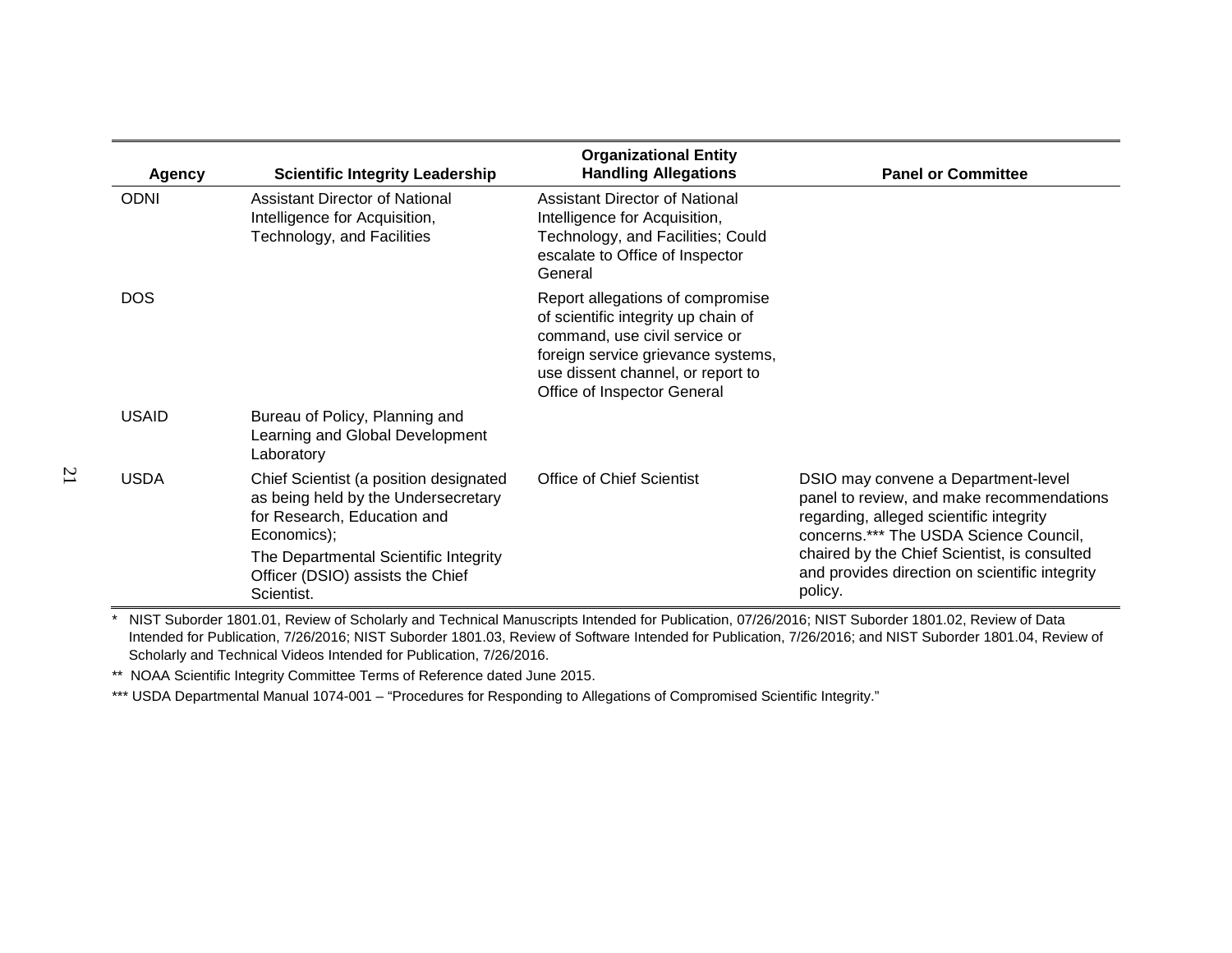#### <span id="page-33-0"></span>**D. Relationship with Research Misconduct**

As previously noted, some agencies perceive a close relationship between scientific integrity and research misconduct. DOI and NOAA, for example, have merged scientific integrity and research misconduct into one policy. These agencies view research misconduct as a component of scientific integrity.

Agencies that incorporate research misconduct into their definition of scientific integrity define "scientific integrity" in broader terms than those described in the OSTP Memorandum. These agencies use the term scientific integrity to describe an ecosystem of policies and practices that contribute to the conduct of sound and objective science and the quality of scientific data and findings. As noted previously, NIH's scientific integrity policy references its research misconduct, peer review and conflict-of-interest policies, viewing them as integral to achieving scientific integrity in the research conducted and funded by NIH. EPA observes that a variety of sources contribute to scientific integrity. These include scientific misconduct policies, public affairs, conflict resolution, laboratory accreditation, environmental statutes, data access, peer review and advisory committees, ethics, employment law, professional development, and quality assurance.

Criteria and procedures for findings of research misconduct may be able to be adopted for allegations of loss of scientific integrity. In addition to setting forth a uniform definition, the 2000 Federal Research Misconduct Policy addresses the evidence needed to support a finding of research misconduct:

- There must be significant departure from accepted practices of the relevant research community.
- The misconduct must be committed intentionally, knowingly, or recklessly.
- The allegation must be proven by a preponderance of evidence.

The Federal Research Misconduct Policy also describe stages in the handling of an allegation of research misconduct—inquiry and investigation, standards which have been adopted by agencies such as DOI that include research misconduct under scientific integrity. One difference noted between research misconduct and scientific integrity is that loss of scientific integrity may arise from an insufficiently rigorous scientific process and not any wrongdoing by a specific individual.

There are also agencies that view scientific integrity as distinct from research misconduct. Many agencies already had research misconduct procedures in place following the issuance of the 2000 Federal-wide policy and developed distinct scientific integrity policies to implement the OSTP Memorandum. For example, NSF views its scientific integrity policies and procedures as distinct from those for research misconduct. NSF's scientific integrity policy applies solely to NSF staff activities and is focused on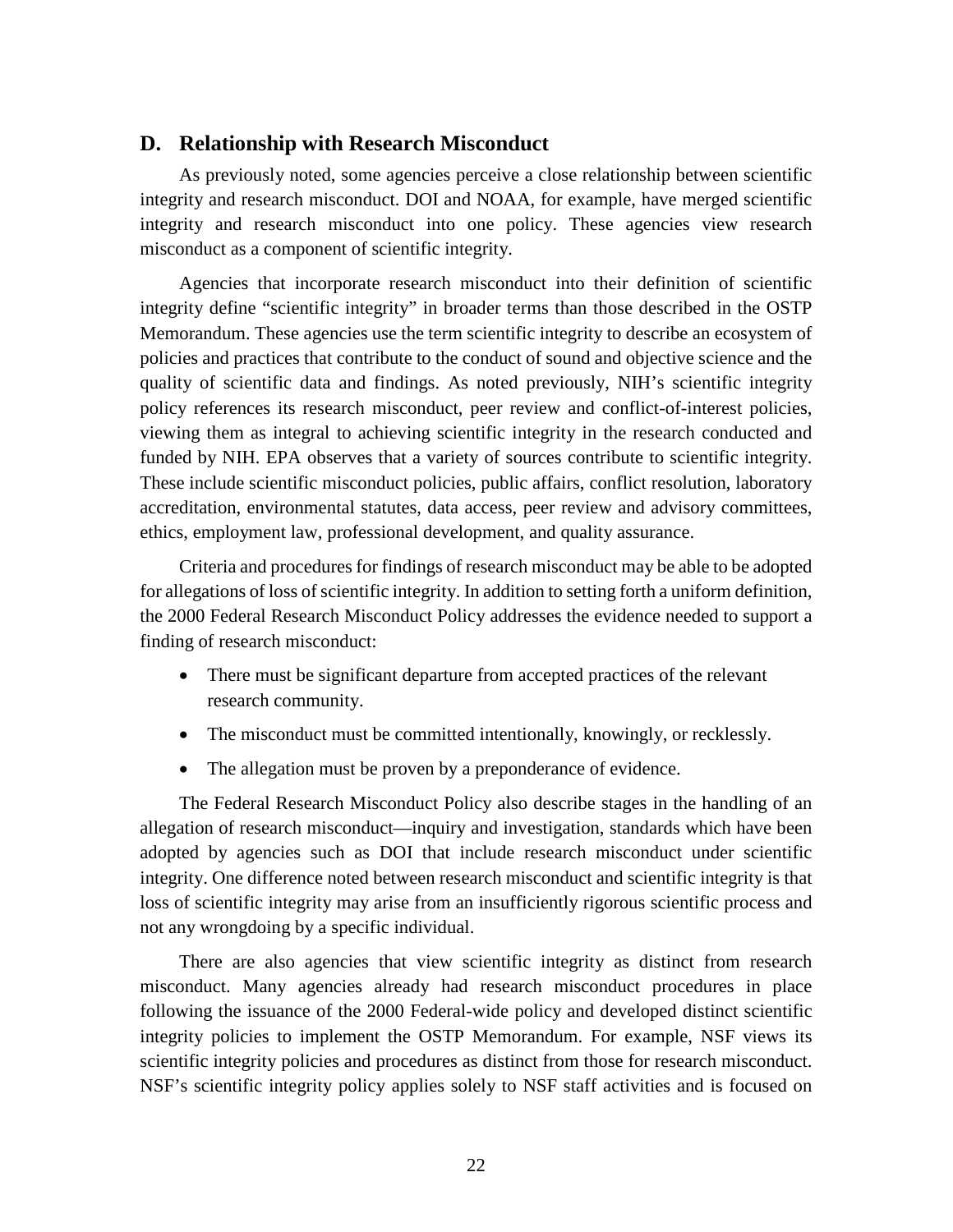public affairs officials' communication of science information to the public. Senior staff in the NSF Director's Office have overall responsibility for the scientific integrity policy. In contrast, NSF's research misconduct policy applies exclusively to extramural research. Under NSF's regulation, research misconduct investigations are handled by the Office of Inspector General and NSF's Deputy Director handles the adjudication of research misconduct cases.<sup>[14](#page-34-0)</sup> An appeal may be filed with the NSF Director.<sup>[15](#page-34-1)</sup>

It is not clear that there are specific advantages or disadvantages to incorporating the definition of research misconduct into the definition of scientific integrity or using similar procedural approaches. Flexibility may be needed to account for cross-agency differences in culture, mission and organizational structure. Agencies noted that they already have policies and procedures in place to address research misconduct and scientific integrity and that they should retain flexibility on how to approach research misconduct and scientific integrity.

<span id="page-34-0"></span><sup>14</sup> NSF's research misconduct regulation, 45 CFR Part 689.

<span id="page-34-1"></span> $15$  Title 45 CFR Section 689.9.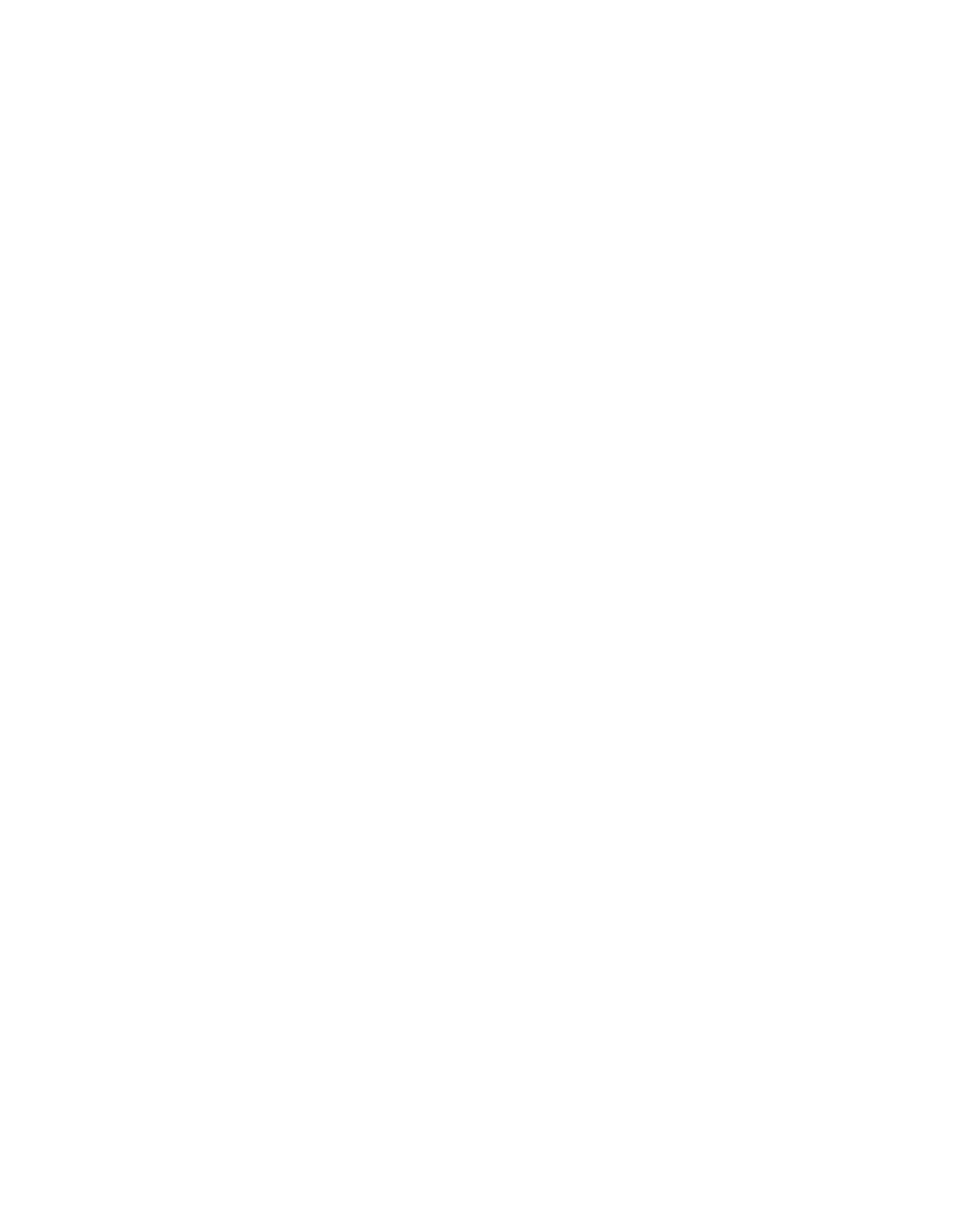## <span id="page-36-0"></span>**4. Policy and Implementation: Toward Good Practices**

STPI synthesized the input from its review of agency policies and interviews with key staff to identify potential good practices for discussion at the workshop. A session on Policy and Implementation: Toward Good Practices provided an opportunity to discuss these and identify additional good practices. The session consisted of four breakout discussions:

- *Promoting a culture of scientific integrity*: Honesty and rigor to produce highquality scientific information, convey importance of scientific integrity to agency, and internal agency training.
- *Avoidance of political interference*: Both internal and external to the agency and strengthening the actual and perceived credibility of government research.
- *Public communication*: Including communication of scientific and technical information to the media and the public and transparency of decision-making.
- *Professional development of government scientists and engineers*. Continued learning, attendance at professional conferences, authorship of peer-reviewed journal articles and participation on professional or scholarly societies.

Agencies noted that given the variation in culture, organizational structure, and mission of each agency, perspectives on various scientific integrity issues differed, and so a good practice for some agencies may not be a best practice for all agencies. With this caveat, the following were identified as potential good practices:

#### <span id="page-36-1"></span>**A. Practices to Encourage a Culture of Scientific Integrity**

- Train agency scientists and managers in both scientific and nonscientific components on scientific integrity, and customize the training to the intended audience. Training promotes a culture of scientific integrity and provides guidance on how to operationalize scientific integrity principles in daily work.
- Issue periodic newsletters or bulletins on scientific integrity developments to remind personnel throughout the agency of the importance of scientific integrity.
- Provide guidance on good authorship practices to prevent authorship disputes. Although authorship disputes may not be covered by scientific integrity policies, several agencies have issued guidance to ensure appropriate credit for authorship.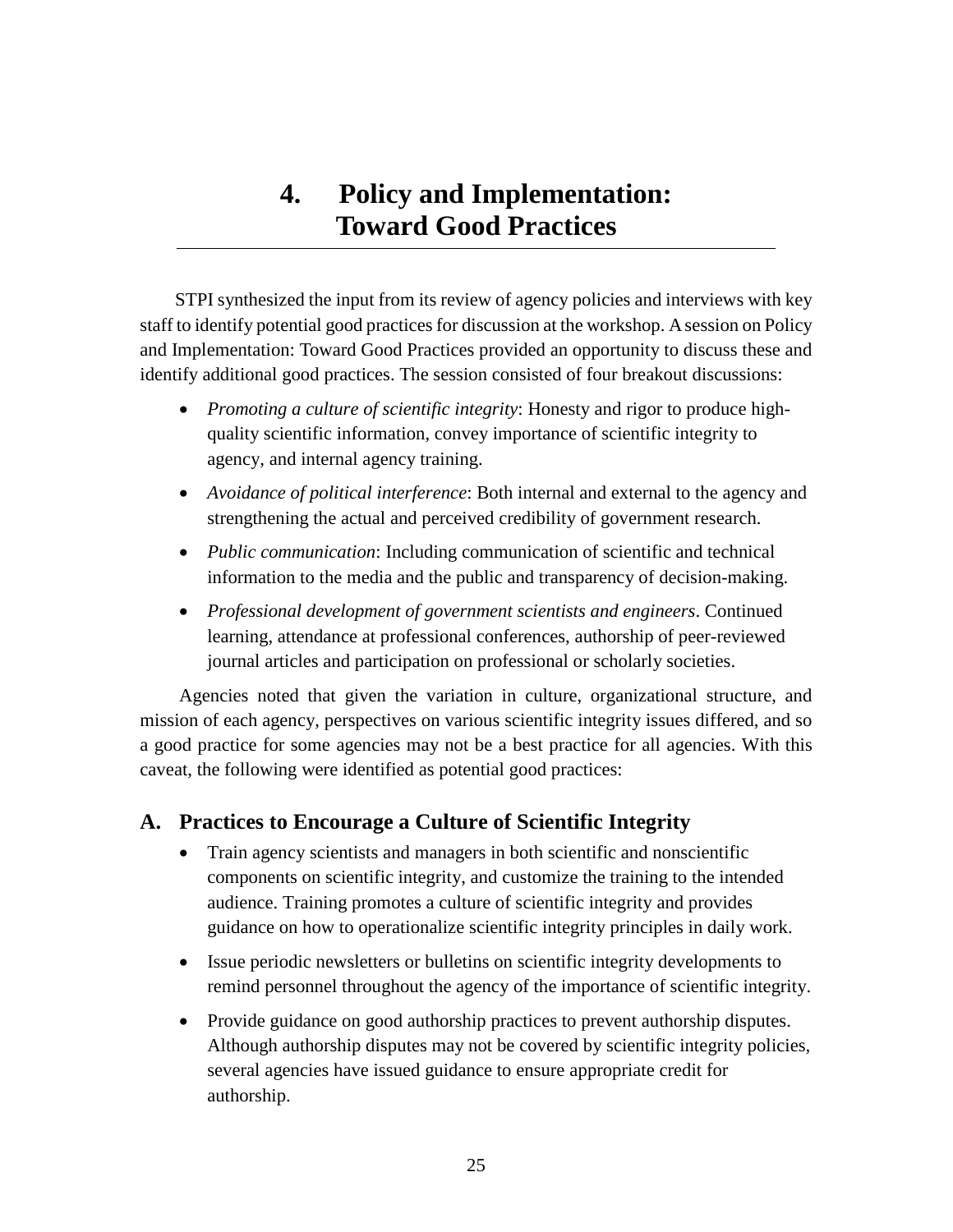- Conduct independent peer review of scientific findings and conclusions that will serve as basis for agency decision-making as appropriate. Workshop attendees discussed the need for standard procedures for peer review within the agency, and ensuring robust peer review for contractor-produced scientific products.
- Encourage employees to express disagreement with scientific findings or interpretations. Several of the codes of scientific conduct encourage a professional discourse on differing scientific views. Two agencies delineate a process to resolve differences in scientific opinion.

### <span id="page-37-0"></span>**B. Practices to Avoid Political Interference**

- Develop a written statement of policy and adopt supporting policies to prohibit political interference with scientific findings (e.g., one agency enacted regulations to prevent public affairs officials from politically interfering with agency scientist's communication with the media).
- Appoint senior-level civil servants with adequate perceived and actual authority to serve as agency scientific integrity officers and on review panels to address allegations involving high-level political officials. Some agencies have assigned responsibility for scientific integrity to their highest-level nonpolitical officials. USDA, DOI, and NOAA elevate allegations of breaches of scientific integrity by high-level political officials to a departmental scientific integrity officer.
- Call upon other agencies to conduct investigations into alleged breaches of scientific integrity involving high-level political officials, if needed.
- Establish a clearance process for agency scientific products that includes review timelines to ensure timely publication and release. EPA is an example of an agency that has established such a process.
- Establish a statement on the right of scientific review: scientists or researchers have the right to review, amend, or comment on the final version of any document or publication that significantly relies upon their work. Providing scientists and engineers with the right to scientific review provides another layer of checks to ensure sound science is being produced and disseminated within agencies.
- Provide clarity between science and policy decisions, such as demarcating where the scientific process ends and the policy process begins.
- Adopt a comprehensive approach to avoiding political interference. EPA has identified five key areas to prevent political interference with scientific findings: transparency, awareness, adjudication, implementation, and assessments.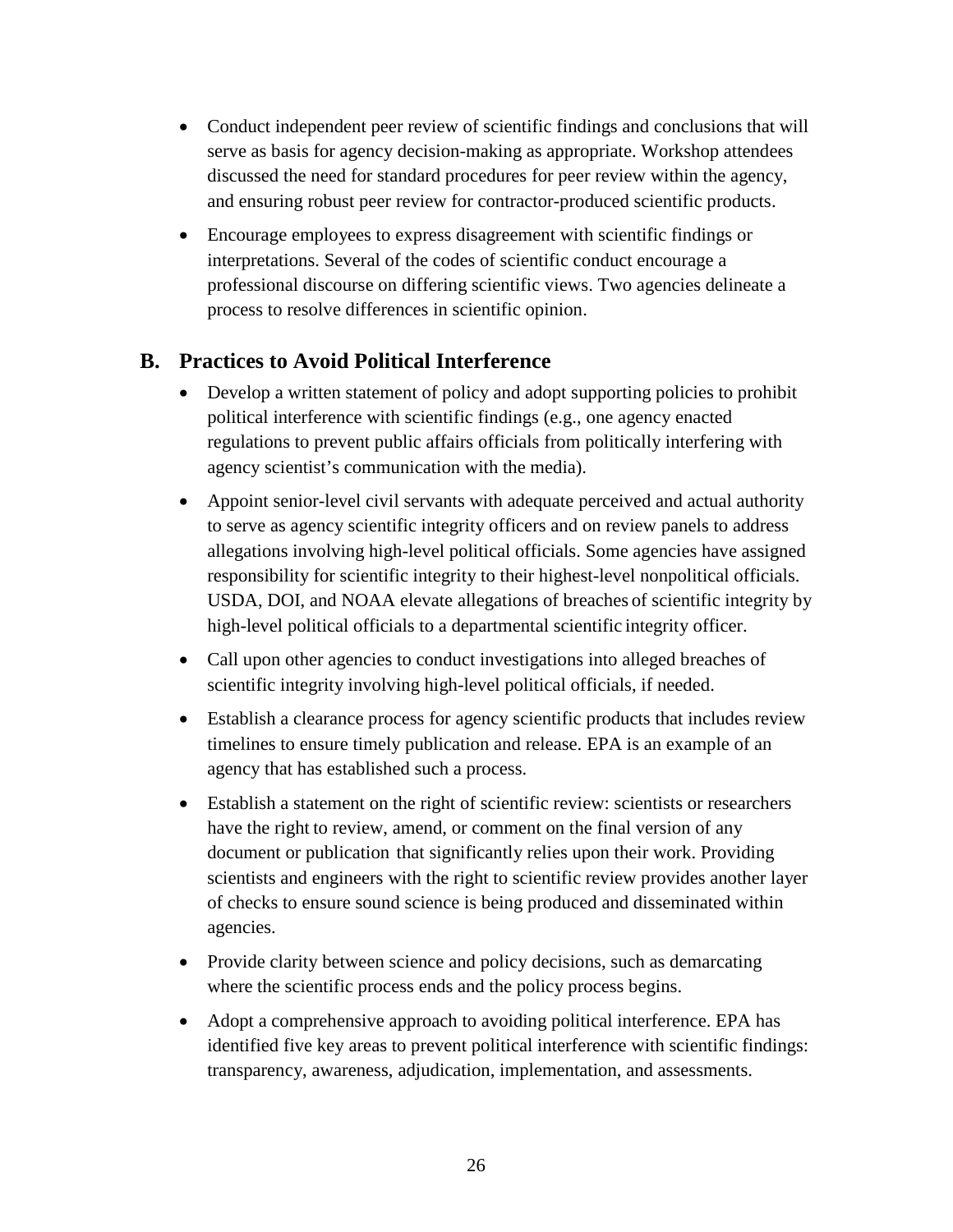### <span id="page-38-0"></span>**C. Practices for Public Communication**

- Allow employees the right to express personal opinions to the public provided they clarify that they are not official agency positions. Some agencies such as EPA and NOAA provide employees with the right to express personal opinions to media, public, or on social media, provided that they make an explicit disclaimer that the opinion voiced is in the scientist's private capacity and does not represent official agency policy. Adopting such a practice is not straightforward: there are challenges associated with distinguishing a scientist's personal opinion from the agency's official positon.
- Develop a policy on the use of social media to communicate with the public. The DOC, FDA, and the NSF have issued social media polices.<sup>16</sup> Of note is FDA's issuance outlining expectations for using social media on behalf of the agency. FDA employees are encouraged to use social media technologies to enhance communication, collaboration, and exchange of information with the public that may benefit public health. The policy recognizes the right of employees to express their personal views via social media, provided that they comply with applicable principles, guidelines, and standards of conduct; clarify that they are not speaking for the agency; and do not disclose nonpublic information.
- Provide agency guidance on how scientific results are communicated to the public. The DOC has provided additional guidance on the topic of public communications and addresses official and unofficial communications, communication with the media, and describes agency-specific roles and responsibilities with regards to public communication.
- Establish intra-agency clearance procedures to clarify political appointees' role in communication of scientific findings.

### <span id="page-38-1"></span>**D. Practices for Professional Development**

• Encourage scientists to participate and engage with the broader scientific and scholarly community while complying with conflict of interest and other legal requirements. This requires a balance between avoidance of conflict of interests and the need for employees to continue to have professional development

FDA, "FDA Social Media Policy," November 2015,

<span id="page-38-2"></span><sup>16</sup> DOC, Office of the Chief Information Officer, "Policy on the Approval and Use of Social Media and Web 2.0 (SM/W2.0)," December 9, 2010, http://www.osec.doc.gov/webresources/socialmedia/;

[http://www.fda.gov/AboutFDA/AboutThisWebsite/WebsitePolicies/ucm472483.htm;](http://www.fda.gov/AboutFDA/AboutThisWebsite/WebsitePolicies/ucm472483.htm) and

NSF, "National Science Foundation (NSF) Social Media: Comment Policy, Disclaimer, Privacy, Copyright," accessed November 4, 2016, [https://www.nsf.gov/social/policies.jsp.](https://www.nsf.gov/social/policies.jsp)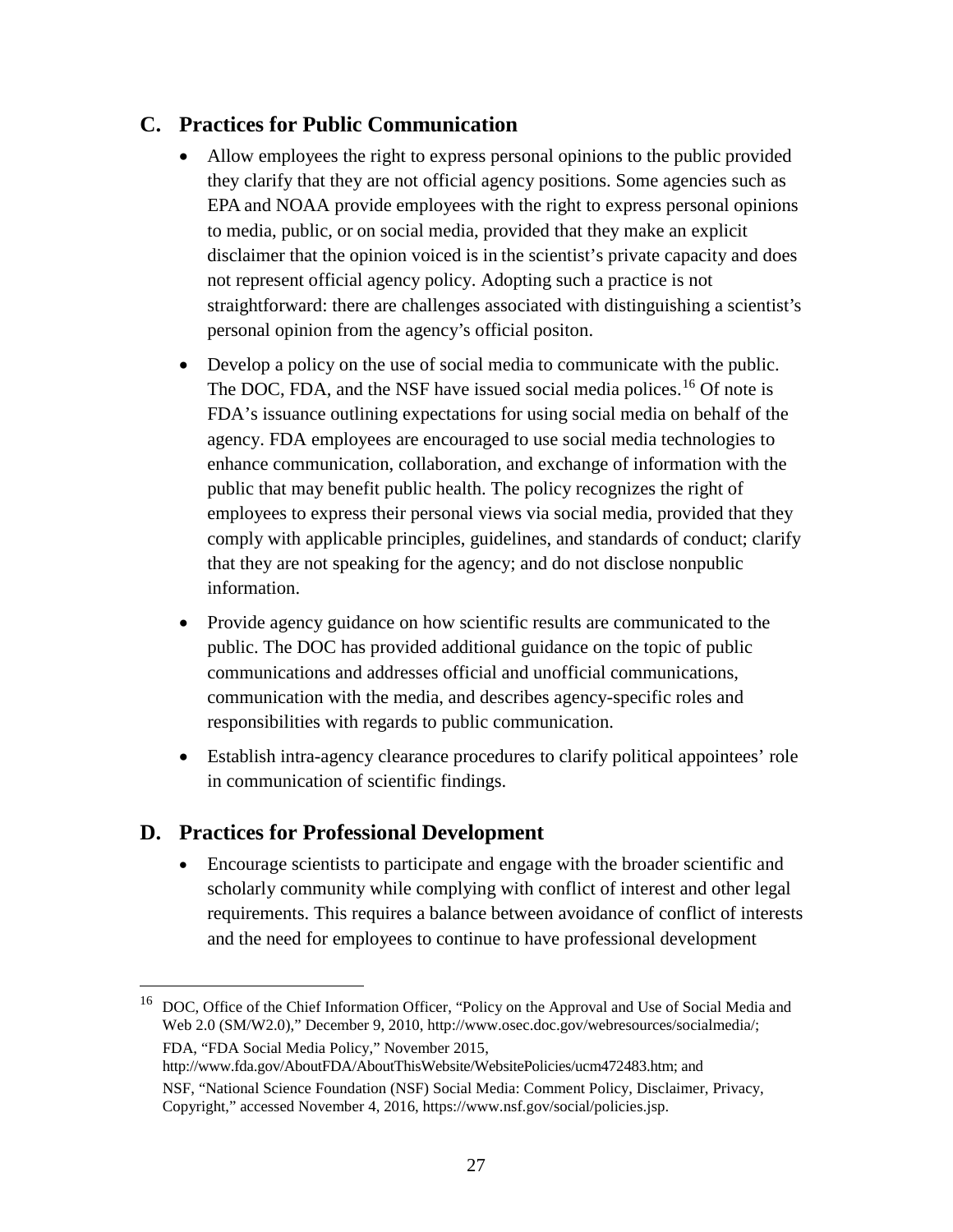opportunities. It is important not to unduly restrict participation of scientists from engaging with the broader scientific community because it will hinder agency efforts to recruit and maintain high-quality scientists.

- Provide scientists opportunities to continue education and attend professional conferences to maintain current expertise in their field. For example, FDA has established an Office of Scientific and Professional Development within the Office of Chief Scientist dedicated to professional development of scientists.
- Encourage professional development. For example, NOAA encourages its scientists to be leaders in the scientific community and states in its policy that its scientists are its greatest asset.
- Be flexible in agency approaches to enabling scientists to participate in outside activities. For example, scientists may be able to serve on a nonprofit board if they refrain from directly participating in budget discussions, lobbying efforts, or preparing proposals for funding from their agencies. If scientists are restricted from serving on a board in an official capacity, agencies should explore other options, such as allowing the scientists to serve as liaison to the board or participate in board meetings in a personal capacity.
- Issue policy guidance to facilitate participation in outside professional activities.

As an example, the DOC has issued updated "Guidelines for Authorizing Department of Commerce Employees to Serve as Officers or Board Members of Nonprofit Organizations on Behalf of the Government" on June 30, 2016. The policy encourages managers throughout the department to consider appointment of employees to serve with nonprofit organizations in appropriate circumstances and consistent with the guidelines.<sup>[17](#page-39-0)</sup> Factors to consider include whether the nonprofit organization has a broad agenda and whether its policy positions are generally consistent with that of the agency, whether appointment to the nonprofit organization will create any concerns in view of the employee's seniority and duties, whether sufficient resources are available to assign the employee to the organization, and whether the employee's regular government duties will include participation in any agency decisions that have a direct financial effect on the organization. Policy guidance such as the DOC revision offers additional support for scientists considering positions in professional organizations, especially given the 2013 rule change by the OGE which removed the requirement of scientists to have conflict of interest waivers from the agency. Further information on conflict of interest with regards to appointments in professional societies is provided in Chapter 5.

<span id="page-39-0"></span><sup>&</sup>lt;sup>17</sup> DOC, "Guidelines for Authorizing Department of Commerce Employees to Serve as Officers or Board Members of Nonprofit Organizations on Behalf of the Government," June 30, 2016, [https://ogc.commerce.gov/sites/ogc.commerce.gov/files/official\\_service\\_with\\_nonprofits-6-29-16.pdf.](https://ogc.commerce.gov/sites/ogc.commerce.gov/files/official_service_with_nonprofits-6-29-16.pdf)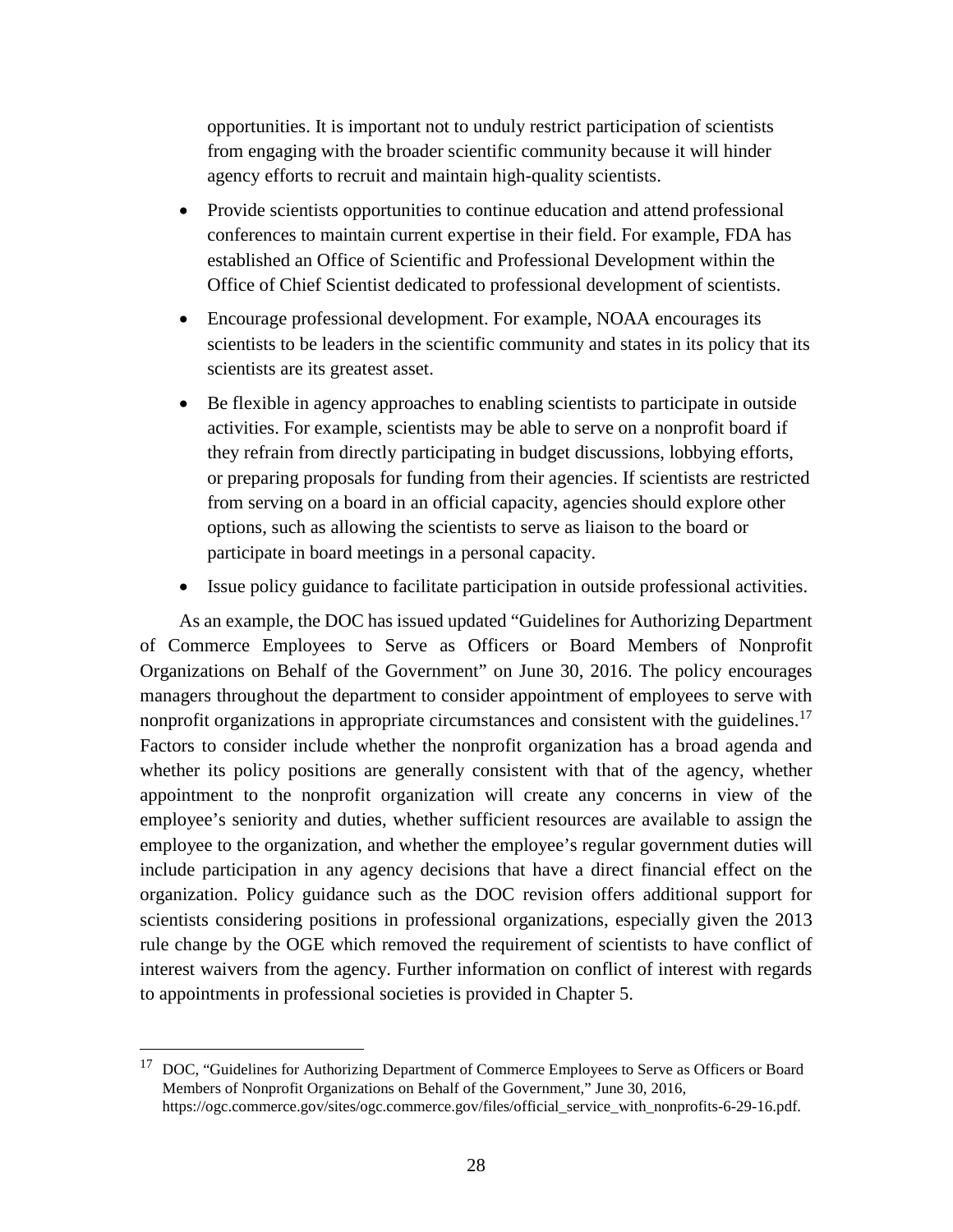## <span id="page-40-0"></span>**5. Current and Emerging Issues in Scientific Integrity**

Interviews with agency scientific integrity officials identified a number of emerging issues that formed the basis for four breakout sessions at the workshop:

- 1. **Relationship between scientific integrity, research misconduct, and other agency policies.** Some agencies have incorporated the definition of research misconduct into their definition of scientific integrity. Other agencies have adopted their procedures for handling allegations of research misconduct for handling allegations of breach of scientific integrity. (This relationship is discussed in Chapter 3.)
- 2. **Coverage of scientific integrity policies: intramural versus extramural research.** As noted above, some agencies expect contractors or grantees who influence agency scientific activities or communicate scientific information to the public to comply with their scientific integrity policies. These agencies are contemplating including compliance provisions in their contract or grant instruments. (This topic is addressed in Chapter 3.)
- 3. **Conflict of interest.** Despite a recent change in the Government of Ethics rule, some agencies still experience conflict-of-interest challenges with respect to employees serving on nonprofit boards.<sup>[18](#page-40-1)</sup>
- 4. **Interface between scientific integrity and other agency policies.** When an allegation of a scientific integrity breach is filed, agencies need to determine if the allegation falls within the scope of scientific integrity or if it should be addressed under a related agency policy, such as data quality, research misconduct, disputes over authorship, protection of human subjects, conflict of interest, or fraud, waste, and abuse. Additional complexity arises when the

<span id="page-40-1"></span><sup>18</sup> Workshop participants also discussed issues on whistleblower protections. The Presidential and OSTP Memoranda both note that agencies should adopt appropriate protection for whistleblowers. The workshop background paper noted that two recent Federal court decisions have interpreted the scope of the whistleblower statute. The U.S. Supreme Court held in *Department of Homeland Security v. MacLean*, 135 S. Ct. 913 (2015), that the word "law" in the Whistleblower Act's "right-to-disclose" provision in 5 U.S.C. Section 2302(b)(8)(A) refers to a statute, not a rule or regulation. The U.S. Court of Appeals for the Federal Circuit held in *Rainey v. Merit Systems Protection Board*, No. 15-3234 (Fed. Cir. June 7, 2016), that the whistleblower protection right to disobey provision in 5 U.S.C. Section 2302(b)(9) is limited to refusal of any employee to carry out an action that violates a Federal statute. Agencies may want to evaluate whether these cases affect their scientific integrity policies.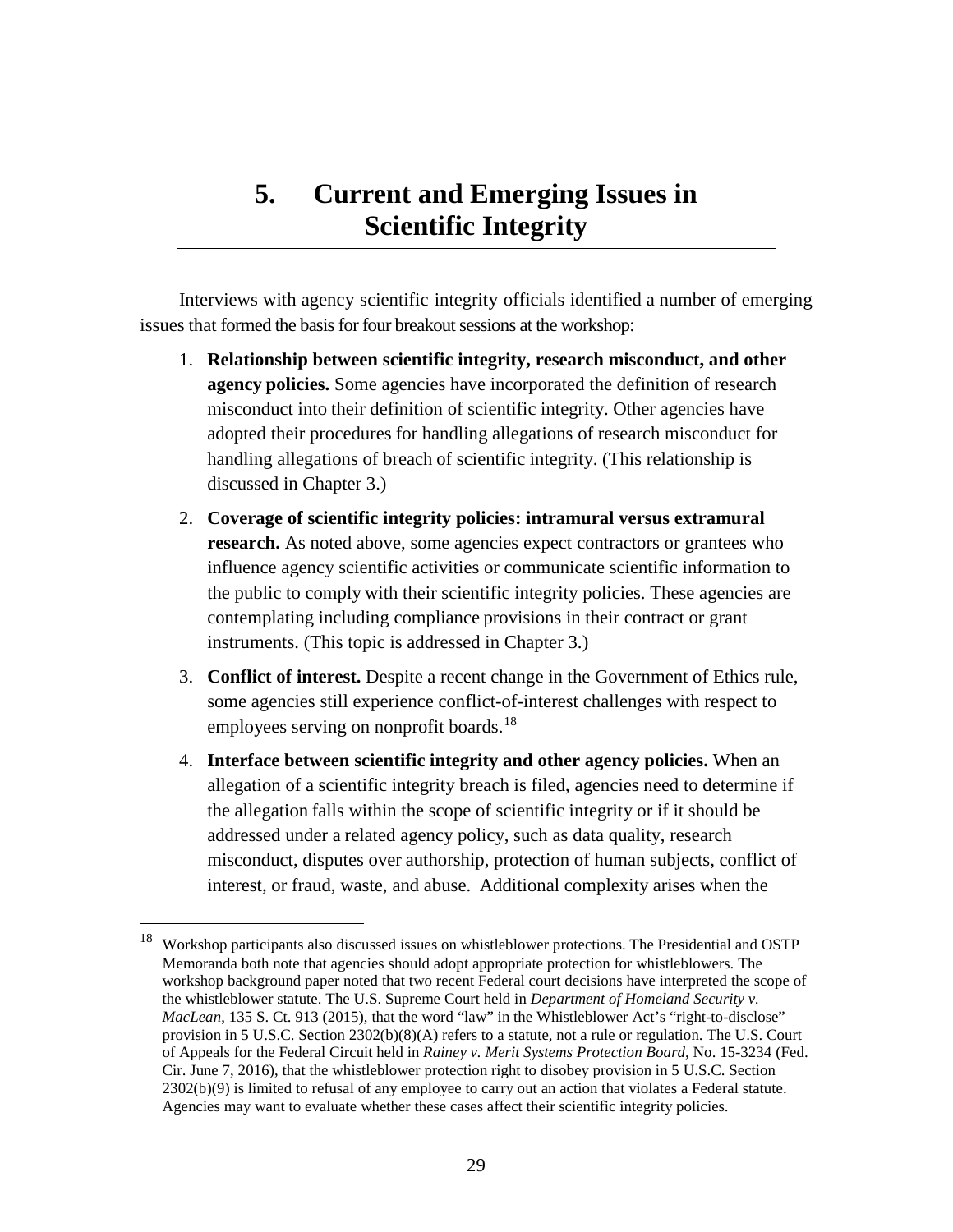subject of a personnel action alleges that the personnel action itself is a breach of scientific integrity.

Because the first two topics are addressed in Chapter 3, this chapter addresses the remaining two emerging issues: conflict of interest and the interface between scientific integrity and other agency policies. Workshop participants identified one additional issue for future consideration in efforts to advance scientific integrity—coordination of scientific integrity matters that involve more than one agency. This chapter also briefly explores that issue.

#### <span id="page-41-0"></span>**A. Conflict of Interest**

Title 18 U.S.C. Section 208(a) prohibits Federal employees from participating in an official capacity in a particular government matter in which they have a financial interest, if the matter would have a direct and predictable effect on the interest. The Department of Justice's Office of Legal Counsel issued an opinion in 1996 finding that Section 208(a) prohibits Federal employees from serving in their official capacities as officer, director, or trustee of nonprofit boards unless they have a waiver from his/her agency.

The OSTP Memorandum specifically called for policies to "[a]llow full participation in professional or scholarly societies, committees, task forces and other specialized bodies of professional societies, *including removing barriers for serving as officers or on governing boards of such societies* [italics added for emphasis].

In response to the OSTP Memorandum, the Office of Government Ethics (OGE) issued a final rule on April 5, 2013, creating a new exemption, finding that the financial interest of a nonprofit organization does not impute to a Federal employee that serves as an officer or director. OGE concluded that such financial interests are too remote or inconsequential to affect the integrity of employees' services.

An agency waiver is therefore no longer required for employees to serve on nonprofit boards. To avoid conflicts of interest, though, employees are still required to consult with ethics officials to serve in an official capacity on a governing board or as officers of an outside organization. Each agency has discretion to limit or condition an employee's participation on a governing board or as an officer in his/her official capacity in a manner consistent with the needs and interests of the agency. There are limitations on Federal employee participation on a nonprofit board in an official capacity. For example, Federal employees cannot use their government positions to award funding to any nonprofit organizations on which they serve. Other limitations include lobbying, fundraising, regulatory, investigational, or representational activities.

Despite the OGE rule change in 2013, Federal employees in some agencies may still experience conflict-of-interest challenges to participation in outside activities. Ethics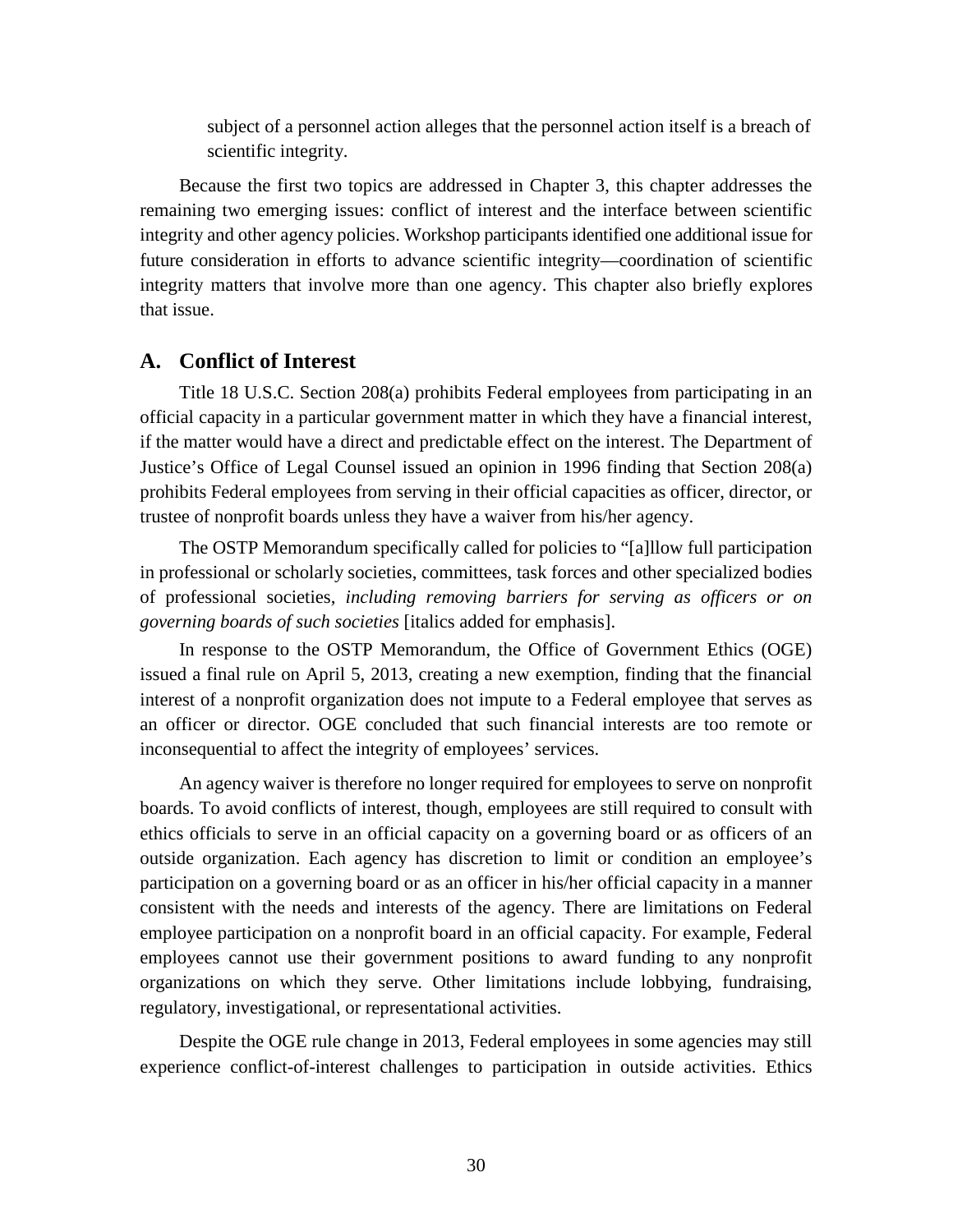officials may still be restrictive about allowing employees to serve on nonprofit boards. Representational issues continue to pose challenges.

As discussed in Chapter 4, workshop participants noted that it is important to encourage scientists to participate and engage with the broader scientific and scholarly community while complying with conflict of interest and other legal requirements. Agencies noted that it is important not to unduly restrict participation of scientists from engaging with the broader scientific community. Onerous restrictions can also hinder efforts to recruit high-quality scientists. To achieve the right balance, FDA has issued procedures and guidance to facilitate participation in outside professional activities. According to FDA, this has resulted in greater participation of FDA scientists in outside activities, without increasing concerns about conflicts of interest.

Several agencies have issued guidance to facilitate participation on nonprofit boards. For example, DOC issued updated "Guidelines for Authorizing Department of Commerce Employees to Serve as Officers or Board Members of Nonprofit Organizations on Behalf of the Government." The policy encourages managers throughout the Department to consider the appointment of employees to serve with nonprofit organizations in appropriate circumstances in ways consistent with the guidelines. [19](#page-42-0) Factors to consider include whether the nonprofit organization has a broad agenda and whether its policy positions are generally consistent with that of the agency, whether appointment to the nonprofit organization will create any concerns in view of the employee's seniority and duties, whether sufficient resources are available to assign the employee to the organization, and whether the employee's regular government duties will include participation in any agency decisions that have a direct financial effect on the organization.

NSF also has guidance for its scientists regarding service as officers or board members of nonprofit organizations.<sup>[20](#page-42-1)</sup> NSF sets forth the following conditions for NSF scientists who wish to serve as officers or board members as part of their official duties: (1) provide the Office of General Counsel with an email from their supervisors granting permission to serve; (2) refrain from representing the organization to the Federal Government; (3) do not receive compensation and adhere to restrictions on fundraising and receipt of gifts from outside sources; (4) refrain from lobbying; (5) do not share nonpublic information with the organization; (6) recuse themselves from organization matters involving NSF or other Federal agencies; (7) refrain from participating in any NSF proposal, award, contract, or other financial support to the organization and from being named in any proposal submitted by the organization for Federal funds; (8) use the

<span id="page-42-0"></span><sup>&</sup>lt;sup>19</sup> DOC, "Guidelines for Authorizing Department of Commerce Employees to Serve as Officers or Board Members of Nonprofit Organizations on Behalf of the Government." https://ogc.commerce.gov/sites/ogc.commerce.gov/files/official service with nonprofits-6-29-16.pdf.

<span id="page-42-1"></span><sup>&</sup>lt;sup>20</sup> NSF, email dated September 13, 2016, from Assistant General Counsel, Ethics, to Anita Eisenstadt, IDA Science and Technology Policy Institute (STPI).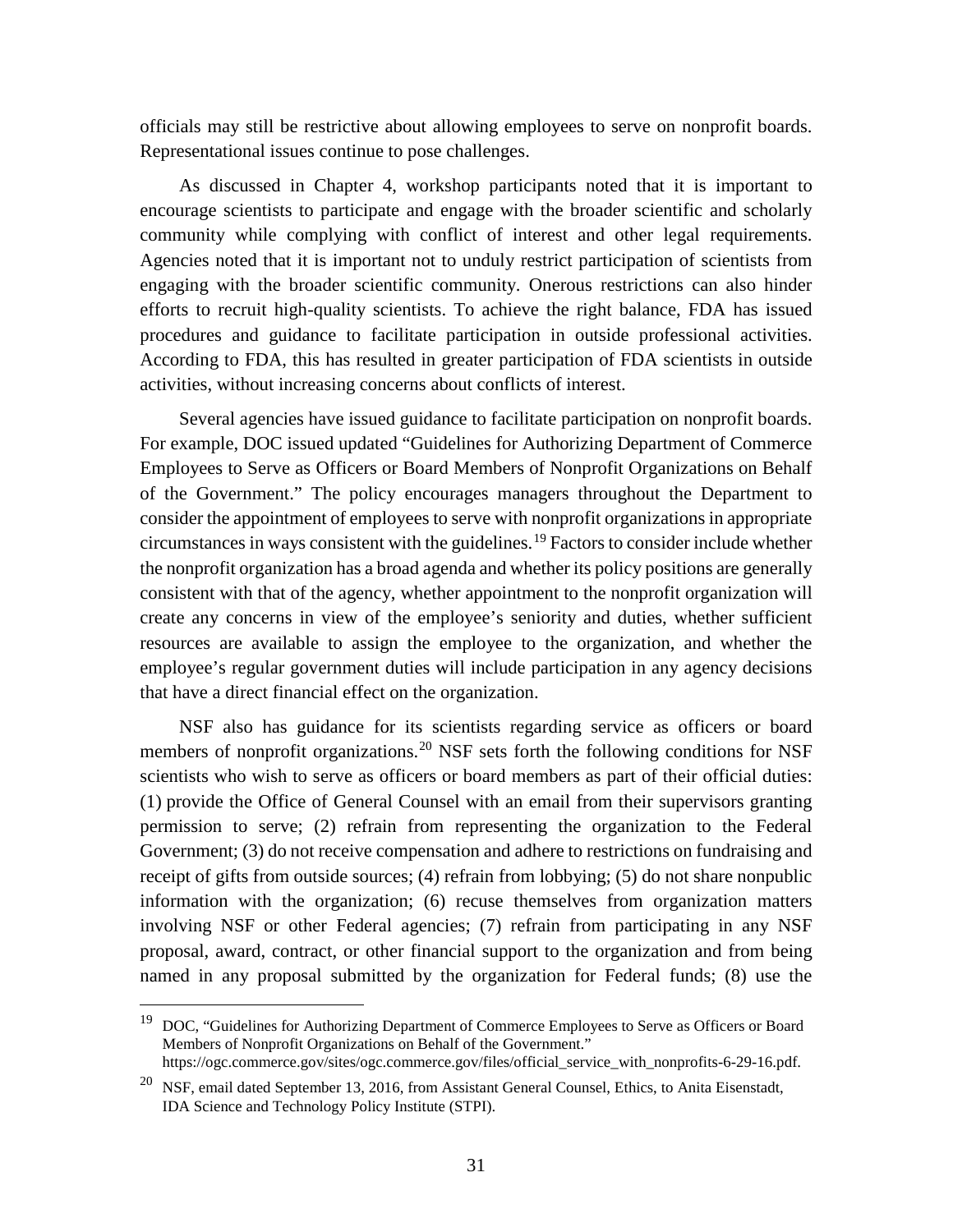sponsored travel procedure if the organization offers to pay travel expenses; (9) report the position on their financial disclosure report; (10) seek guidance from conflict officials before handling matters in which fellow board members or officers are involved; and (11) limit participation in financial decisions of the organization. In addition, scientists are subject to post-employment restrictions on representing the organization back to the government on matters in which they personally and substantially participated in on behalf of the organization.

Scientific integrity officials encourage ethics officials to use a flexible approach to enable scientists to participate in outside activities. For example, a scientist may be able to serve on a nonprofit board if the scientist refrains from directly participating in budget discussions, lobbying efforts, or preparation of proposals for funding from his/her agency. If a scientist is restricted from serving on a board or as an officer in an official capacity, agencies can explore other options to enable the scientist to participate in the activity, such as serving as a liaison to the board or participating in the board meeting in a personal capacity. Including case studies on service on an outside board in agency conflict-ofinterest and scientific integrity training can also provide scientists a better understanding of how to navigate the rules.

#### <span id="page-43-0"></span>**B. Interface between Scientific Integrity and Other Agency Policies**

This topic has two dimensions. The first is the interface between scientific integrity as described in the OSTP Memorandum and other agency policies that promote the integrity of scientific research. Several of the principles delineated in the Presidential and OSTP Memoranda had already been addressed in existing agency policies on topics such as conflict of interest, scientific codes of conduct, research misconduct, protection of human subjects, animal welfare, data quality, Federal Advisory Committee procedures, and fraud, waste or abuse. Accordingly, several of the agencies' scientific integrity policies reference or compile these related policies, provide links for additional information on these policies, and delineate which organizational entity is responsible for compliance with these policies. For example, several scientific integrity policies note that the Office of Inspector General is responsible for allegations of waste, fraud, and abuse. Agencies that already had scientific codes of conduct in place before the issuance of the OSTP Memorandum incorporated these codes into their scientific integrity policies and include a violation of the scientific code of conduct as a breach of scientific integrity.

Also noteworthy are Federal policies that have been issued since the OSTP Memorandum that promote public access to government-generated scientific information. These include the Office of Management and Budget's Memorandum "Open Data Policy – Managing Information as an Asset" (M-13-13), May 9, 2013; Executive Order, "Making Open and Machine Readable the New Default for Government Information," May 9, 2013; and OSTP Memorandum "Increasing Access to the Results of Federally Funded Scientific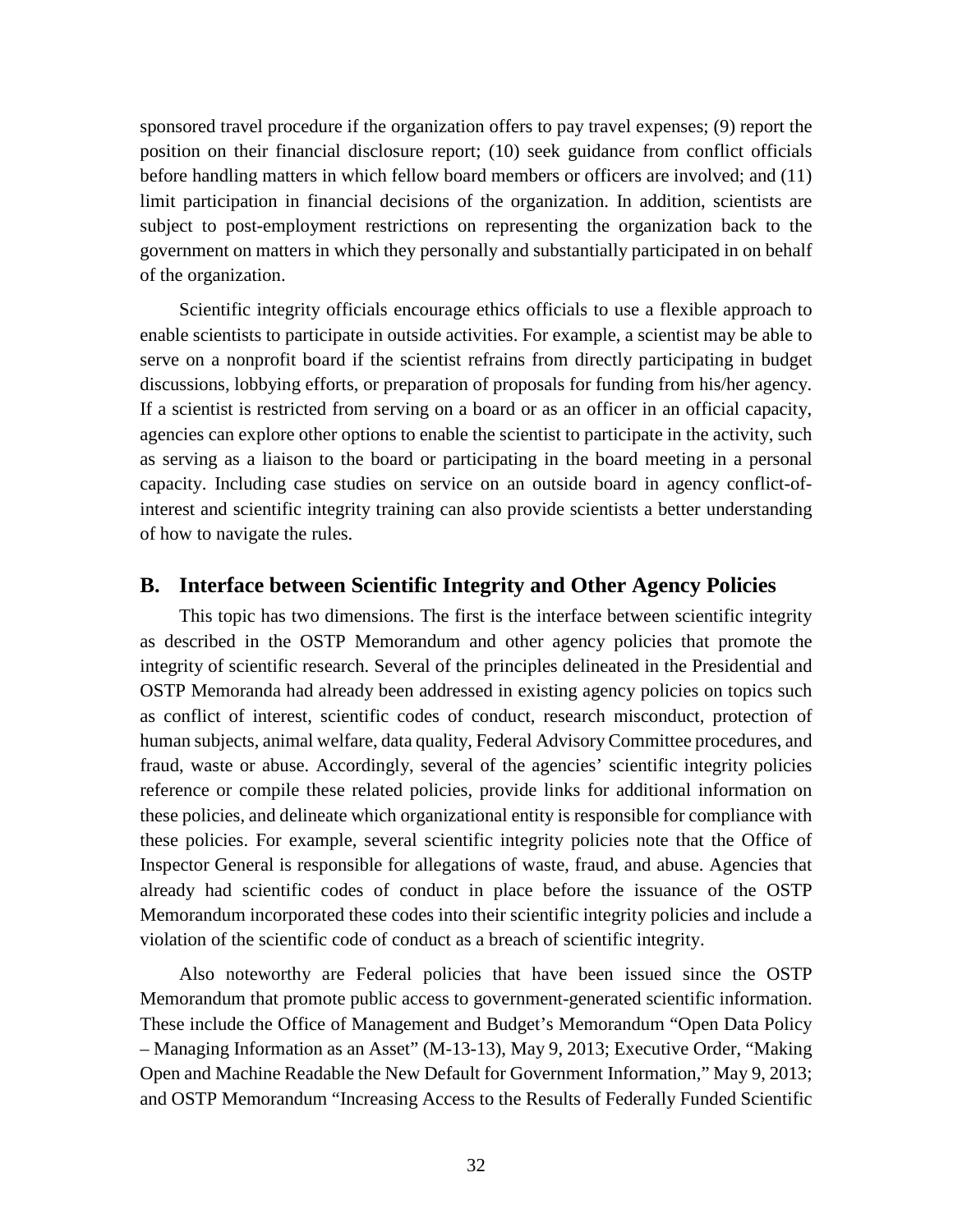Research," February 22, 2013.<sup>[21](#page-44-1)</sup> These policies complement the goals of the OSTP Memorandum to promote public access to scientific information, promote transparency in government, and enhance public trust in the science underlying Federal decisionmaking. Several agencies consider these policies to be part of a broader definition of scientific integrity.

The second dimension of the overlap between scientific integrity and related policies relates to the handling of allegations of breach of scientific integrity. When an allegation of scientific integrity is filed, agencies often need to conduct an initial assessment to determine whether the allegation falls within the scope of scientific integrity policy or whether it should be addressed under a related agency policy. Different entities within the agency may have primary responsibility for investigating or addressing the issue, depending upon how the issue is characterized. Further, different procedures or appeal rights may apply, depending upon the nature of the allegations.

Another complexity arises when the subject of a personnel action alleges that the personnel action itself is a breach of scientific integrity. Communication and coordination among relevant agency personnel, such as the agency's Office of General Counsel, scientific integrity officers, the Office of Inspector General and the Office of Human Resources are needed when a personnel action is related to allegations of breach of scientific integrity. Some effort may be required to distinguish personnel issues from scientific integrity issues.

Ongoing communication between the different components of an agency involved in personnel and scientific integrity matters (e.g., Human Resources, Office of General Counsel, Scientific Integrity Officers, and Office of Inspector General) can help ensure consistency and coordination among the various agency components.

#### <span id="page-44-0"></span>**C. Coordination of Scientific Integrity Issues Involving Multiple Agencies**

The OSTP Memorandum focuses on scientific integrity processes within individual agencies and that it does not directly address scientific integrity matters involving multiple agencies. For example, the OSTP Memorandum does not provide a mechanism for addressing scientific integrity issues arising when there is a conflict between scientific findings made by one agency and the policy decisions at another agency that are based upon the same scientific findings. In such cases, a resolution process at an interagency level may be required. In addition, the OSTP Memorandum does not delineate a coordination

<span id="page-44-1"></span><sup>&</sup>lt;sup>21</sup> These policies can be found at [https://www.whitehouse.gov/sites/default/files/omb/memoranda/2013/m-](https://www.whitehouse.gov/sites/default/files/omb/memoranda/2013/m-13-13.pdf)[13-13.pdf;](https://www.whitehouse.gov/sites/default/files/omb/memoranda/2013/m-13-13.pdf) https://www.whitehouse.gov/the-press-office/2013/05/09/executive-order-making-open-andmachine-readable-new-default-government- and

https://www.whitehouse.gov/blog/2016/02/22/increasing-access-results-federally-funded-science.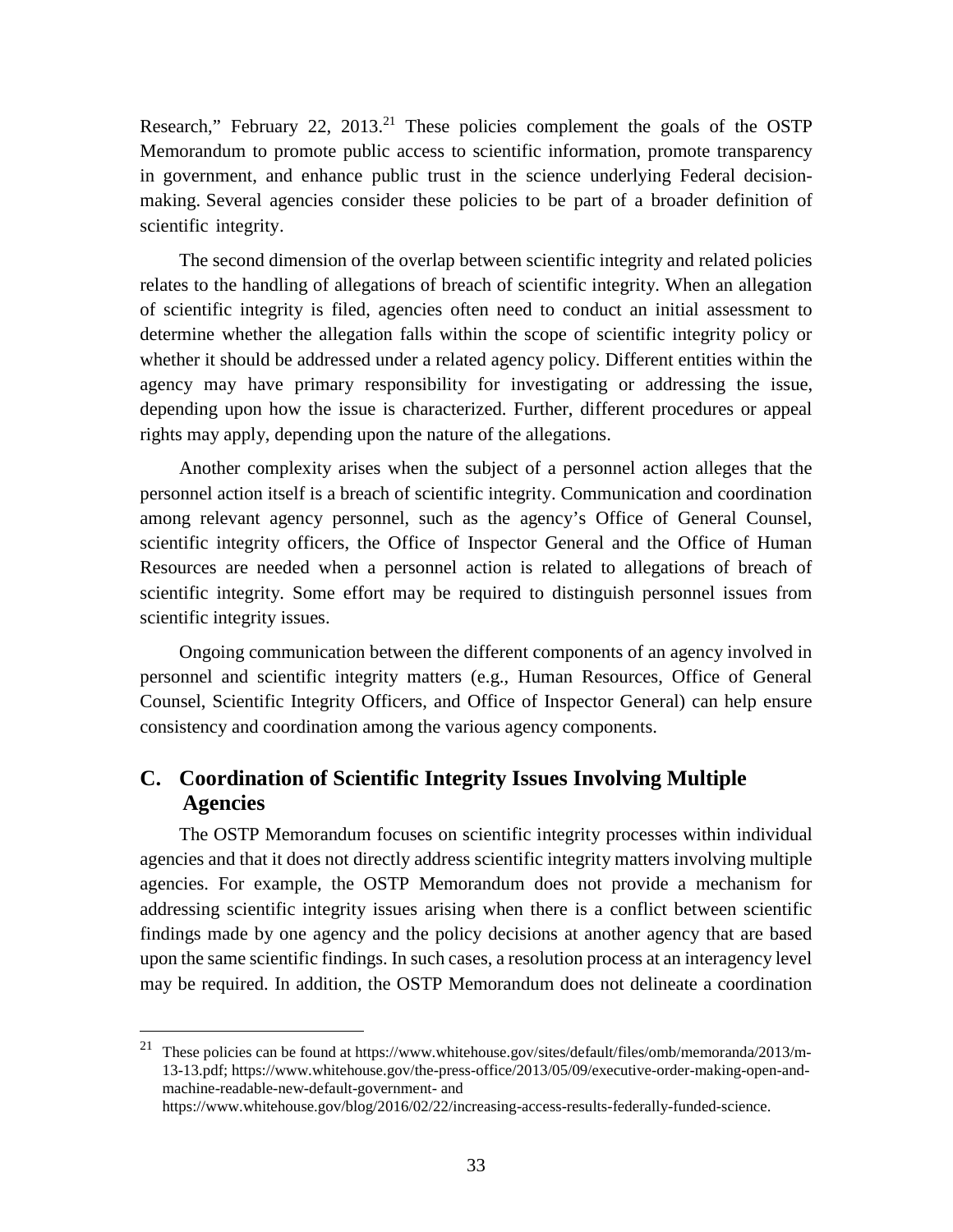process for handling allegations of breach of integrity involving individuals at multiple agencies. Further interagency discussion on this topic may be warranted.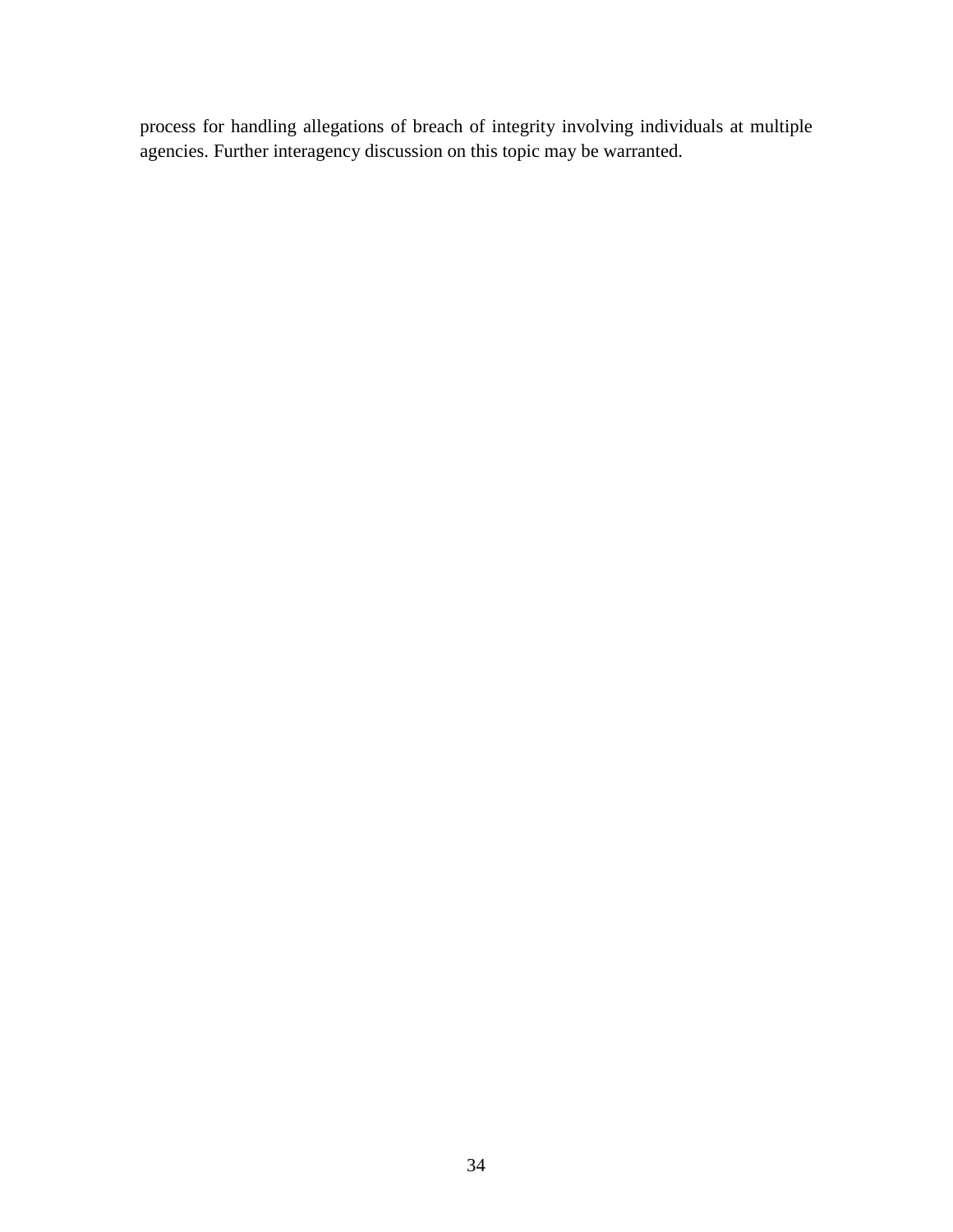### **6. Potential Future Steps**

<span id="page-46-0"></span>During the final session of the workshop, participants were asked to suggest future agency and collective steps that might be taken to enhance implementation of scientific integrity policies. Participants identified four areas for future action:

- **Sharing and pooling agency resources.** Agencies expressed a strong interest in sharing tools and pooling resources, especially with regard to training and measuring outcomes. EPA and USDA offered to share their training tools with other agencies. EPA also offered to inform agencies about work to measure success of its implementation of the scientific integrity policy, including development of a logic model and survey. EPA strives for four outcomes: public trust, increased transparency, scientific conclusions not influenced by political or policy implications, and whether its scientists are able to do their best work.
- **Periodic interagency meetings to share good practices, challenges, and solutions in implementing scientific integrity policies**. Agencies also expressed an interest in establishing a community of practice that could meet periodically and share good practices, challenges, and solutions in implementing scientific integrity policies. Some agencies noted that an existing interagency working group originally dedicated to research misconduct issues has expanded its scope to address scientific integrity and could serve as a forum for these discussions.
- **Continue to emphasize importance of scientific integrity.** Agencies highlighted the continued importance of scientific integrity. They recommended highlighting agencies' accomplishments to-date in meeting the objectives of the OSTP Memorandum and their continuing efforts to support scientific integrity.
- **Further discussion regarding what constitutes scientific integrity**. A topic worthy of further collective consideration is the variation in agencies' definition and use of the term "scientific integrity." Some agencies are currently using the term to capture the full range of activities that affect the integrity of scientific research and scholarly activities, including conflicts of interest, research misconduct, data quality, protection of human subjects, animal welfare, and data sharing. These activities contribute to the integrity of the scientific process, but many are beyond the scope and focus of the OSTP Memorandum. Given the different use of terminology among agencies, further interagency discussions would be useful to distinguish the relationship between the objectives of the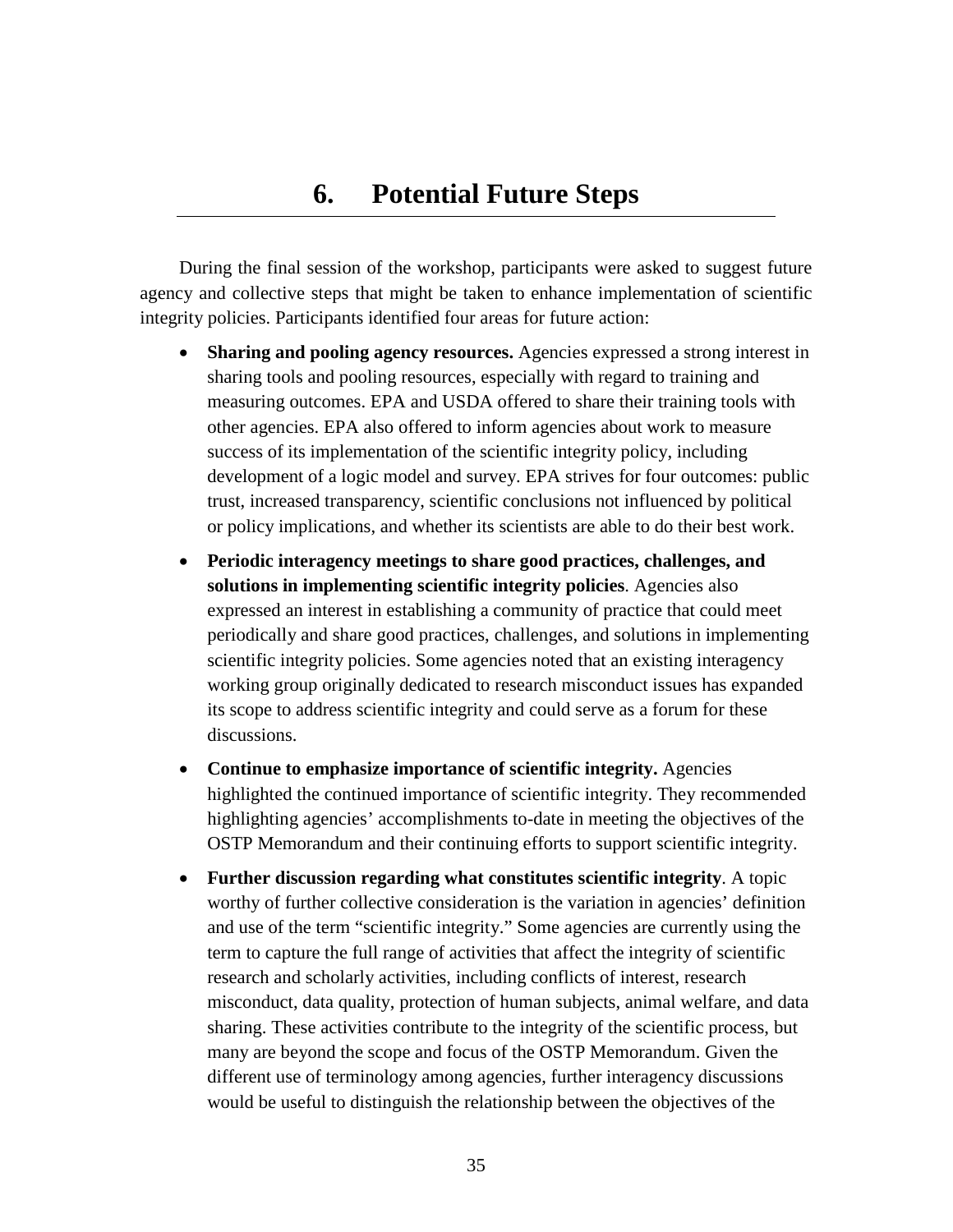OSTP Memorandum and these broader concepts of scientific integrity. In the future, it might also be worth examining the broader concept of activities that affect the integrity of science to determine whether additional policy development or guidance is needed across agencies. Such a discussion should also take into account other policies that existed before the issuance of the 2010 OSTP Memorandum, as well as those that have been issued since.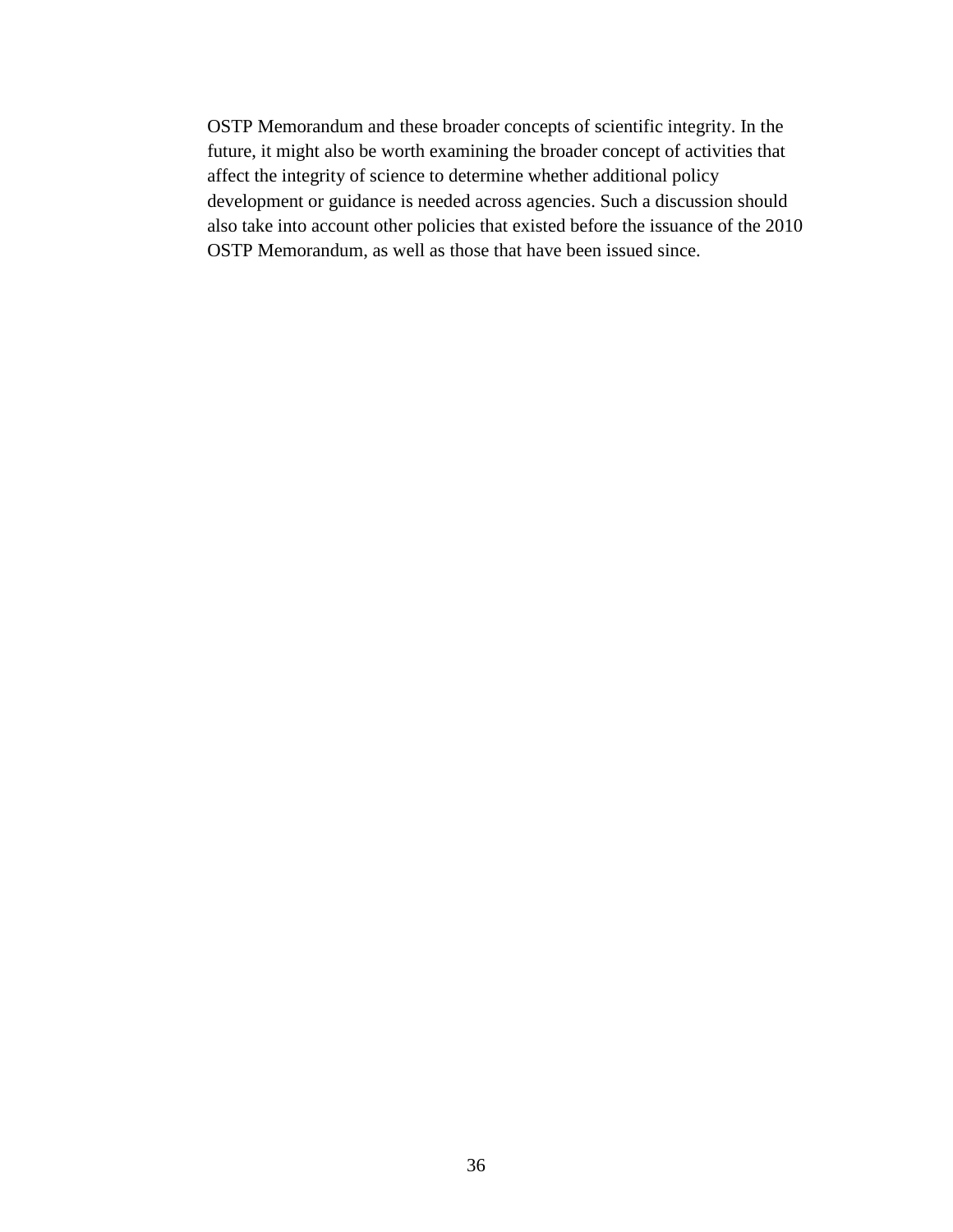# **Abbreviations**

<span id="page-48-0"></span>

| <b>CDC</b>   | <b>Centers for Disease Control and Prevention</b>  |  |  |  |  |
|--------------|----------------------------------------------------|--|--|--|--|
| <b>DHHS</b>  | Department of Health and Human Services            |  |  |  |  |
| <b>DHS</b>   | Department of Homeland Security                    |  |  |  |  |
| <b>DOE</b>   | Department of Energy                               |  |  |  |  |
| DoEd         | Department of Education                            |  |  |  |  |
| <b>DOC</b>   | Department of Commerce                             |  |  |  |  |
| <b>DOD</b>   | Department of Defense                              |  |  |  |  |
| <b>DOJ</b>   | Department of Justice                              |  |  |  |  |
| <b>DOI</b>   | Department of the Interior                         |  |  |  |  |
| <b>DOL</b>   | Department of Labor                                |  |  |  |  |
| <b>DOS</b>   | Department of State                                |  |  |  |  |
| <b>DOT</b>   | Department of Transportation                       |  |  |  |  |
| <b>DSIO</b>  | Departmental Scientific Integrity Officer          |  |  |  |  |
| <b>EPA</b>   | <b>Environmental Protection Agency</b>             |  |  |  |  |
| <b>FAC</b>   | <b>Federal Advisory Committee</b>                  |  |  |  |  |
| <b>FACA</b>  | Federal Advisory Committee Act                     |  |  |  |  |
| <b>FDA</b>   | Food and Drug Administration                       |  |  |  |  |
| <b>MMC</b>   | <b>Marine Mammal Commission</b>                    |  |  |  |  |
| <b>NASA</b>  | National Aeronautics and Space Administration      |  |  |  |  |
| <b>NIH</b>   | National Institutes of Health                      |  |  |  |  |
| <b>NIST</b>  | National Institute of Standards and Technology     |  |  |  |  |
| <b>NOAA</b>  | National Oceanic and Atmospheric Administration    |  |  |  |  |
| <b>NSF</b>   | <b>National Science Foundation</b>                 |  |  |  |  |
| <b>NSTC</b>  | National Science and Technology Council            |  |  |  |  |
| <b>OCS</b>   | Office of the Chief Scientist                      |  |  |  |  |
| <b>OGE</b>   | Office of Government Ethics                        |  |  |  |  |
| <b>ODNI</b>  | Office of the Director of National Intelligence    |  |  |  |  |
| <b>ORI</b>   | Office of OSTP   Office of Science and Technology  |  |  |  |  |
|              | Policy                                             |  |  |  |  |
| S&E          | science and engineering                            |  |  |  |  |
| S&T          | science and technology                             |  |  |  |  |
| <b>STPI</b>  | <b>IDA Science and Technology Policy Institute</b> |  |  |  |  |
| <b>USAID</b> | United States Agency for International Development |  |  |  |  |
| <b>USDA</b>  | United States Department of Agriculture            |  |  |  |  |
| <b>USGS</b>  | <b>United States Geological Survey</b>             |  |  |  |  |
| <b>VA</b>    | Department of Veterans Affairs                     |  |  |  |  |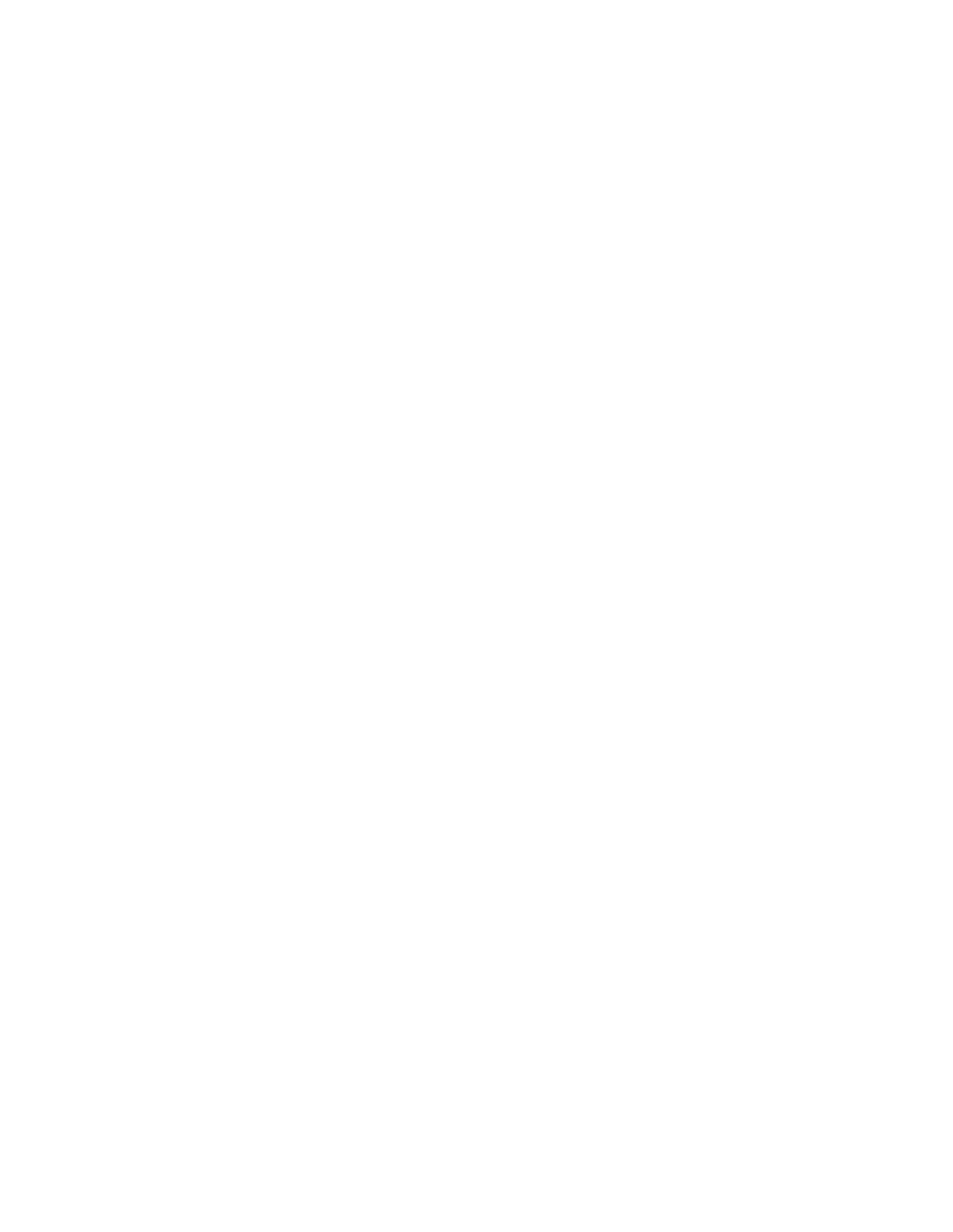- <span id="page-50-0"></span>Department of Commerce (DOC). "Guidelines for Authorizing Department of Commerce Employees to Serve as Officers or Board Members of Nonprofit Organizations on Behalf of the Government." June 30, 2016. https://ogc.commerce.gov/sites/ogc.commerce.gov/files/official service with nonp [rofits-6-29-16.pdf.](https://ogc.commerce.gov/sites/ogc.commerce.gov/files/official_service_with_nonprofits-6-29-16.pdf)
- Department of Commerce (DOC). Office of the Chief Information Officer. "Policy on the Approval and Use of Social Media and Web 2.0 (SM/W2.0)." December 9, 2010. http://www.osec.doc.gov/webresources/socialmedia/.
- Department of the Interior (DOI). "Chapter 3: Integrity of Scientific and Scholarly Activities." In *Department of the Interior Departmental Manual*. 305 DM 3, December 16, 2014. [http://elips.doi.gov/ELIPS/DocView.aspx?id=4056.](http://elips.doi.gov/ELIPS/DocView.aspx?id=4056)
- Department of the Interior (DOI). "Chapter IV Requirements Related to Contractors and Financial Assistance." In *Scientific Integrity Procedures Handbook* 305 DM 3 HB, December 16, 2014. [http://elips.doi.gov/ELIPS/DocView.aspx?id=4058.](http://elips.doi.gov/ELIPS/DocView.aspx?id=4058)
- Environmental Protection Agency (EPA). "Basic Information about Scientific Integrity." [https://www.epa.gov/osa/basic-information-about-scientific-integrity.](https://www.epa.gov/osa/basic-information-about-scientific-integrity#definition)
- Food and Drug Administration (FDA). "FDA Social Media Policy." November 2015. [http://www.fda.gov/AboutFDA/AboutThisWebsite/WebsitePolicies/ucm472483.htm.](http://www.fda.gov/AboutFDA/AboutThisWebsite/WebsitePolicies/ucm472483.htm)
- National Institutes of Health (NIH), Office of the Director. "NIH Policies and Procedures for Promoting Scientific Integrity." November 2012. [https://ombudsman.nih.gov/ScientificIntegritynov2012.pdf.](https://ombudsman.nih.gov/ScientificIntegritynov2012.pdf)
- National Oceanic and Atmospheric Administration (NOAA). "Approval of Scientific Integrity Committee Terms of Reference." June 2015.
- National Science Foundation (NSF). Email dated September 13, 2016 from the Assistant General Counsel, Ethics to Anita Eisenstadt, IDA Science and Technology Policy Institute (STPI).
- National Science Foundation (NSF). "National Science Foundation (NSF) Social Media: Comment Policy." Accessed November 4, 2016. [https://www.nsf.gov/social/policies.jsp.](https://www.nsf.gov/social/policies.jsp)
- Office of Research Integrity (ORI). "Federal Research Misconduct Policy," 65 Federal Register 235: 76260–76264. December 6, 2000.
- Office of Science and Technology Policy (OSTP). "Memorandum on Scientific Integrity." December 17, 2010. [https://www.whitehouse.gov/sites/default/files/microsites/ostp/scientific-integrity](https://www.whitehouse.gov/sites/default/files/microsites/ostp/scientific-integrity-memo-12172010.pdf)[memo-12172010.pdf.](https://www.whitehouse.gov/sites/default/files/microsites/ostp/scientific-integrity-memo-12172010.pdf)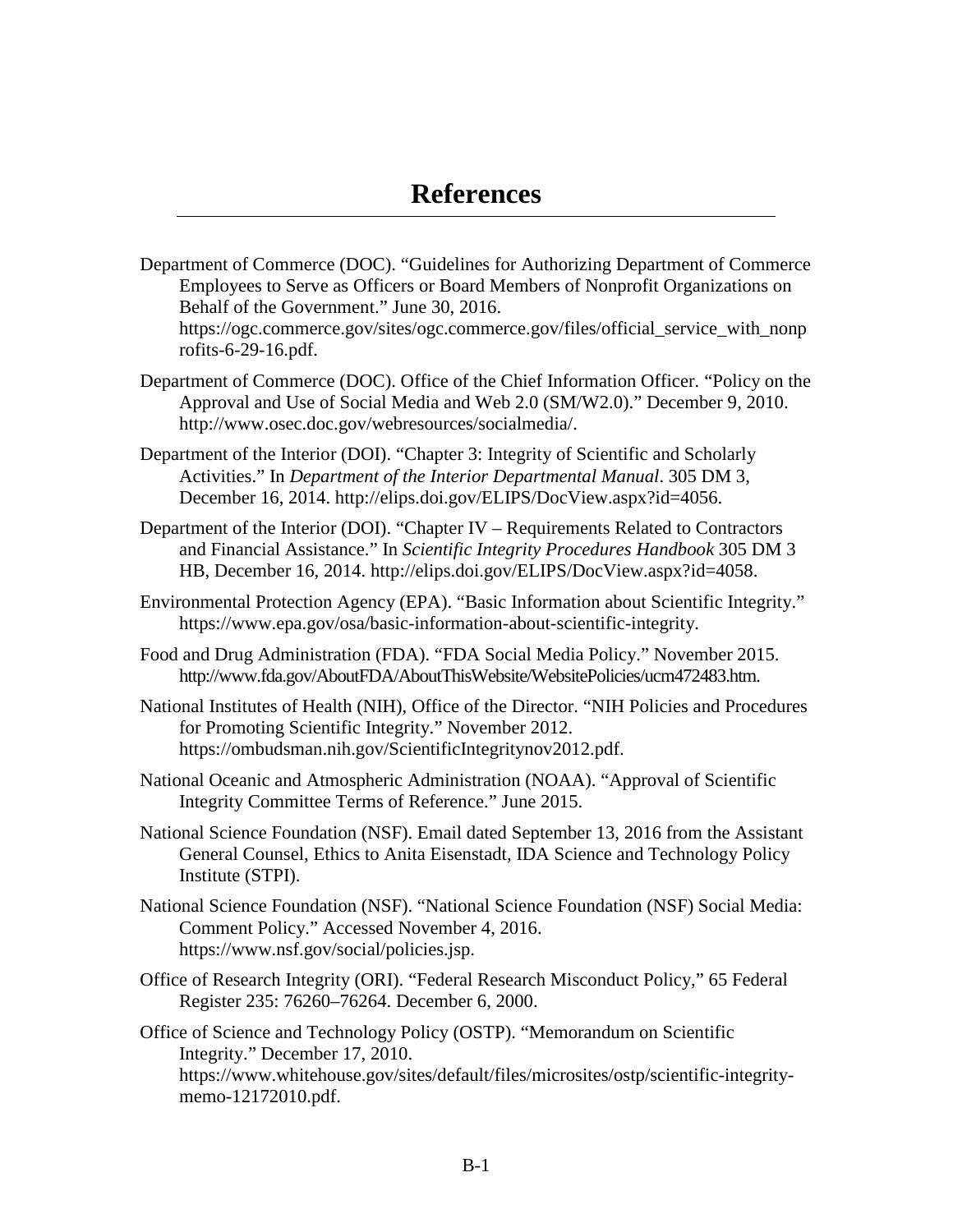- United States Department of Agriculture (USDA). "Procedures for Responding to Allegations of Compromised Scientific Integrity." Departmental Manual DM 1074- 001, November 18, 2016. [https://www.ocio.usda.gov/sites/default/files/docs/2012/Final%20-](https://www.ocio.usda.gov/sites/default/files/docs/2012/Final%20-%20DM%201074-001%20Scientific%20Integrity.pdf) [%20DM%201074-001%20Scientific%20Integrity.pdf.](https://www.ocio.usda.gov/sites/default/files/docs/2012/Final%20-%20DM%201074-001%20Scientific%20Integrity.pdf)
- United States Department of Agriculture (USDA). "Scientific Integrity." Departmental Regulation DR 1074-001, November 18, 2016. https://www.ocio.usda.gov/document/departmental-regulation-1074-001.
- White House, Office of the Press Secretary. "Scientific Integrity." Memorandum for the Heads of Executive Departments and Agencies, March 9, 2009. [https://www.whitehouse.gov/the-press-office/memorandum-heads-executive](https://www.whitehouse.gov/the-press-office/memorandum-heads-executive-departments-and-agencies-3-9-09)[departments-and-agencies-3-9-09.](https://www.whitehouse.gov/the-press-office/memorandum-heads-executive-departments-and-agencies-3-9-09)